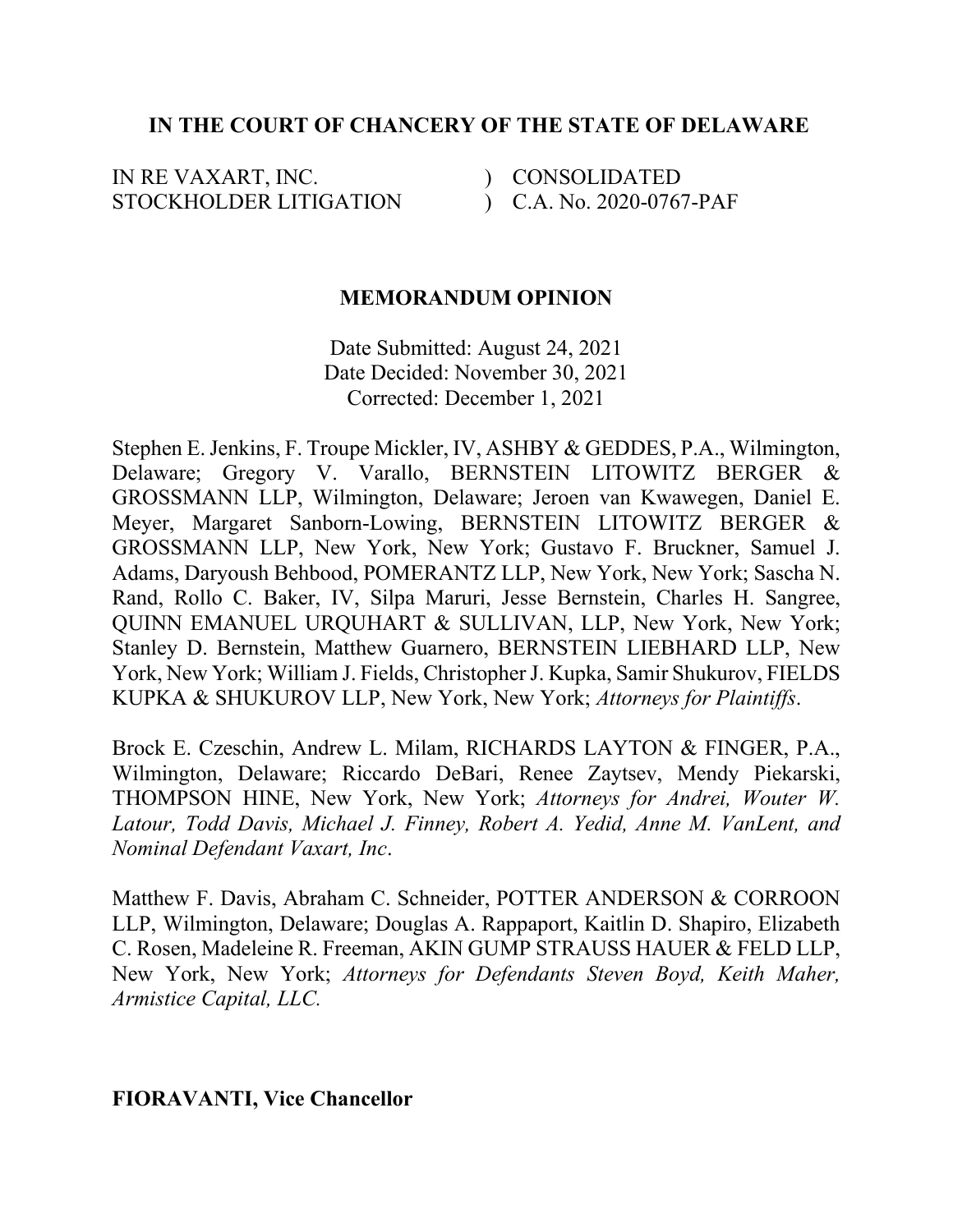Vaxart, Inc. ("Vaxart" or the "Company") is a small biotechnology company that embarked on developing a vaccine for COVID-19 in the early stages of the pandemic. In early June 2020, the Company's board of directors agreed to amend two warrant agreements between the Company and its one-time majority stockholder. The warrant amendments permitted the stockholder to beneficially own a greater number of Vaxart shares upon exercise of the warrants. In effect, it enabled the stockholder to exercise and dispose of the warrant shares faster than under the terms of the original warrants. A few days later, Vaxart stockholders voted on an amendment to the Company's incentive compensation plan to increase the number of shares eligible for grant. A few weeks after those two events, the Company announced that it had been selected to participate in a non-human primate study sponsored by Operation Warp Speed, the federal government's program to accelerate the development and distribution of a COVID-19 vaccine. The Company's stock price jumped upon the announcement.

The plaintiffs in this action are Vaxart stockholders who have asserted a variety of claims arising from the three events described above. Plaintiffs allege that the Company's board and former majority stockholder had knowledge of Vaxart's selection to participate in the non-human primate study before the board approved the warrant agreement amendments and before the stockholder vote on the amendment to the equity incentive plan. Plaintiffs allege the board withheld the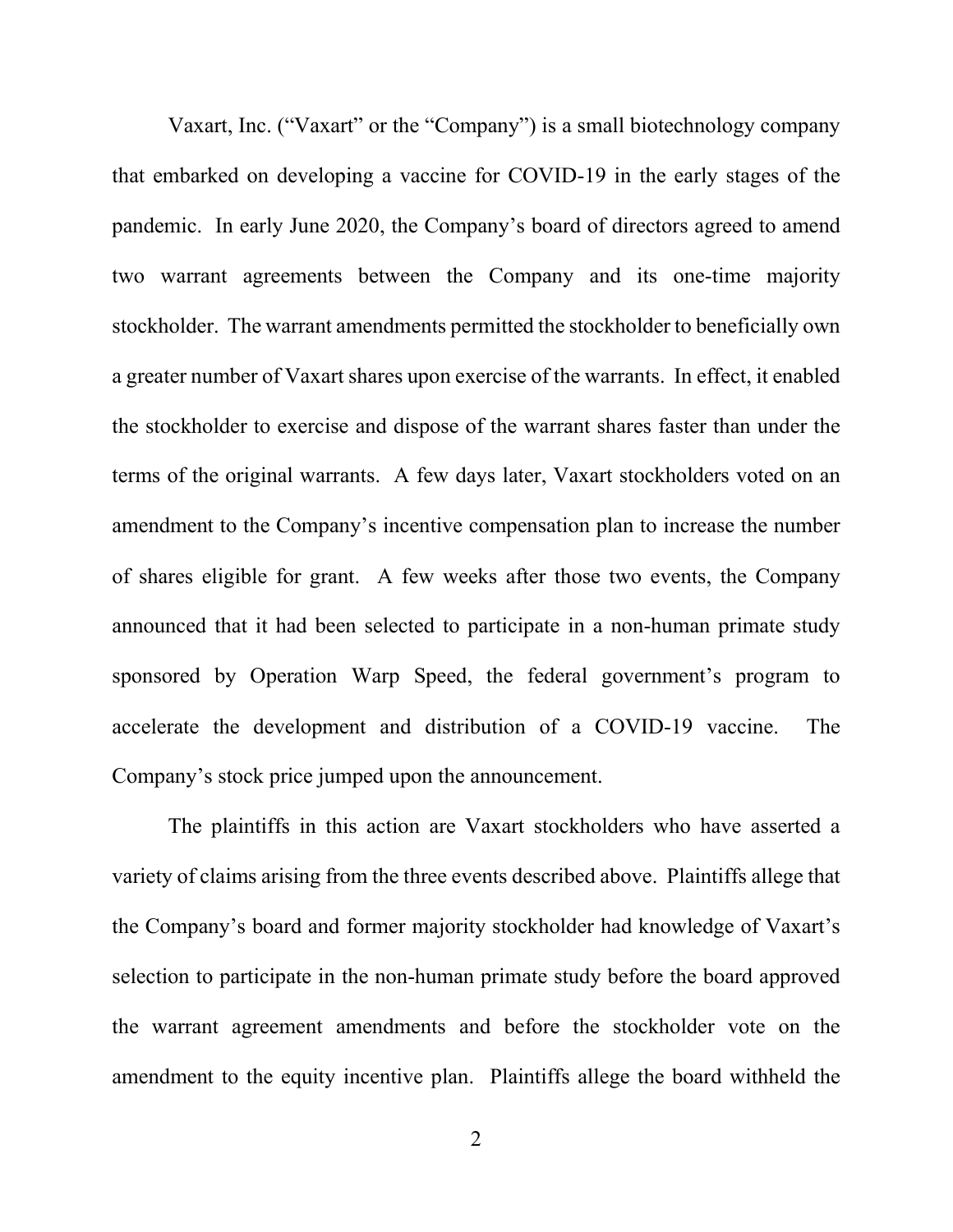disclosure of that information until after those two events so as to benefit themselves in the form of spring-loaded option grants, and to benefit the former majority stockholder, which exercised the warrants and sold most all of the underlying shares within two days of the public announcement of Vaxart's participation in the nonhuman primate study. Plaintiffs have asserted claims for breach of fiduciary duty, unjust enrichment, and aiding and abetting. All defendants have moved to dismiss the complaint in its entirety. In this opinion, I grant the motion as to certain claims, and I request additional briefing on two discrete issues.

# **I. BACKGROUND**

Unless otherwise specified, the facts recited in this Memorandum Opinion are drawn from the Verified Complaint (the "Complaint" or "Compl.") and documents integral thereto. $1$ 

<sup>&</sup>lt;sup>1</sup> Dkt. 1. Exhibits attached to the Complaint will be cited as "Ex." Exhibits entered into the record by the Armistice Defendants (defined below) will be cited as "Armistice Defs.' Ex." Exhibits entered into the record by the Vaxart Defendants (defined below) will be cited as "Vaxart Defs.' Ex." Plaintiffs have objected that Defendants have introduced into the record "extraneous documents" produced to Plaintiffs in response to books and records demands under 8 *Del. C.* § 220. Pls.' Ans. Br. at 34. Plaintiffs' characterization of Vaxart's participation in Operation Warp Speed have prompted the Defendants to request that I "review the actual documents to ensure that the plaintiff has not misrepresented their contents and that any inference the plaintiff seeks to have drawn is a reasonable one." *In re CBS Corp. S'holder Class Action & Deriv. Litig.,* 2021 WL 268779, at \*18 (Del. Ch. Jan. 27, 2021) (citations omitted). The Plaintiffs' respective Confidentiality Agreements with the Company governing the production of Section 220 documents each provide that all "documents" produced pursuant to the agreements "will be deemed incorporated by reference in any complaint relating to the subject matter referenced in the Demand[s]." Armistice Defs.' Exs. 1 | 11, 2 | 13. The Confidentiality Agreement between the Company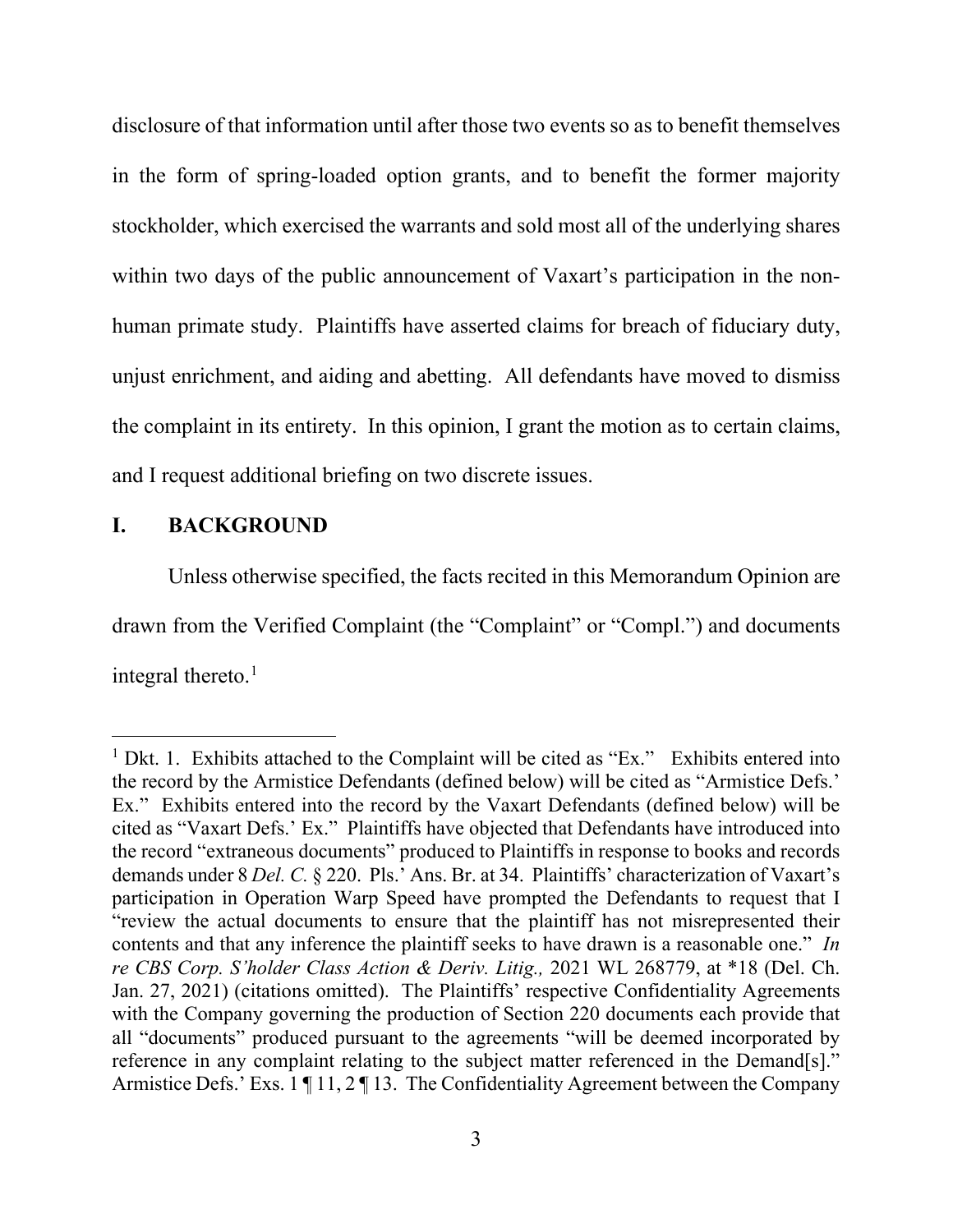#### **A. The Parties**

Plaintiffs Cynthia Jaquith and Paul Bergeron have been Vaxart stockholders since April 2020.<sup>2</sup> Plaintiff Kenny Galjour alleges to have been a Vaxart stockholder "at all relevant times."<sup>3</sup> They are collectively referred to as "Plaintiffs" herein.

Vaxart is a Delaware corporation based in San Francisco, California.4 The Company is a "clinical-stage biotechnology company focused on vaccine development."5 "Vaxart has developed a proprietary delivery platform that allows the vaccines it develops to be administered orally."6 Vaxart is the result of a 2018 reverse merger (the "Merger") between Vaxart, Inc. ("Private Vaxart"), then a

<sup>6</sup> *Id.*

and Jaquith and Bergeron makes incorporation conditional upon written confirmation from the Company that it "believes in good faith that it has completed production" of all inscope documents within five business days of making a "good-faith determination" as to such. Armistice Defs.'s Ex. 2  $\P$  14. Defendants have entered into the record an October 1, 2020 letter representing that "on September 1, 2020, the Company provided the written certification required by Paragraph 14 of the Confidentiality Agreement, stating that it believes in good faith that it has completed its production of the documents that the Company stated it will produce, all of which are within the scope of the Demands." Vaxart Defs.' Ex. 28. Plaintiffs have not disputed this representation. Nevertheless, the incorporation by reference of documents produced under Section 220 "does not change the pleading standard that governs a motion to dismiss." *Amalgamated Bank v. Yahoo! Inc.*, 132 A.3d 752, 798 (Del. Ch. 2016), *abrogated on other grounds by Tiger v. Boast Apparel, Inc.*, 214 A.3d 933 (Del. 2019). "If there are factual conflicts in the documents or the circumstances support competing interpretations, and if the plaintiff makes a well-pleaded factual allegation, then the allegation will be credited. *Id.*

 $2$  Compl.  $\P$  20.

<sup>&</sup>lt;sup>3</sup> Galjour Compl. ¶ 17.

<sup>4</sup> Compl. ¶ 21.

<sup>5</sup> *Id.* ¶ 32.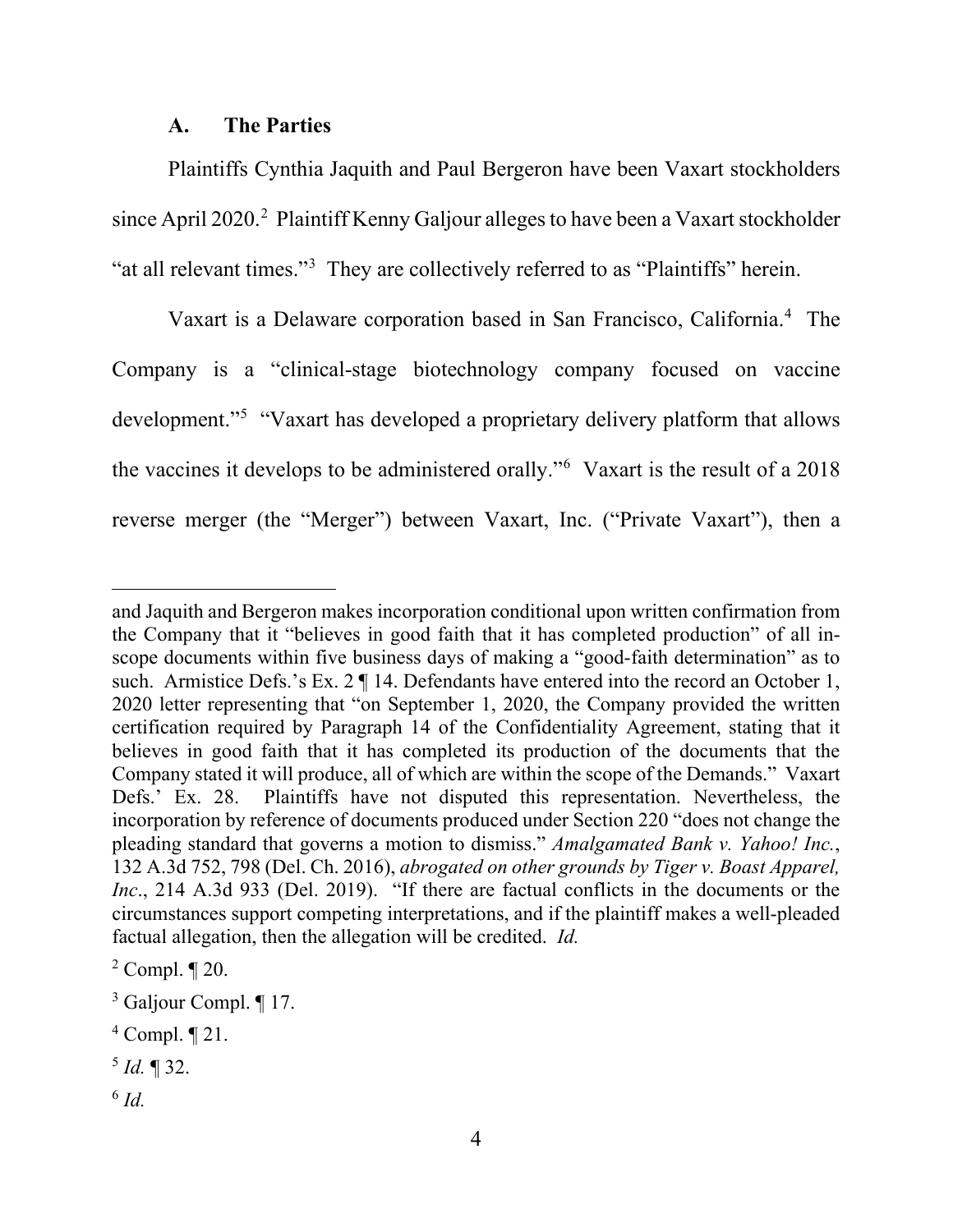privately held company, and Aviragen Therapeutics, Inc. ("Aviragen"). <sup>7</sup> As a result of the Merger, Private Vaxart became a subsidiary of Aviragen and Aviragen changed its name to Vaxart. <sup>8</sup> Certain Aviragen directors continued on after the Merger as directors of the post-Merger parent company ("Vaxart").<sup>9</sup> Shares of Vaxart's common stock trade on the Nasdaq stock market under the symbol " $VXRT$ "<sup>10</sup>

Defendant Armistice Capital LLC, a Delaware limited liability company ("Armistice"), is a hedge fund focused on the health and consumer sectors.<sup>11</sup> Armistice was a Vaxart stockholder from September 26, 201912 until at least June 29, 2020, the date of its last publicly reported trade.<sup>13</sup> Plaintiffs allege that "Armistice was Vaxart's controlling shareholder."14

 $14$  Compl.  $\P$  22.

<sup>7</sup> Vaxart Defs.' Ex. 3 at 95.

<sup>8</sup> *Id.*

<sup>9</sup> *See* Vaxart, Inc. Schedule 14A (Apr. 24, 2020) ("Proxy") at 9–10, 12.

 $10$  Vaxart Defs.' Ex. 3.

 $11$  Compl.  $\P\P$  1, 22.

<sup>&</sup>lt;sup>12</sup> Vaxart Inc., Schedule 13D (Oct. 1, 2019). I take judicial notice of this and other SEC filings cited in this Opinion to the extent they are "matters that are not subject to reasonable dispute." *In re Gen. Motors (Hughes) S'holder Litig.*, 897 A.2d 162, 169 (Del. 2006). *See Wal-Mart Stores, Inc. v. AIG Life Ins. Co.*, 860 A.2d 312, 320 n.28 (Del. 2004) (noting that courts may take judicial notice of contents of public documents such as SEC filings required by law to be filed).

<sup>13</sup> Vaxart Inc., Schedule 13D (June 30, 2020).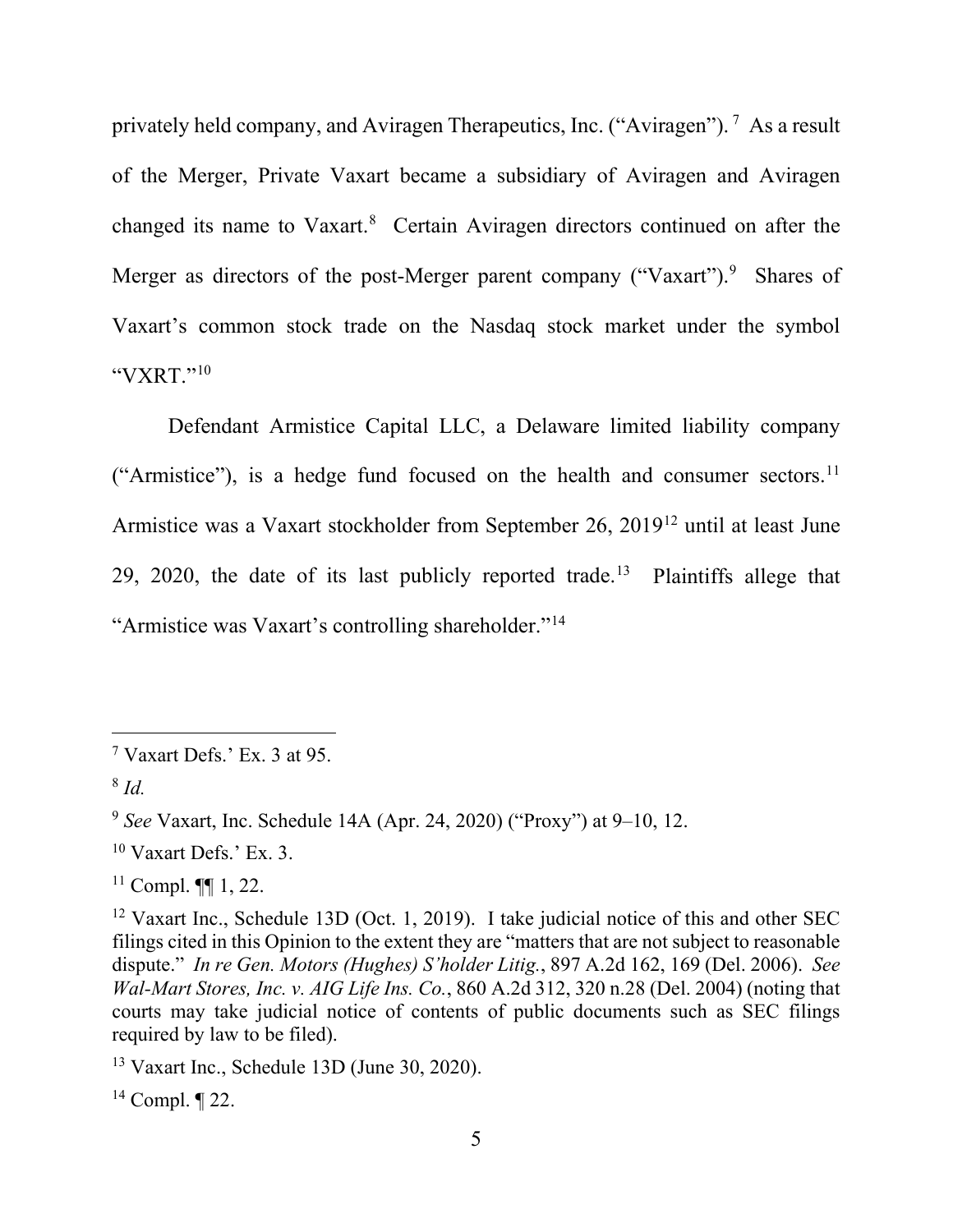Defendants Steven Boyd and Keith Maher are employees of Armistice.15 Boyd is the fund's Chief Investment Officer and Maher is a Managing Director.<sup>16</sup> Boyd and Maher joined Vaxart's board of directors (the "Board") in October 2019.17 Boyd and Maher are together the "Armistice Directors" and, together with Armistice, the "Armistice Defendants."

Defendant Wouter W. Latour is the Chairman of the Board.<sup>18</sup> Latour served as a director and Chief Executive Officer ("CEO") of Private Vaxart since September 2011 through the Merger, and has continued to serve as a director since then.19 He also continued to serve as the CEO of Vaxart since the Merger until his resignation on June  $14, 2020$ <sup>20</sup>

Defendant Andrei Floroiu is the current CEO of Vaxart.<sup>21</sup> Floroiu joined the Board on April 13, 2020.<sup>22</sup> The Board appointed him as CEO on June 15, 2020 effective June 14, 2020.<sup>23</sup>

 $15$  *Id.* 1 36.

- <sup>16</sup> *Id.*
- $17$  *Id.* **¶** 23–24.
- $^{18}$  *Id.*  $\P$  25.
- $19$  Proxy at 9.

- <sup>21</sup> *Id.*
- <sup>22</sup> *Id.* ¶¶ 38, 103.

<sup>23</sup> Vaxart Inc., Current Report (Form 8-K) (June 15, 2020). The Complaint alleges that Floroiu "served as . . . CEO of the Company since June 15, 2020." Compl. ¶ 26.

<sup>&</sup>lt;sup>20</sup> Compl.  $\P$  25.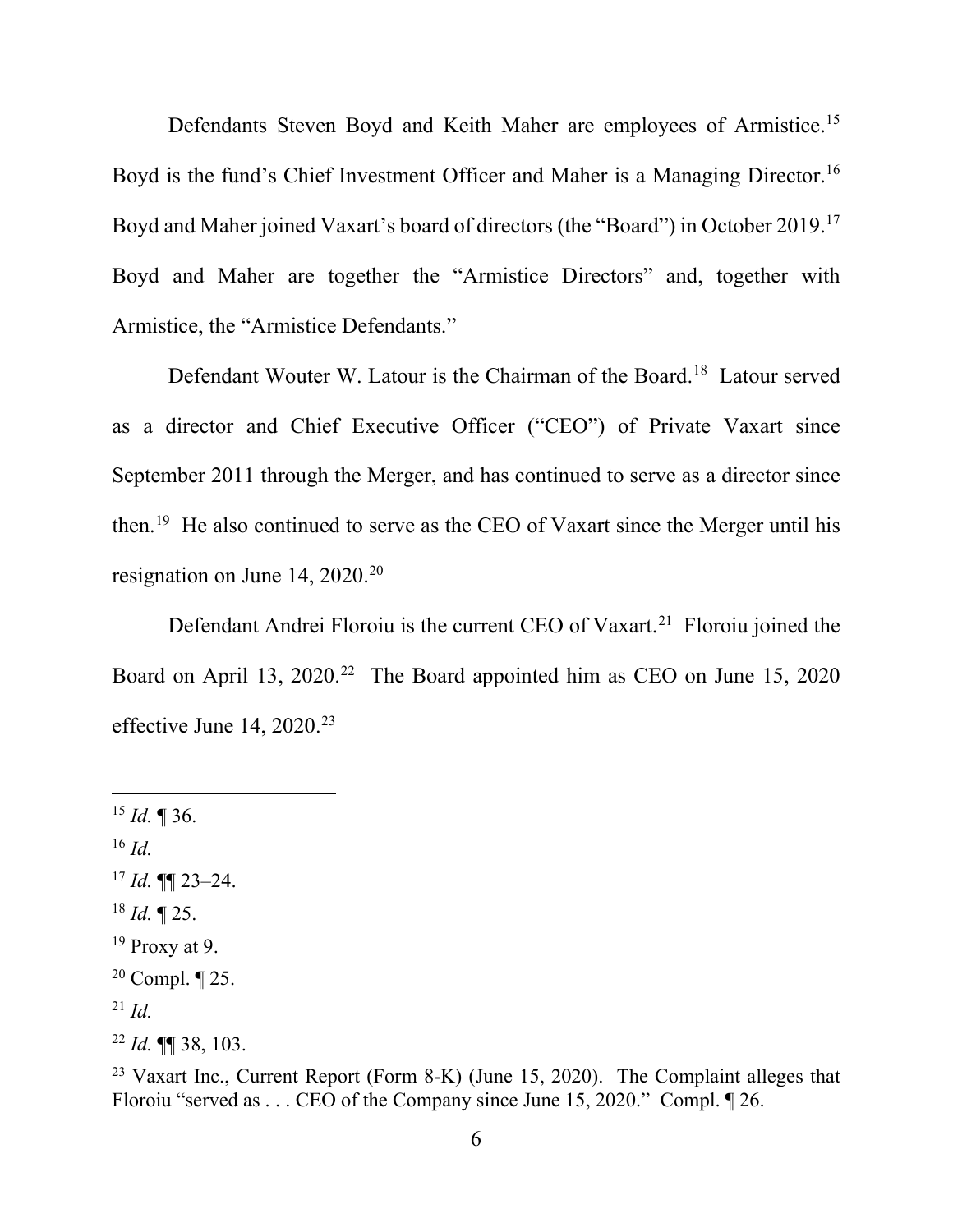Michael J. Finney was on the board of Private Vaxart since July 2007 and has stayed on after the Merger as a Vaxart director.<sup>24</sup> He also served as the CEO of Private Vaxart from 2009 until 2011.<sup>25</sup>

Defendants Robert A. Yedid and Todd Davis became Vaxart directors in October 2019 upon being appointed by the Board.<sup>26</sup> Davis served on the Board's Compensation Committee (the "Compensation Committee") "at all times relevant hereto."27

Anne M. VanLent was a director of Private Vaxart from 2013<sup>28</sup> until the Merger and stayed on as a Vaxart director until June 8, 2020.<sup>29</sup> VanLent was not nominated for reelection at the 2020 annual meeting of Vaxart stockholders.<sup>30</sup>

Latour, Boyd, Davis, Finney, Maher, Yedid, and VanLent were members of the Board when: (i) on March 24, 2020, the Board approved a grant of time-based stock options covering a total of 2,610,000 shares that would be "exercisable" upon approval by Vaxart stockholders of an amendment to Vaxart's equity incentive plan (the "2019 Amendment") and (ii) on April 13, 2020, the Board approved a grant of

 $24$  Proxy at 10.

<sup>25</sup> *Id.*

<sup>26</sup> Compl. ¶¶ 28–29; Vaxart Inc., Current Report (Form 8-K) (Oct. 28, 2019).

<sup>&</sup>lt;sup>27</sup> Compl.  $\P$  28.

<sup>28</sup> Vaxart Inc., Form 10-K (Feb. 6, 2019) at 120.

<sup>&</sup>lt;sup>29</sup> Compl.  $\P$  30.

<sup>30</sup> *See* Proxy at 9.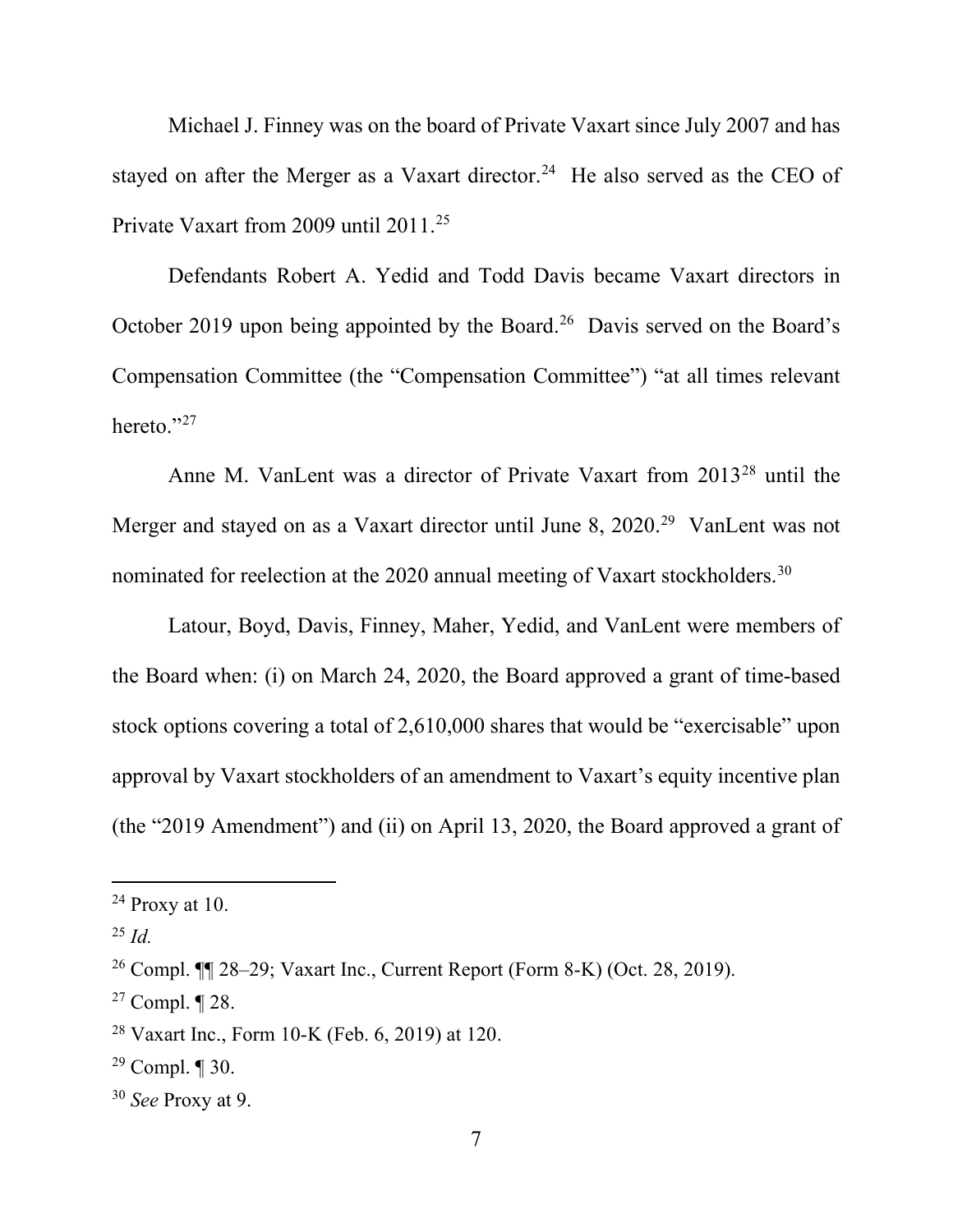time-based stock options to Floroiu covering a total of  $54,720$  shares.<sup>31</sup> Along with Floroiu, these individuals constituted the Board when: (i) on April 24, 2020, Vaxart issued the proxy statement (the "Proxy") for stockholder approval of the 2019 Amendment;<sup>32</sup> (ii) on June 5, 2021, the Board approved by written consent the Warrant Amendments (as defined below);<sup>33</sup> and (iii) on June 8, 2020, the annual meeting of stockholders took place.<sup>34</sup> Floroiu, Latour, Boyd, Davis, Finney, Maher, and Yedid constituted the Board when (i) on June 8, 2020, the Board granted stock option awards to Davis, Finney, Yedid and approved changes to the terms of VanLent's stock options<sup>35</sup> and (ii) on June 13, 2020, the Board approved the terms of a separation agreement with Latour permitting his stock options to continue to vest after his resignation as CEO and granted Floroiu additional stock options upon his appointment as CEO.<sup>36</sup>

 $31$  Proxy at 32–33. Defendants assert that Floroiu was not a member of the Board when it approved his stock option award and that he only "joined the Board later that same day." Defs.' Opening Br. at 11. Plaintiffs do not dispute this assertion or allege otherwise; the Complaint asserts only that "on April 13, 2020, Floroiu joined the Board" but does not specify when Floroiu's appointment became effective. Compl. 1 38.

<sup>32</sup> *See* Compl. ¶ 93; Armistice Defs.' Ex. 26; Proxy at 33.

<sup>33</sup> Compl. ¶ 8; Vaxart Defs.' Ex. 14.

<sup>34</sup> Compl. ¶ 15.

<sup>35</sup> *See id.* ¶ 53; Vaxart Defs.' Ex. 26.

<sup>36</sup> Vaxart Defs.' Ex. 27.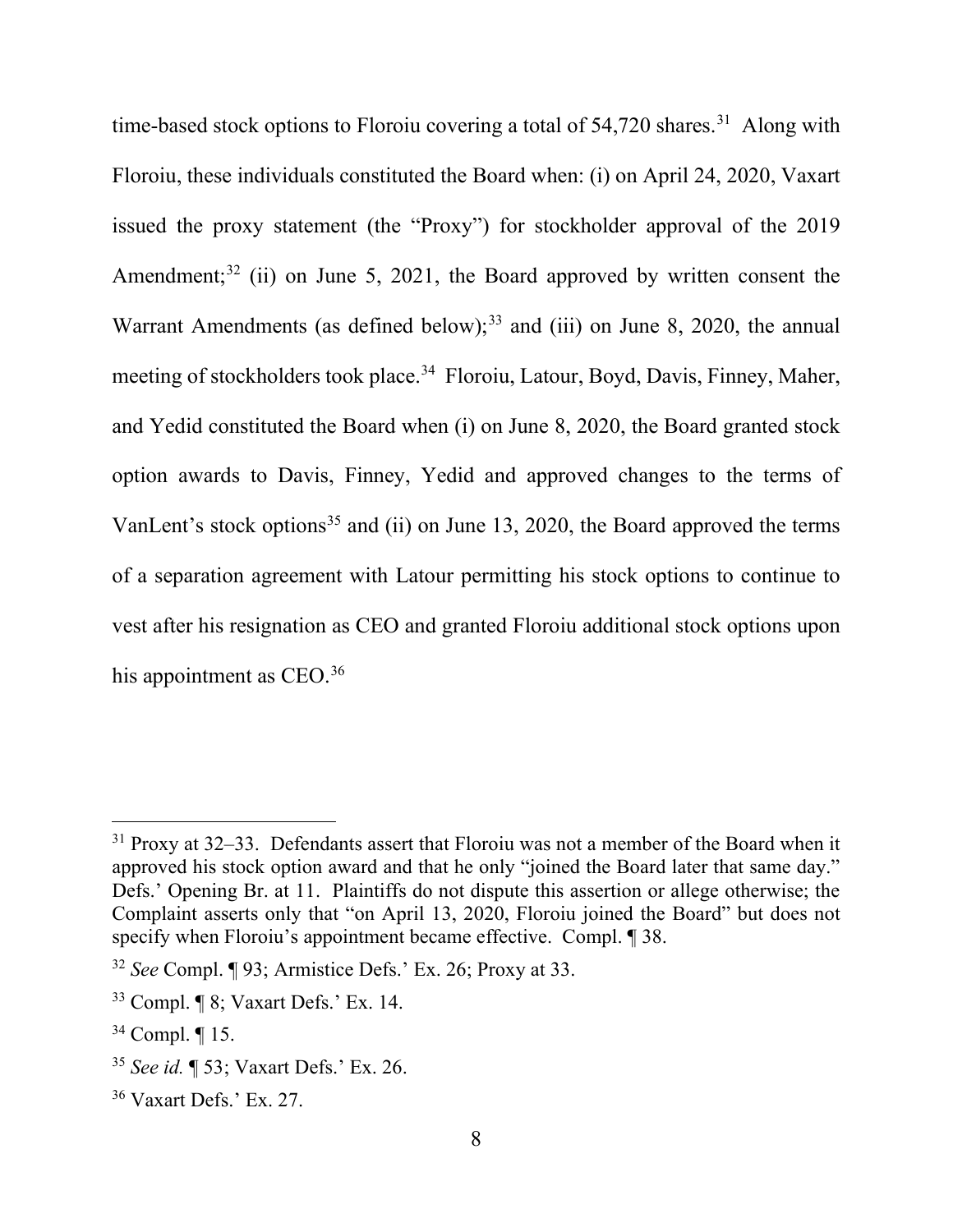Latour, Boyd, Davis, Finney, Maher, Yedid, VanLent are together the "Director Defendants."

# **B. Armistice Executes a Warrant Agreement and Later Becomes Vaxart's Controlling Stockholder.**

On April 11, 2019, Armistice and Vaxart entered into a Common Stock Purchase Warrant (the "April 2019 Warrant") giving Armistice the right to purchase from Vaxart up to 4,090,909 shares of Vaxart's common stock at an exercise price of \$1.10 at any time until April 11, 2024.37

On September 26, 2019, two weeks after engaging in two short-sale trades, Armistice began buying Vaxart shares on the open market.<sup>38</sup> By September 30, 2019, it had accumulated an equity stake sufficiently large to give it, as of that date, "approximately 52% of the voting power of [Vaxart's] outstanding shares of common stock."39

On September 30, 2019, Armistice and Vaxart entered into a second Common Stock Purchase Warrant (the "September 2019 Warrant" and together with the April 2019 Warrant, the "Warrants") giving Armistice the right to purchase another 16,666,667 shares at an exercise price of \$0.30 per share until September 30, 2024.40

<sup>37</sup> Armistice Defs.' Ex. 9.

<sup>38</sup> Vaxart, Inc., Schedule 13D (Oct. 1, 2019).

<sup>39</sup> Vaxart, Inc., Form 10-Q (Nov. 12, 2019) at 36.

<sup>40</sup> Armistice Defs.' Ex. 10.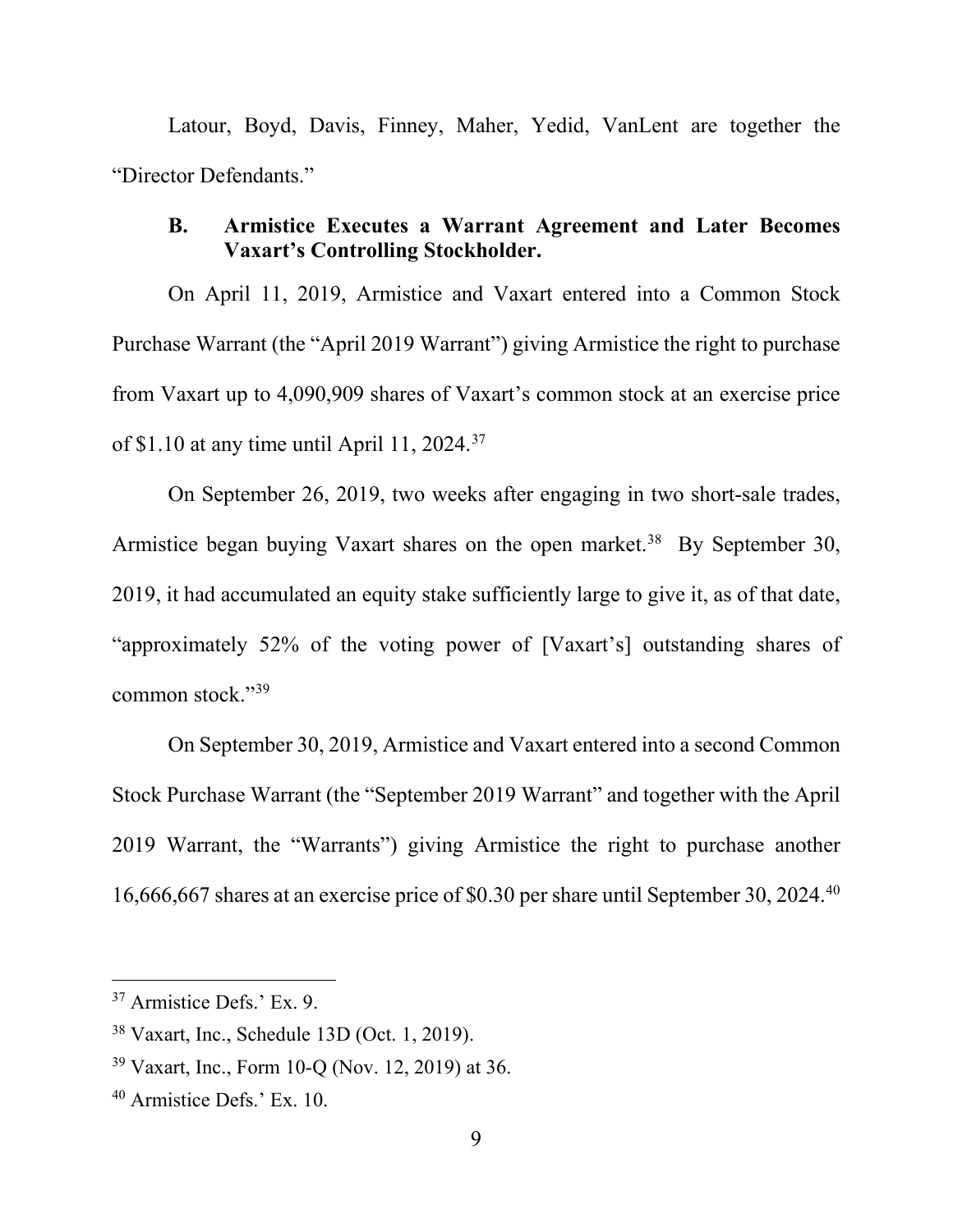Each Warrant contained a blocker provision ("Blocker").<sup>41</sup> Section 2(e) of

the April 2019 Warrant provides:

The Holder shall not have the right to exercise any portion of this Warrant, pursuant to Section 2 or otherwise, to the extent that after giving effect to such issuance after exercise as set forth on the applicable Notice of Exercise, the Holder (together with the Holder's Affiliates, and any other Persons acting as a group together with the Holder or any of the Holder's Affiliates (such Persons, "Attribution Parties")), would beneficially own in excess of the Beneficial Ownership Limitation (as defined below).<sup>42</sup>

Section 2(e) also makes clear that:

For purposes of the foregoing sentence, the number of shares of Common Stock beneficially owned by the Holder and its Affiliates and Attribution Parties shall include the number of shares of Common Stock issuable upon exercise of this Warrant with respect to which such determination is being made, but shall exclude the number of shares of Common Stock which would be issuable upon (i) exercise of the remaining, nonexercised portion of this Warrant beneficially owned by the Holder or any of its Affiliates or Attribution Parties . . . . 43

*Id.* The Beneficial Ownership Limitation in the April 2019 Warrant "shall be 4.99%

of the number of shares of the Common Stock outstanding immediately after giving

effect to the issuance of shares of Common Stock issuable upon exercise of this

Warrant."<sup>44</sup> Section 2(e) also gives the holder of the Warrant the right to increase

the Holder's Exercise Limitation to 9.99% upon giving Vaxart 60-days' notice:

<sup>&</sup>lt;sup>41</sup> Compl.  $\P$  60; Armistice Defs.' Exs. 9–10.

 $42$  Armistice Defs.' Ex. 9.  $\S$  2(e).

 $43$  *Id.* 

<sup>44</sup> *Id.*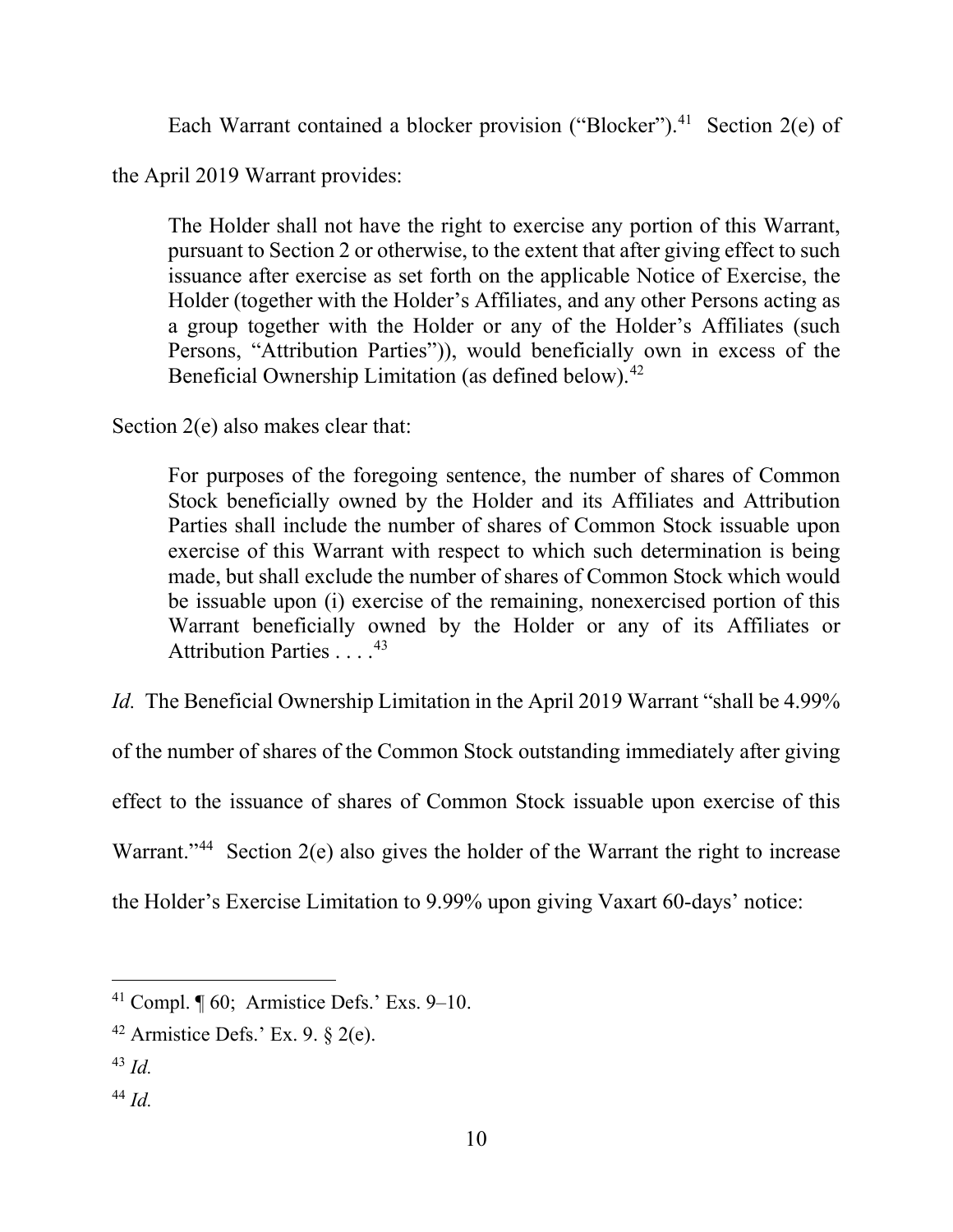The Holder, upon notice to the Company, may increase or decrease the Beneficial Ownership Limitation provisions of this Section 2(e), provided that the Beneficial Ownership Limitation in no event exceeds 9.99% of the number of shares of the Common Stock outstanding immediately after giving effect to the issuance of shares of Common Stock upon exercise of this Warrant held by the Holder and the provisions of this Section 2(e) shall continue to apply. Any increase in the Beneficial Ownership Limitation will not be effective until the 61st day after such notice is delivered to the Company.45

Blockers (also called conversion caps) like the one here permit a stockholder to avoid triggering certain federal securities law requirements tied to beneficial ownership.46 Most notable here, conversion caps permit a stockholder that would otherwise be forced to disgorge profits from short-term sales of the issuer's securities under Section 16 of the Securities Exchange Act of 1934 (the "Exchange Act") to engage in short-term trading of the issuer's stock so long as its stock holdings do not exceed 10%, even as the stockholder retains the option to buy additional shares. 47

<sup>45</sup> *Id.*

<sup>46</sup> *See, e.g.*, 17 C.F.R. § 240.13d-1(a) (requiring certain SEC filings for persons who are, directly or indirectly, the beneficial owners of any class of equity securities of the registrant).

<sup>47</sup> *See ION Geophysical Corp. v. Fletcher Int'l, Ltd.*, 2010 WL 4378400, at \*13 (Del. Ch. Nov. 5, 2010) ("Conversion caps often are structured to prohibit an investor from converting preferred stock if such conversion would result in the investor owning more than a specified percentage of the issuer's common stock so as not to trigger  $\S$  16(b)."). Under the disgorgement rule of Section 16(b) of the Exchange Act, "statutory insiders those with a beneficial ownership interest of more than 10% in an equity security"—must "disgorge all profits realized from any purchase and sale (or sale and purchase) of the same security made within a six-month period." *Analytical Survs., Inc. v. Tonga Partners, L.P.*, 684 F.3d 36, 43 (2d Cir. 2012). Under the SEC's implementing regulations, "Section 16 adopts the definition of 'beneficial owner' found in Section 13(d) of the Exchange Act and the rules promulgated thereunder solely for purpose of determining who is a 'beneficial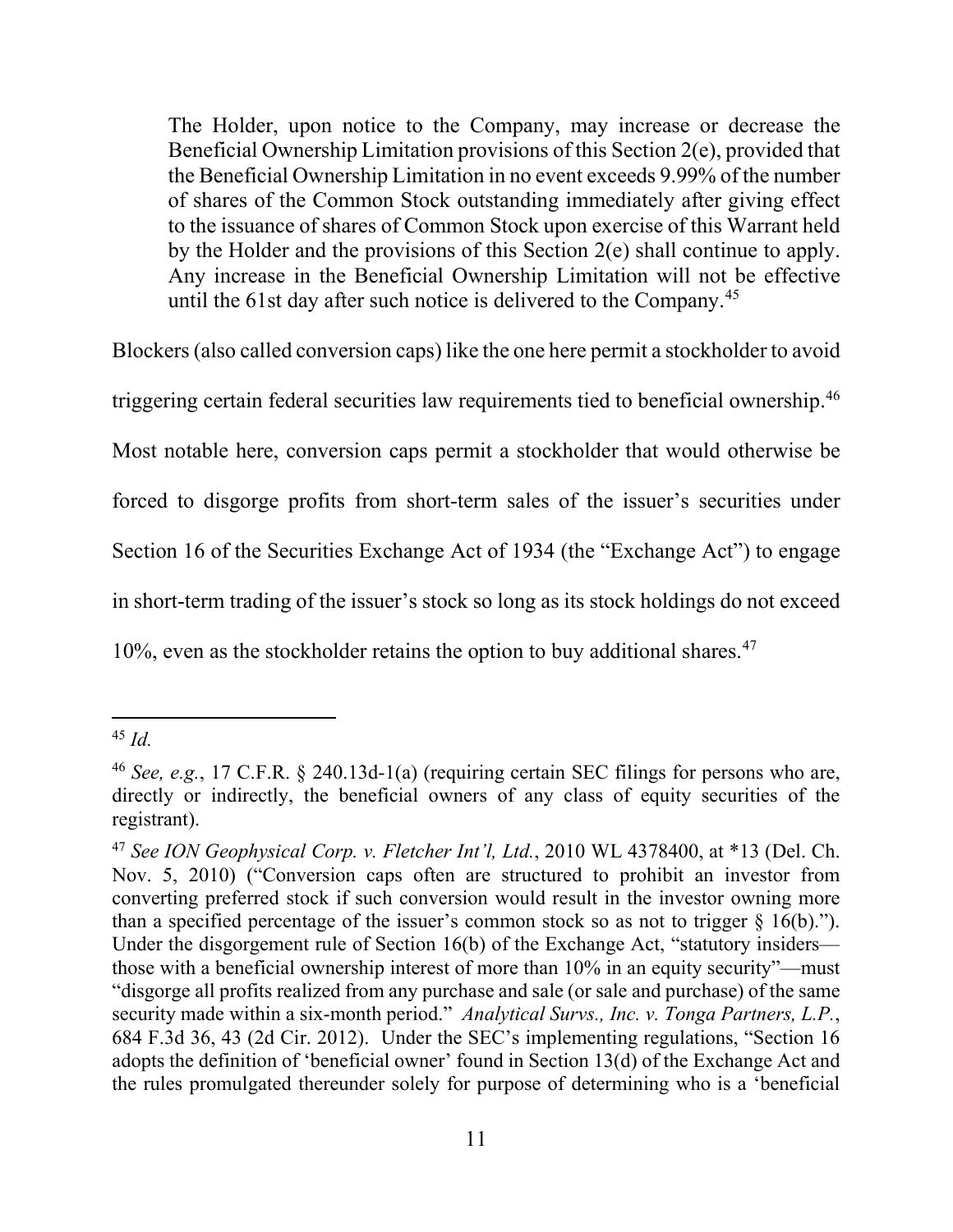The September 2019 Warrant Blocker was identical to the one in the April 2019 Warrant with one exception: the September 2019 Warrant had a higher Beneficial Ownership Limitation threshold of 9.99%.<sup>48</sup>

On October 25, 2019, the Board appointed Boyd and Maher (the "Armistice Directors"), along with Yedid and Davis, who replaced two directors who resigned that day.49

## **C. Vaxart's Vaccine Development Efforts**

As of December 31, 2019, Vaxart only had 14 full-time employees,<sup>50</sup> had

experienced two consecutive years of net losses,  $51$  and had never brought a vaccine

to market.<sup>52</sup> On January 31, 2020, in the early stages of the COVID-19 pandemic,

owner' of more than ten percent of the issuer.' *Roth v. Solus Alternative Asset Mgmt. LP*, 124 F. Supp. 3d 315, 321 (S.D.N.Y. 2015); 17 C.F.R. § 240.16a–1(a)(1). Beneficial ownership also attaches to the right to acquire securities "within sixty days," 17 C.F.R. §  $240.13d-3(d)(1)(i)$ , "deeming owners of such a right as owners of the underlying stock itself." *Roth*, 124 F. Supp. 3d at 321.

<sup>48</sup> Armistice Defs.' Ex. 10. § 2(e). The September 2019 Warrant also gave the Warrant holder the right to "increase" the threshold with 60 days' notice, but that provision was dead letter since the Warrant holder may only increase the threshold up to 9.99%.

 $49$  Compl. ¶ 36; Vaxart, Inc., Current Report (Form 8-K) (Oct. 28, 2019).

<sup>50</sup> Vaxart Inc., Form 10-K (Mar. 19, 2020) at 38.

<sup>51</sup> *Id.* at 120.

<sup>52</sup> Compl. ¶ 33; *see* Vaxart Inc., Form 10-K (Mar. 19, 2020) at 38 ("[W]e . . . have not yet successfully completed a large-scale, pivotal clinical trial, obtained marketing approval, manufactured our tablet vaccine candidates at commercial scale, or conducted sales and marketing activities that will be necessary to successfully commercialize our product candidates.").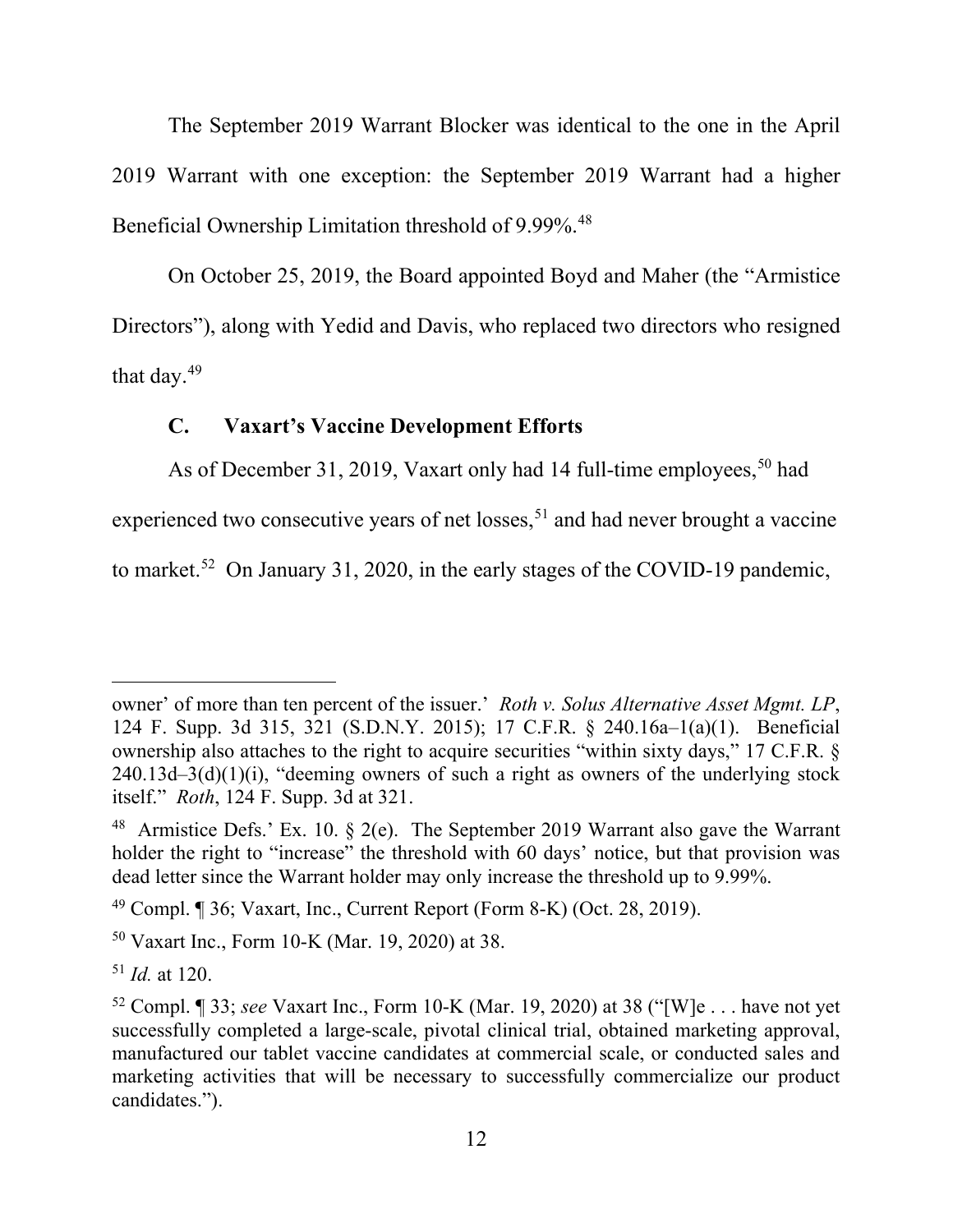Vaxart "announced it was developing a vaccine for COVID-19."53 Vaxart's stock price closed at \$1.25 per share that day.<sup>54</sup> In March 2020, Vaxart disclosed that "our business currently depends heavily on the successful development, regulatory approval and commercialization of our coronavirus and norovirus tablet vaccine."55 That month and in ensuing months, Vaxart disclosed its incremental COVID-19 vaccine development progress in its Form 8-K filings with the Securities & Exchange Commission ("SEC"):

• On March 18, 2020, Vaxart announced a contract with Emergent BioSolutions, Inc. to use Emergent's "molecule-to-market contract development and manufacturing (CDMO) services" to help develop and manufacture Vaxart's COVID-19 oral vaccine candidate.<sup>56</sup> Vaxart's stock price closed at \$2.34 per share that day.<sup>57</sup>

<sup>53</sup> Compl. ¶ 39.

<sup>54</sup> "VXRT US Equity: Historical Values," accessed Nov. 8, 2021, Bloomberg Law. Here and elsewhere, "I take judicial notice of these reported stock prices because they are not subject to reasonable dispute." *Lee v. Pincus*, 2014 WL 6066108, at \*4 n.11 (Del. Ch. Nov. 14, 2014) (citing D.R.E. 201(b)(2)).

<sup>55</sup> Vaxart Inc., Form 10-K (Mar. 19, 2020) at 40.

<sup>56</sup> Vaxart, Inc., Current Report (Form 8-K) (Mar. 19, 2020), Ex. 99.2.

<sup>57</sup> "VXRT US Equity: Historical Values," accessed Nov. 8, 2021, Bloomberg Law.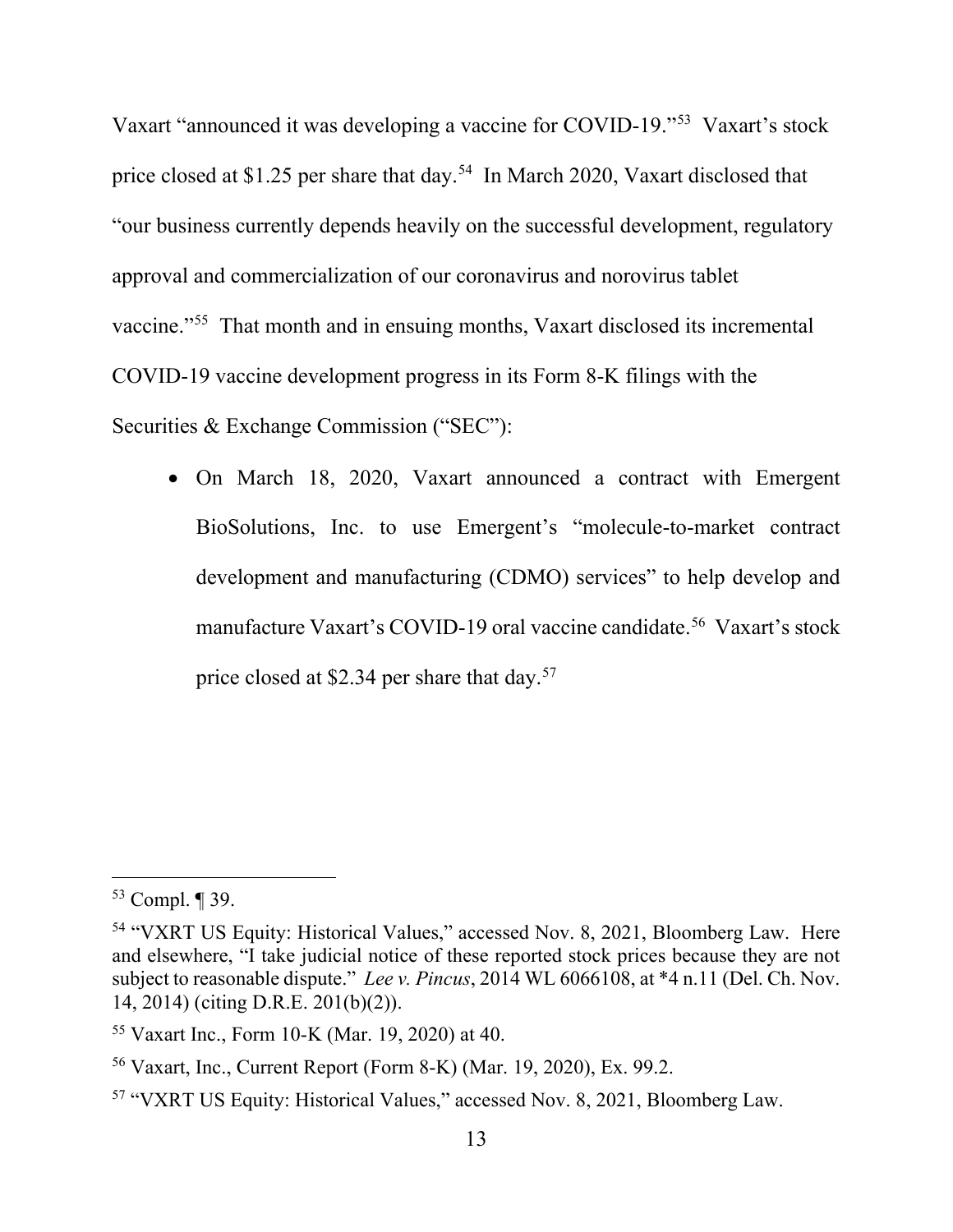- On April 21, 2020, Vaxart "announced that its lead vaccine candidates generated anti-SARS CoV-2 antibodies in all tested animals after the first dose."58 Vaxart's stock price closed at \$3.16 per share that day.59
- On May 12, 2020, the Company reported that "the Company's lead vaccine" candidates generated robust anti-SARS CoV-2 antibodies in all tested animals after both the first and second dose, with a clear boosting effect after the second dose."60 Vaxart's stock price closed at \$2.93 per share that day.<sup>61</sup>
- On June 18, 2020, Vaxart released a corporate presentation describing its "Covid-19 program" as "advancing rapidly."62 Vaxart's stock price closed at \$2.57 per share that day. $63$

Vaxart also sought government funding for its vaccine development efforts.<sup>64</sup> Obtaining such funding, Plaintiffs allege, would be a "watershed moment"65 for "one

<sup>58</sup> Vaxart, Inc., Current Report (Form 8-K) (April 29, 2020), Ex. 99.1; Compl. ¶ 41.

<sup>59</sup> "VXRT US Equity: Historical Values," accessed Nov. 8, 2021, Bloomberg Law.

 $60$  Vaxart, Inc., Current Report (Form 8-K) (May 12, 2020), Ex. 99.1

<sup>61</sup> "VXRT US Equity: Historical Values," accessed Nov. 8, 2021, Bloomberg Law.

 $62$  Vaxart, Inc., Current Report (Form 8-K) (June 18, 2020), Ex. 99.1 at 14.

<sup>63</sup> "VXRT US Equity: Historical Values," accessed Nov. 8, 2021, Bloomberg Law.

<sup>64</sup> Compl. ¶ 41.

<sup>65</sup> *Id.* ¶ 52.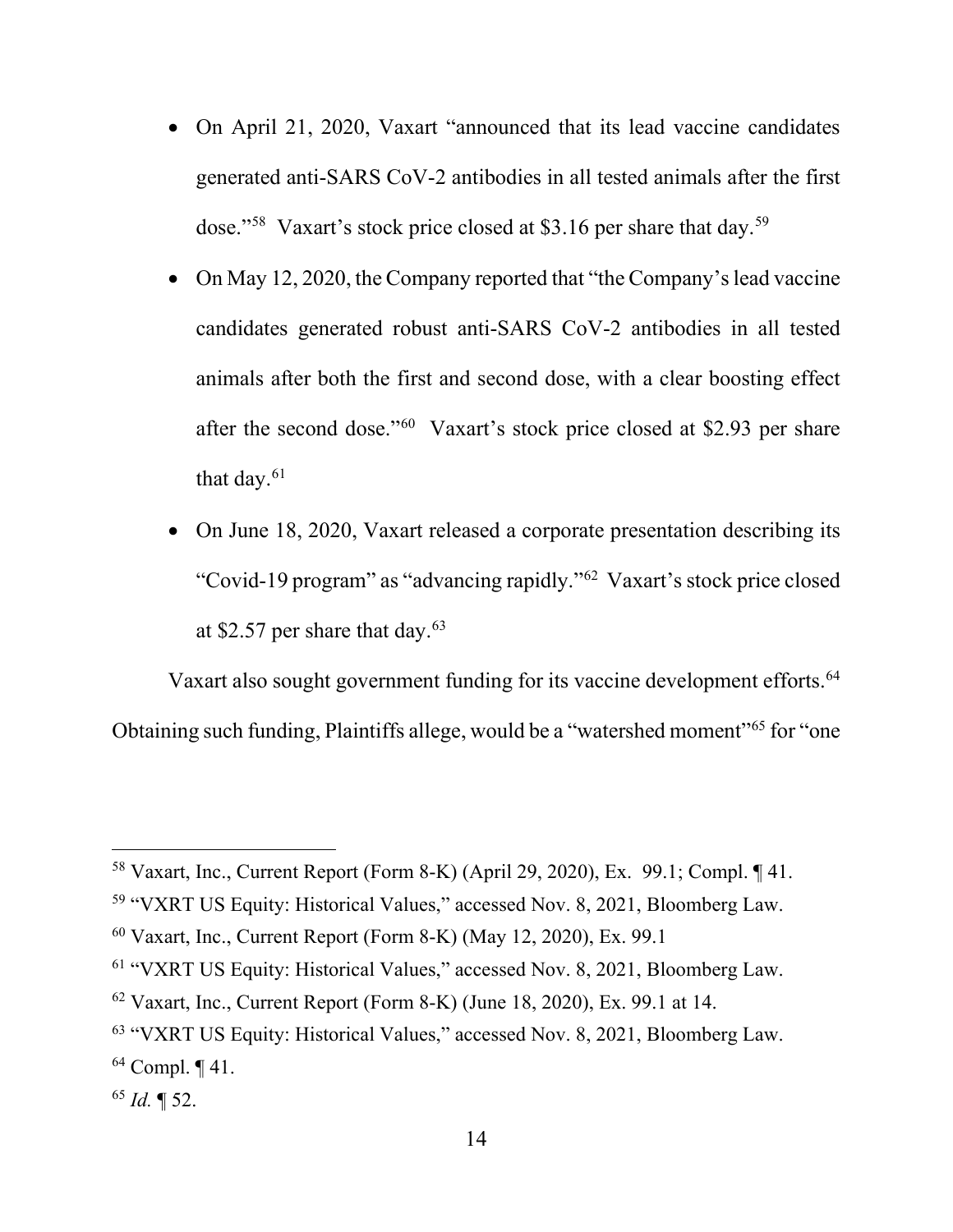of many clinical stage biopharmaceutical companies enmeshed in the slow struggle to commercialize a drug."66

In March 2020, Vaxart completed an offering to sell 4,000,000 shares of its common stock and warrants to purchase up to 2,000,000 shares of its common stock to certain undisclosed "institutional and accredited investors."67 The offering had the effect of diluting Armistice's equity stake; as of March 17, 2020, Armistice no longer owned more than 50% of Vaxart's common stock but still "beneficially owned more than 35% of the voting power of [Vaxart's] outstanding shares."<sup>68</sup>

<sup>66</sup> *Id.* ¶ 49.

 $67$  Vaxart Inc., Current Report (Form 8-K) (Mar. 2, 2020). Plaintiffs allege that Armistice provided equity financing through a private investment in public equity or "PIPE" transaction in January 2020. Compl. ¶¶ 34–35. Armistice disputes that allegation, noting that Boyd's director questionnaire inadvertently represented: "Pursuant to a PIPE Agreement with the Company on January 22, 2020, the Company appointed Steven Boyd and Keith Maher to its board of directors." Armistice Defs.' Ex. 8 at VAXART000334. Instead, according to the Armistice Defendants, Boyd was referring to a January 2020 PIPE transaction between Armistice and another entity, "Tetraphase Pharma." Armistice Opening Br. at 7 n.2.

Plaintiffs did not dispute this in their answering brief. I accept the Armistice Defendants' explanation, particularly since (1) Maher's director questionnaire did not make the same reference to a PIPE transaction (Armistice Defs.' Ex. 7 at VAXART000083); (2) Boyd and Maher were appointed as directors in October 2019, not January 2020; and (3) Tetraphase Pharmaceuticals, Inc. ("Tetraphase"), a Delaware corporation, entered into a PIPE Agreement on January 22, 2020 with Armistice pursuant to which the fund acquired 1,270,000 shares of Tetraphase common stock and warrants to purchase an additional 2,063,334 shares. Tetraphase Pharmaceuticals, Inc., Current Report (Form 8-K) (Jan. 23, 2020).

<sup>68</sup> Vaxart Inc., Form 10-K (Mar. 19, 2020) at 43.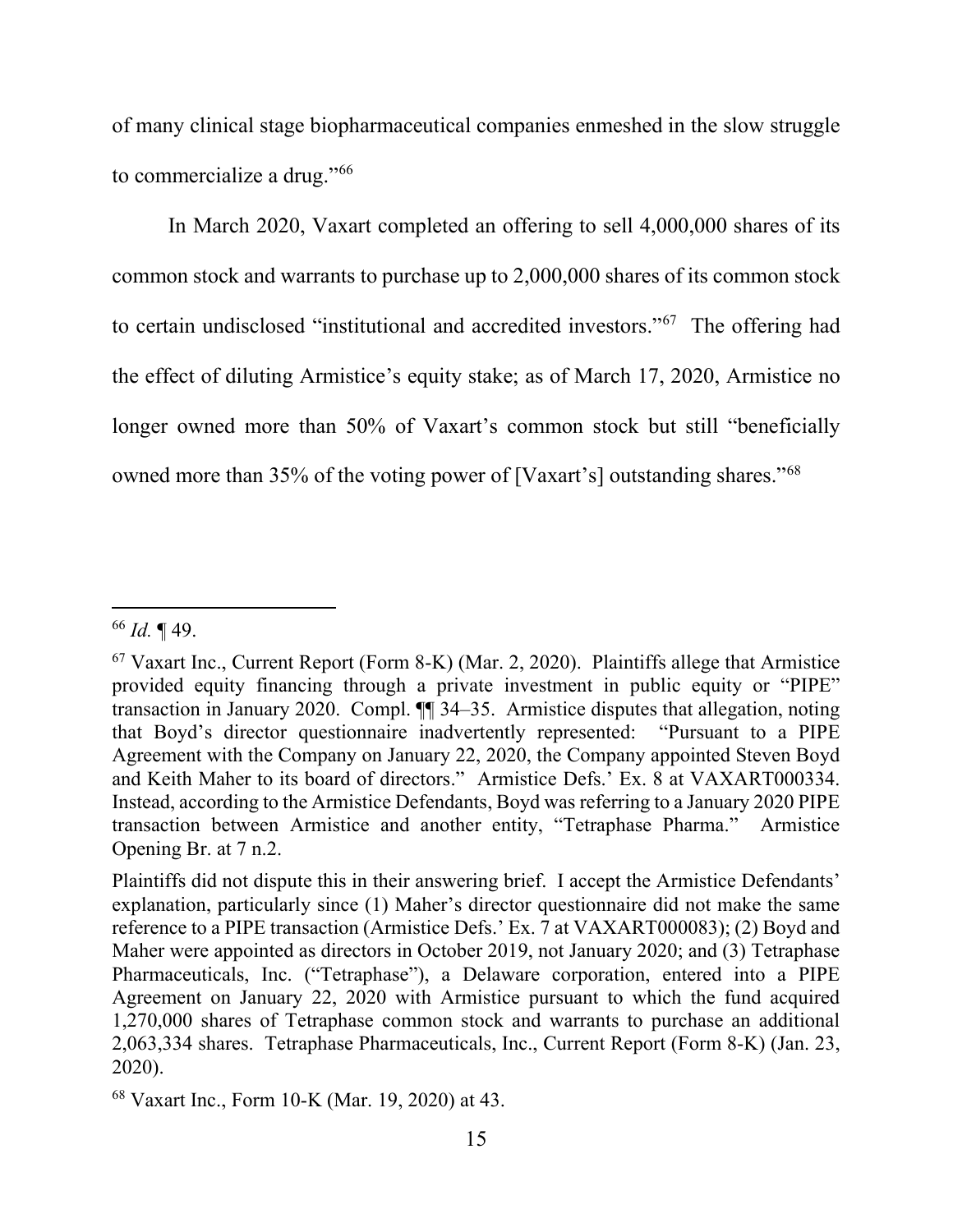Shortly thereafter, Armistice began selling off its Vaxart stock in April 2020,<sup>69</sup> to "lock in gains" from the appreciation of Vaxart's share price in the first three months of 2020.<sup>70</sup> Armistice continued its selling "nearly without pause" through June 3, 2020.71 By that time, Armistice's ownership fell to approximately 7 million shares, or just under 10 percent of all outstanding common stock. 72 Armistice halted its selling spree on June 3, 2020.73 As discussed below, Plaintiffs allege that "Armistice knew as of June 3, 2020, and likely on May 28, 2020," that the Company had been chosen to participate in Operation Warp Speed, the federal government's effort to speed development and distribution of a COVID-19 vaccine.<sup>74</sup>

### **D. The Vaxart Board Approves the Warrant Amendments.**

Amidist Armistice's sell-off of Vaxart shares, Boyd called Latour on May 14, 2020 to discuss amending the Warrant Agreements to remove or adjust the Beneficial Ownership Limitations in the Blockers. 75 That same evening, Latour contacted Faith Charles, Vaxart's outside counsel at Thompson Hine, and requested

 $69$  Compl.  $\P$  43.

 $70$  *Id.*  $\P$  42.

<sup>71</sup> *See id.* ¶¶ 43–44.

<sup>72</sup> Vaxart, Inc., Statement of Changes in Beneficial Ownership (Form 4) (June 3, 2020) (Armistice Capital, LLC filing); *see* Vaxart, Inc., Schedule 13D (June 9, 2020).

 $73$  Compl.  $\P$  45.

<sup>74</sup> Compl. ¶ 122 (emphasis omitted).

<sup>75</sup> *Id.* ¶¶ 59, 63; Armistice Defs.' Ex. 11.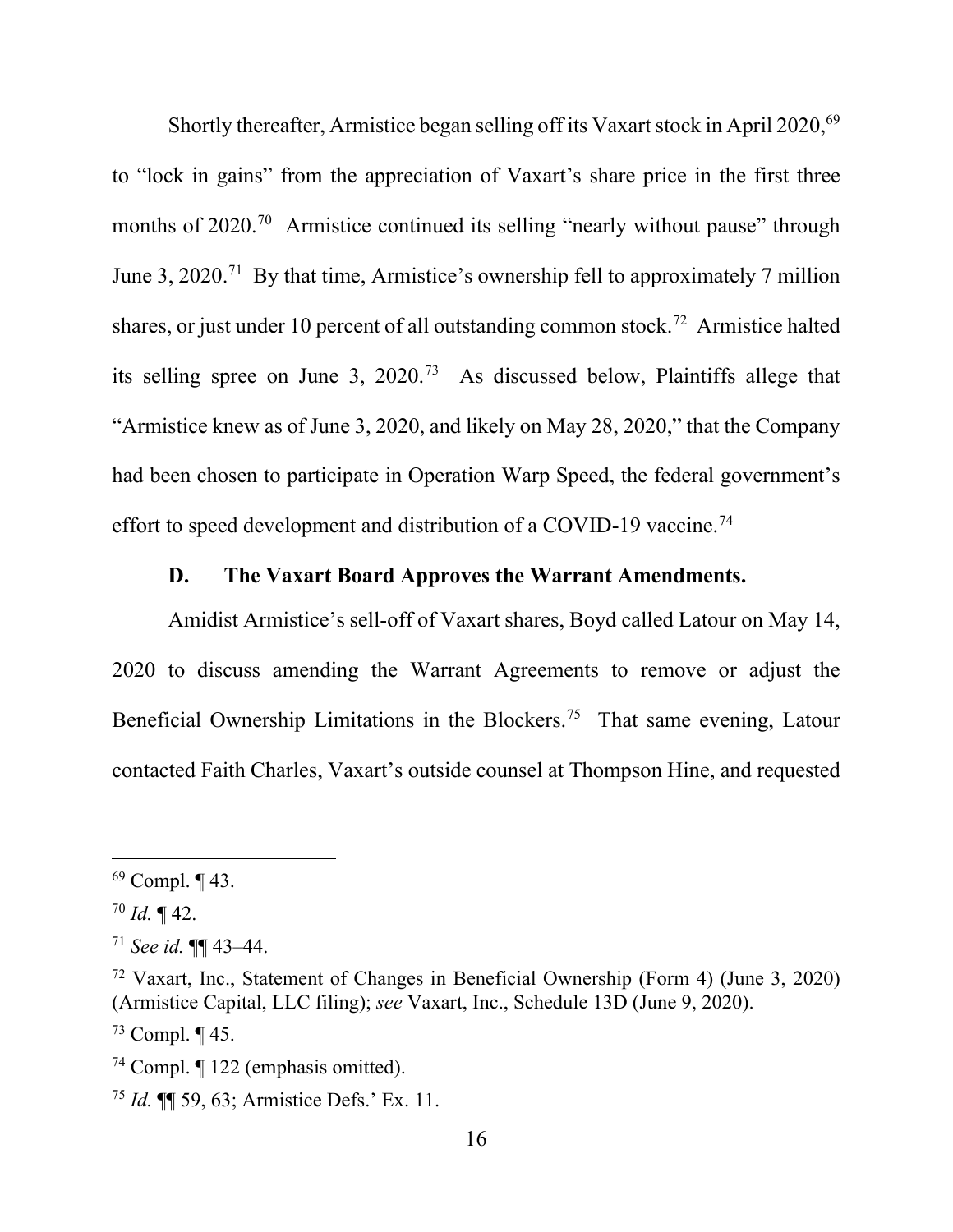a call the next day, noting it was "not a huge rush."76 Two weeks later, on May 28, 2020, Latour and Boyd discussed the terms of the amendments to the Warrant Agreements ("Warrant Amendments"); after the call, Latour relayed to Charles that Boyd was comfortable "with the 19.99%" and requested another call.<sup>77</sup>

On May 19, 2020, four days after Boyd had first raised amending the Warrant Agreements, Yedid reached out to Latour to sell him on the idea.78 Yedid indicated that doing so would help position Vaxart for inclusion in the Russell 3000 index.79 Yedid also said that removing the 9.99% Blocker "will get more shares outstanding and maximize the number of Vaxart shares that would have to be bought . . . on the open market by the index funds that mimic the Russell 2000 or 3000."80 Yedid emailed Latour again on May 28, 2020, noting he was aware of Latour's discussions with Armistice, adding that "he would like to get a better understanding of the status of the Russell rebalancing process and whether VXRT can benefit" from moving forward with the Warrant Amendments.<sup>81</sup>

<sup>76</sup> Armistice Defs.' Ex. 11.

<sup>77</sup> Compl. ¶¶ 72–73.

<sup>78</sup> *Id.* ¶ 68; Vaxart Defs.' Ex. 19. The Complaint conflates the May 19 and May 28, 2020 email exchanges.

 $79$  Vaxart Defs.' Ex. 19.

<sup>80</sup> *Id.*

<sup>81</sup> Compl. ¶ 67; Vaxart Defs.' Ex. 20.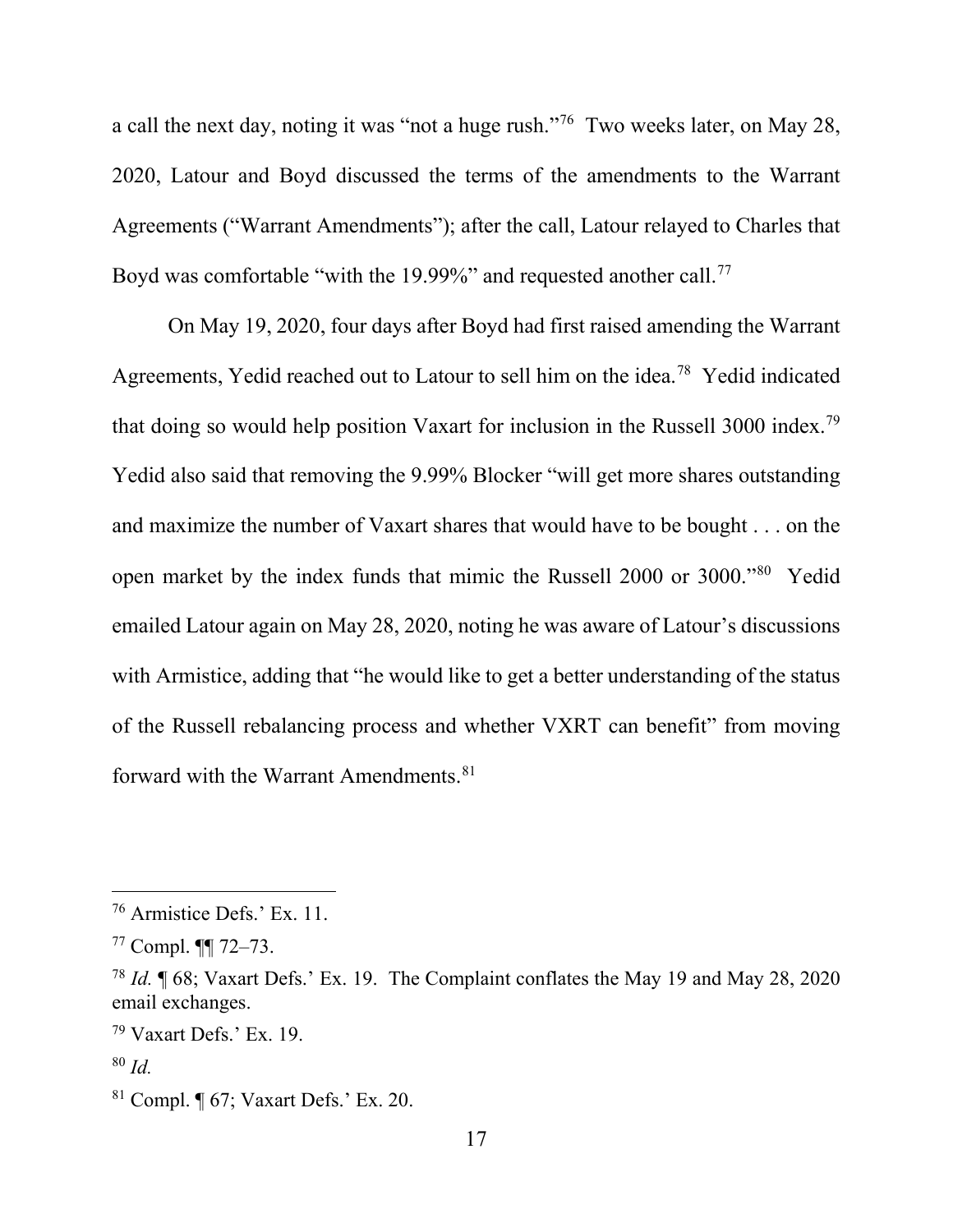On May 28, 2020, Latour sent an email to the Board, excluding the two Armistice Directors, to inform them of Latour's negotiations with Armistice about the Warrant Amendments.<sup>82</sup> Latour proposed a call, noting that "[t] he matter is complex, with a range of pros and cons."83 Floroiu responded, copying the group, and asked Latour to "send us what you think the pros and cons are before the call, so we could give this some thought."<sup>84</sup> Latour did not respond by email, if at all.<sup>85</sup> The call took place on June 1, 2020.<sup>86</sup> No record of what was discussed at the meeting exists.<sup>87</sup> Nothing indicates any financial advisors joined the meeting.

## **E. The 2019 Equity Incentive Plan**

Like many early-stage biotech companies with little to no cash flow, Vaxart used equity awards to incentivize and compensate employees, directors, and contractors. On April 23, 2019, Vaxart's stockholders approved an equity incentive plan (the "2019 Plan" or "Plan"). The Plan authorized the Board to grant individual equity-based compensation "Awards"—among others, stock options, restricted stock awards, and stock appreciation rights ("SARs")—to "Employees, Directors

<sup>86</sup> *Id.*

 $82$  Compl.  $\P$  73; Armistice Defs.' Ex. 16.

<sup>83</sup> Compl. ¶ 73; Armistice Defs.' Ex. 16.

<sup>84</sup> Compl. ¶ 73; Vaxart Defs.' Ex. 22.

<sup>85</sup> Compl. ¶ 74.

<sup>87</sup> *Id.*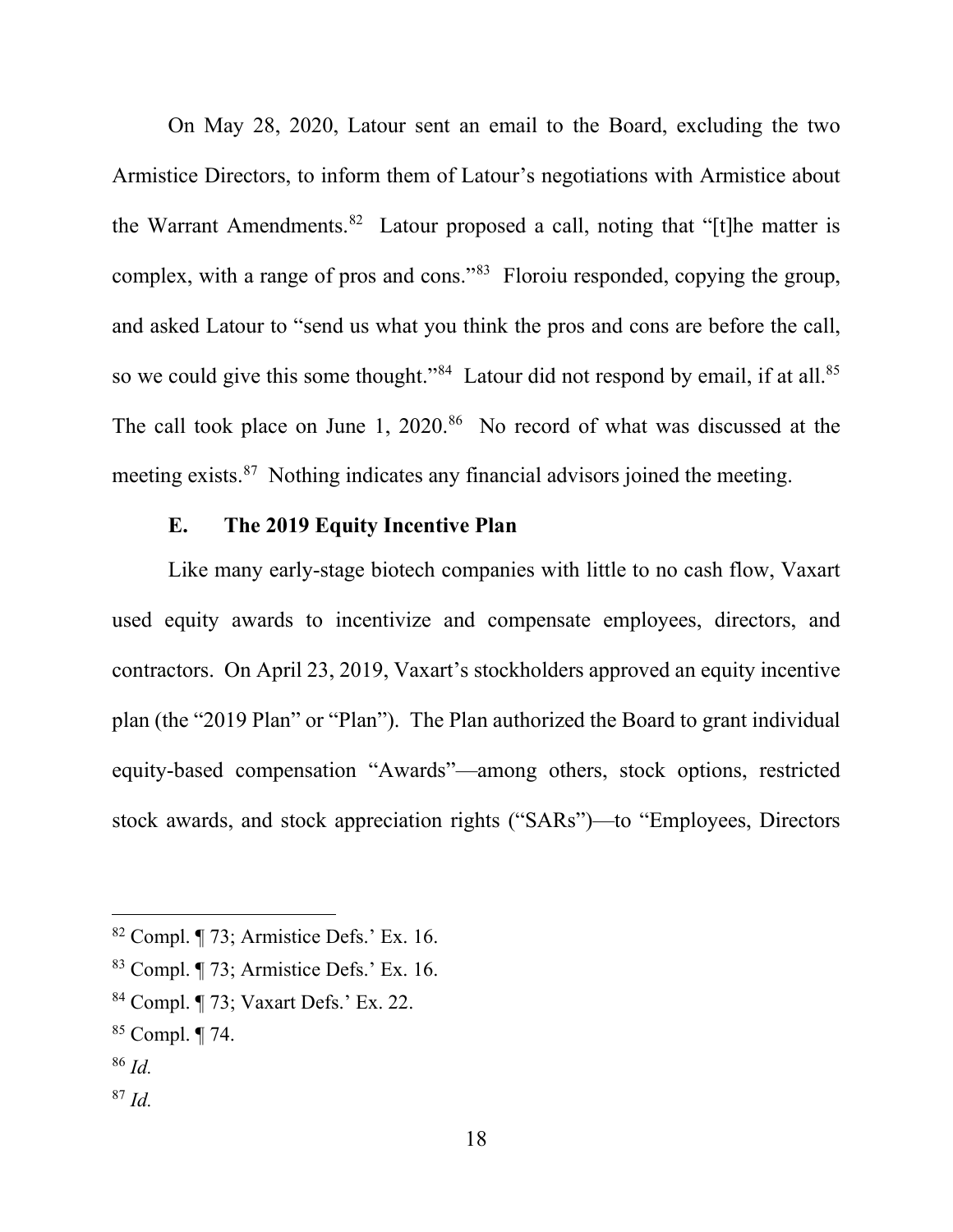and Consultants."<sup>88</sup> The purpose of the Plan is to "provide incentives for such persons to exert maximum efforts for the success of the Company and any Affiliate, and provide a means by which the eligible recipients may benefit from increases in value of the Common Stock."<sup>89</sup> The Plan authorized the Board to:

- Determine "who" will receive awards under the plan, the "type" of award granted, and "when and how" they will be granted, the "number of shares" in each award, and the "provisions of each Award."90
- "To accelerate, in whole or in part, the time at which an Award may be exercised or vest."<sup>91</sup>
- "[T]o amend the terms of any one or more Awards, including, but not limited to, amendments to provide terms more favorable to the Participant than previously provided in the Award Agreement, subject to any specified limits in the Plan that are not subject to Board discretion" and, among other restrictions, provided that the "rights under any Award will not be impaired by any such amendment."<sup>92</sup>

<sup>88</sup> Current Report (Form 8-K) (Apr. 23, 2019), Ex. 10.1 (the "2019 Plan").

<sup>89</sup> *Id.*

 $90$  2019 Plan, § 2(b)(i).

 $91$  *Id.* § 2(b)(iv).

 $^{92}$  *Id.* § 2(b)(viii).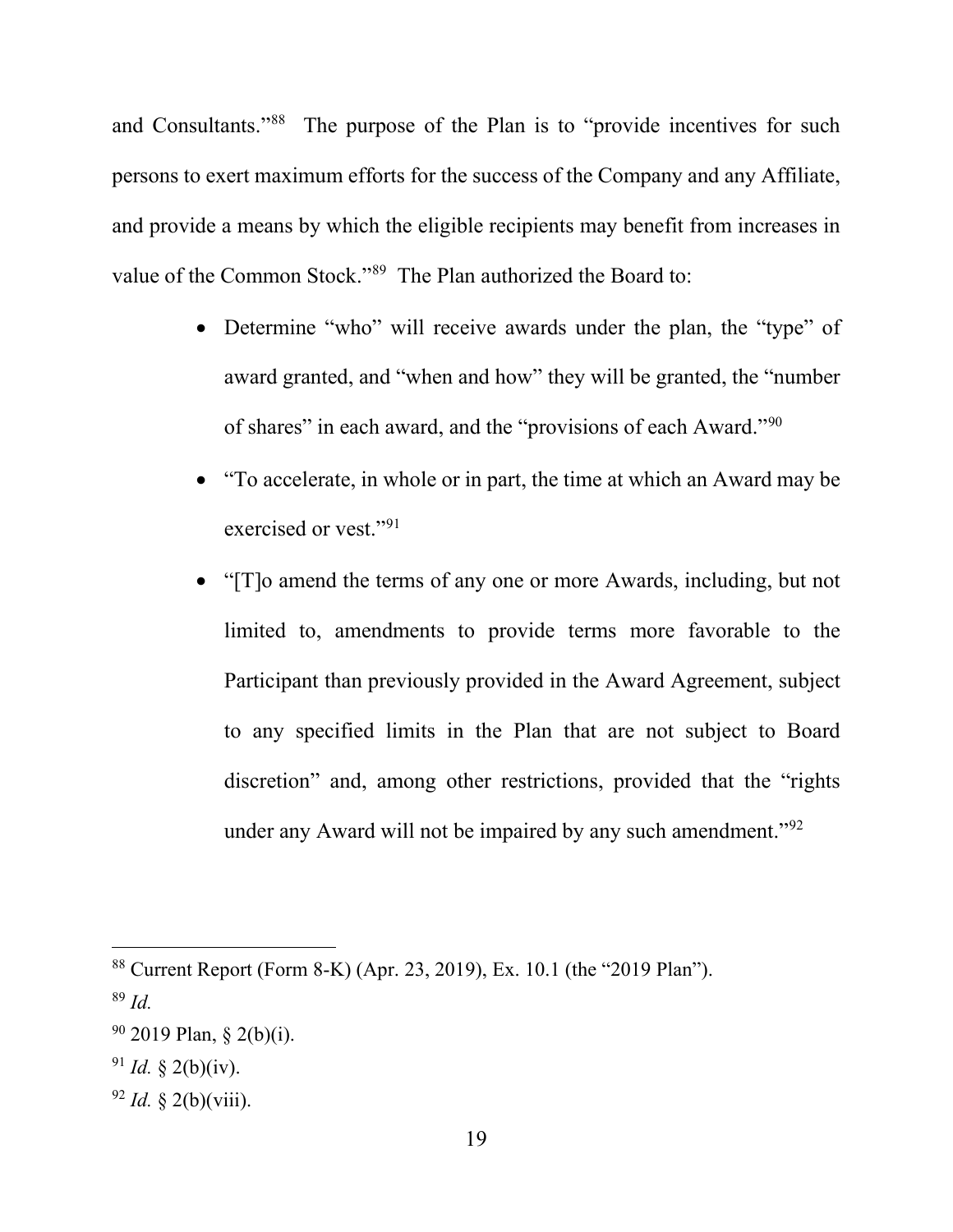• "[C]onstrue and interpret the Plan and Awards granted under it."<sup>93</sup> Additionally, "[a]ll determinations, interpretations and constructions made by the Board in good faith will not be subject to review by any person and will be final, binding and conclusive on all persons."94

The 2019 Plan contained other restrictions on the Board's authority. With certain exceptions, not pertinent here, "the exercise or strike price of each Option or SAR will be not less than 100% of the Fair Market Value of the Common Stock subject to the Option or SAR on the date the Award is granted."<sup>95</sup> Where, as here, Common Stock refers to shares of common stock "listed on any established stock exchange or traded on any established market," "Fair Market Value" is:

unless otherwise determined by the Board, the closing sales price for such stock as quoted on such exchange or market (or the exchange or market with the greatest volume of trading in the Common Stock) on the date of determination, as reported in a source the Board deems reliable.<sup>96</sup>

The Plan limited the number of shares of stock issuable under the 2019 Plan (the "Share Reserve") at 1.6 million shares of Vaxart common stock.<sup>97</sup>

- $94$  *Id.* § 2(e).
- <sup>95</sup> *Id.* § 5(b).
- $96$  *Id.* § 13(x)(i).
- $^{97}$  *Id.* § 3(a)(i).

 $93$  *Id.* § 2(b)(ii).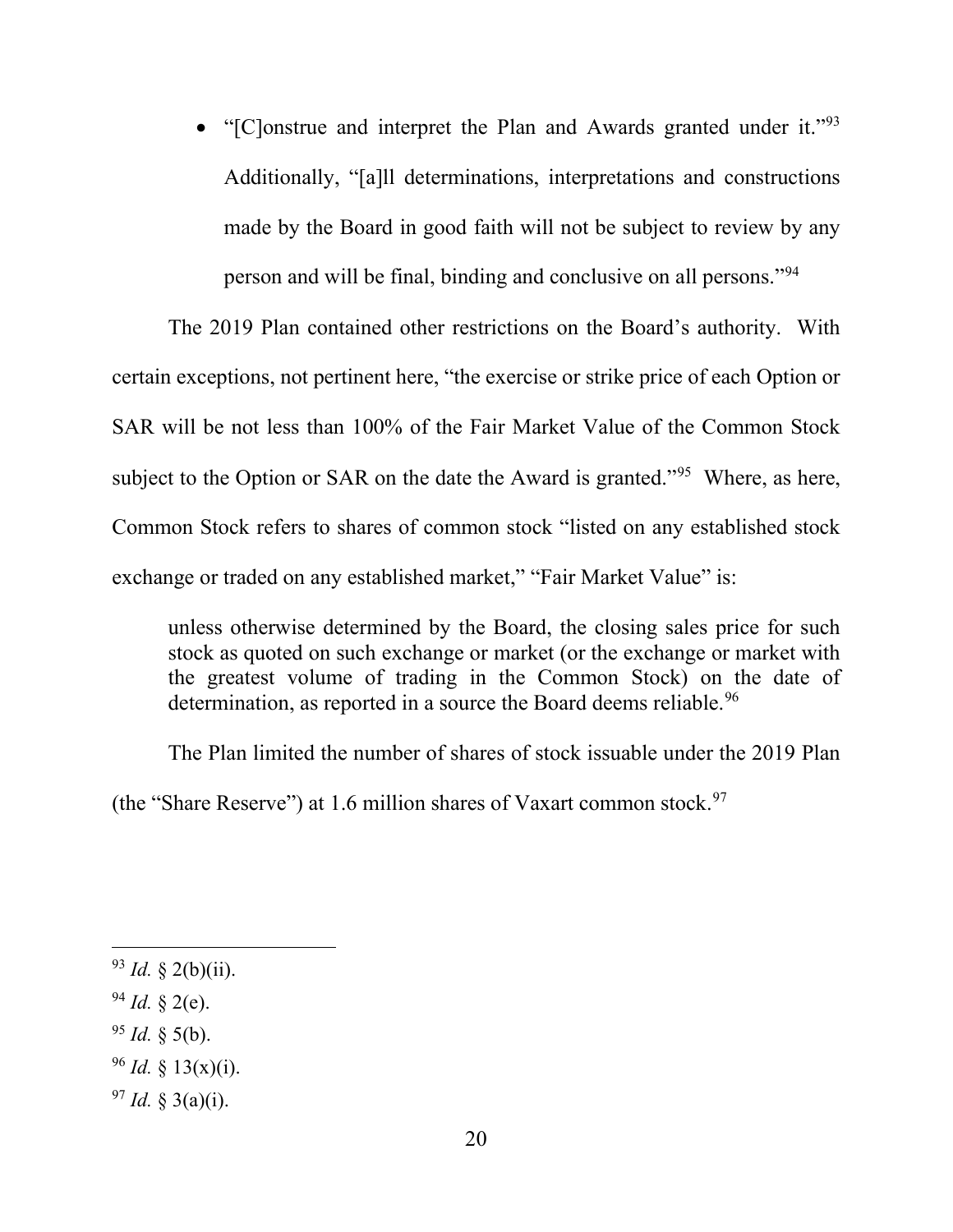The Plan empowered the Board "[t]o amend the Plan in any respect the Board deems necessary or advisable, including, without limitation, by adopting amendments relating to Incentive Stock Options," but that authority was "subject to the limitations, if any, of applicable law."<sup>98</sup> The Plan also requires that, "[i]f required by applicable law or listing requirements,"

the Company will seek stockholder approval of any amendment of the Plan that (A) materially increases the number of shares of Common Stock available for issuance under the Plan, (B) materially expands the class of individuals eligible to receive Awards under the Plan, (C) materially increases the benefits accruing to Participants under the Plan, (D) materially reduces the price at which shares of Common Stock may be issued or purchased under the Plan, (E) materially extends the term of the Plan, or (F) materially expands the types of Awards available for issuance under the Plan.<sup>99</sup>

# **F. Vaxart Board Approves Stock Option Grants and Seeks to Amend the 2019 Plan.**

On February 21, 2020, the Board approved an amendment to the Plan (the

"2019 Amendment") that would increase the Share Reserve from 1.6 million to 8

million shares.<sup>100</sup> On March 24, 2020, the Board approved a grant of time-based

<sup>98</sup> *Id.* § 2(b)(vi).

<sup>99</sup> *Id.*

 $100$  Compl.  $\P$  92. The Complaint calls the "increase [of] the shares reserved for issuance under the Company's equity incentive plan" the "2020 Plan." *Id.* ¶ 14. The Complaint alleges that "[t]he Vaxart Board approved the 2020 Plan on March 24, 2020. To effect it, the stockholders would still have to vote to approve it." *Id.* ¶ 92. The Proxy made clear that stockholders were being asked to vote on an amendment to the 2019 Plan, not a new plan. *See* Proxy at 3 (describing "Proposal No. 3" thus: "To approve an amendment to our 2019 Equity Incentive Plan to increase the number of shares of common stock reserved for issuance thereunder by 6,400,000 shares to 8,000,000 shares.").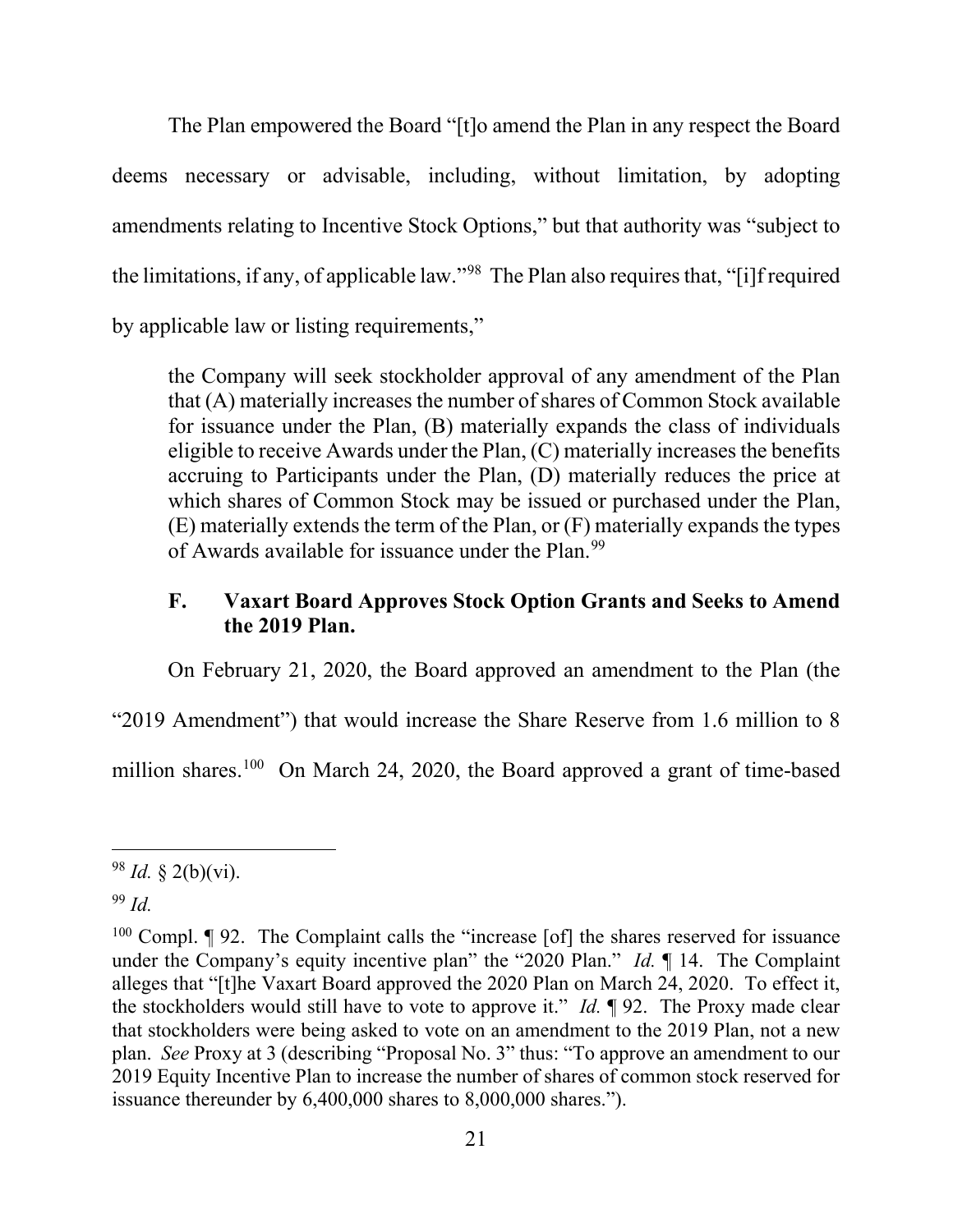stock options covering a total of 2,610,000 shares—including 900,000 shares to Latour—at a per share exercise price of  $$1.70^{101}$ —the closing price of Vaxart's shares on that day (the "March Awards").<sup>102</sup> Of the granted stock options,  $25\%$ vested on March 24, 2020, and the remaining shares would vest over two years every month thereafter.  $103$ 

On April 13, 2020, the Board approved a grant of stock options covering 54,720 shares to Floroiu upon his joining the Board (the "April Awards").<sup>104</sup> Floroiu's time-based stock options would vest in "three equal annual installments over three years" at a per share exercise price equal to  $$1.71$ ,<sup>105</sup> the closing price of Vaxart's shares on April 13, 2020.<sup>106</sup>

The March Awards and the April Awards exceeded the number of shares available for issuance from the Plan's 1.6 million Share Reserve. On April 24, 2020, the Company issued the Proxy for the annual meeting of Vaxart stockholders to be held on June 8, 2020 (the "Annual Meeting"). The Proxy included a proposal to

- <sup>103</sup> *Id.*
- <sup>104</sup> *Id.* at 33.

 $101$  Compl. ¶ 94.

 $102$  Proxy at 22.

 $105$  Compl. ¶ 89.

 $106$  Proxy at 33.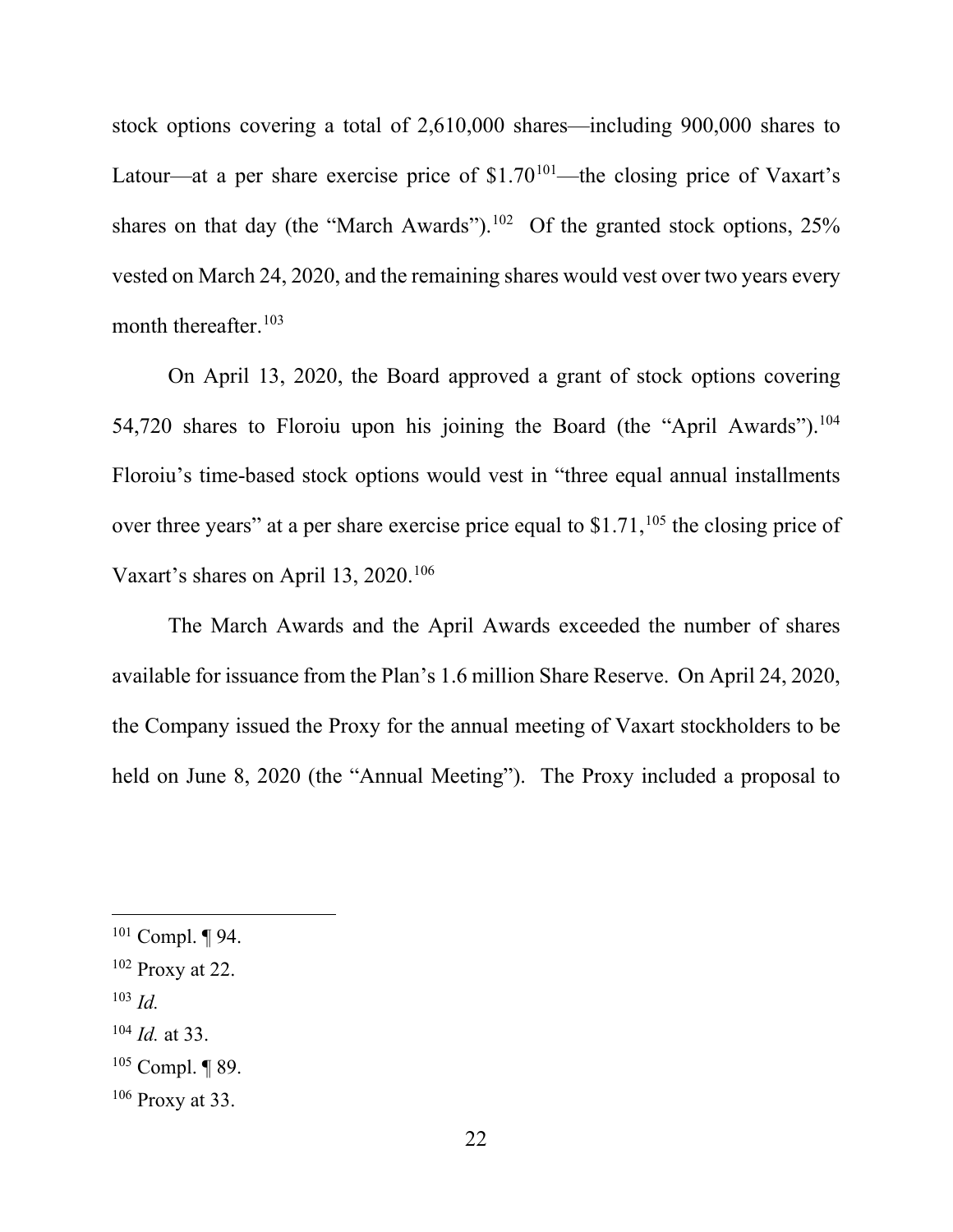amend the certificate of incorporation to increase the number of authorizes shares to

\$150 million.<sup>107</sup> The Proxy also sought stockholder approval of

an amendment to our 2019 Equity Incentive Plan to increase the number of shares of common stock reserved for issuance thereunder by 6,400,000 shares to  $8,000,000$  shares.<sup>108</sup>

Noting that the Share Reserve had been depleted to just  $110,276$  issuable shares,  $109$ 

the Proxy warned: "If stockholders do not approve the Plan Amendment, our ability

to attract, motivate and retain key employees and directors necessary to compete in

our industry could be seriously harmed."110 The Proxy also stated that:

In determining the number of additional shares to reserve for issuance under the 2019 Plan, our board of directors considered the number of shares available for future awards, the potential dilution resulting from the proposed increase, equity plan guidelines established by certain proxy advisory firms, and advice provided by the Compensation Committee's compensation consultant.<sup>111</sup>

The Proxy also disclosed the terms of the March Awards of time-based stock

options the Board had approved on March 24, 2020, including the specific grants of

shares to Latour and two other executives.<sup>112</sup> The Proxy also disclosed the terms of

<sup>110</sup> *Id.* at 21.

<sup>112</sup> *Id.* at 32.

<sup>107</sup> *Id.* at 3.

<sup>108</sup> *Id.*

<sup>109</sup> *Id.* at 19.

<sup>111</sup> *Id.* at 22.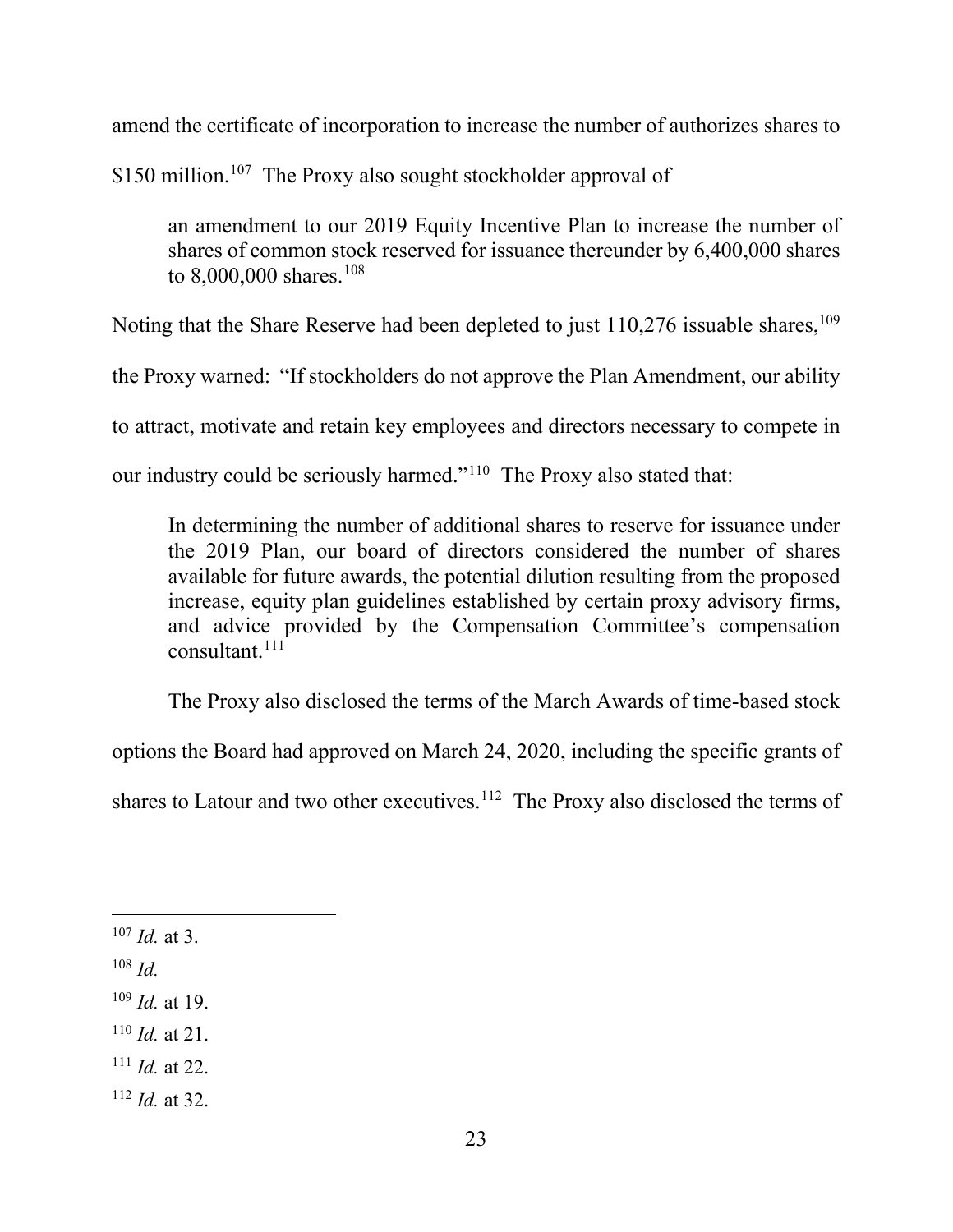the April Awards to Floroiu.<sup>113</sup> The Proxy revealed that the March Awards and the April Awards would be "exercisable" only if stockholders approved the 2019 Amendment.<sup>114</sup> The Proxy also described the key features of the 2019 Plan, including that no stock options or stock appreciation rights would be "discounted":

All stock options and stock appreciation rights granted under the 2019 Plan must have an exercise or strike price equal to or greater than the fair market value of our common stock on the date the stock option or stock appreciation right is granted. $115$ 

After the Company disseminated the Proxy, but before the Annual Meeting, the Board's Compensation Committee—then consisting of Davis and Maher recommended annual stock option awards for consideration at a meeting of the Board to be held immediately after the June 8, 2020 Annual Meeting of stockholders.<sup>116</sup> On May 28, 2020, the Compensation Committee recommended that Davis, Finney, and Yedid each receive an annual stock option grant covering 65,700 shares that would fully vest one year later on June 8, 2020.117 Boyd and Maher were ineligible for stock grants under Armistice policy.<sup>118</sup> Floroiu was also deemed ineligible for an annual grant of options because he had joined the Board

<sup>115</sup> *Id.* at 22.

<sup>113</sup> *Id.* at 33.

<sup>114</sup> *Id.* at 22, 32, 33.

<sup>116</sup> Vaxart Defs.' Ex. 24; Compl. ¶ 149.

 $117$  Vaxart Defs.' Ex. 24.

<sup>118</sup> *Id.*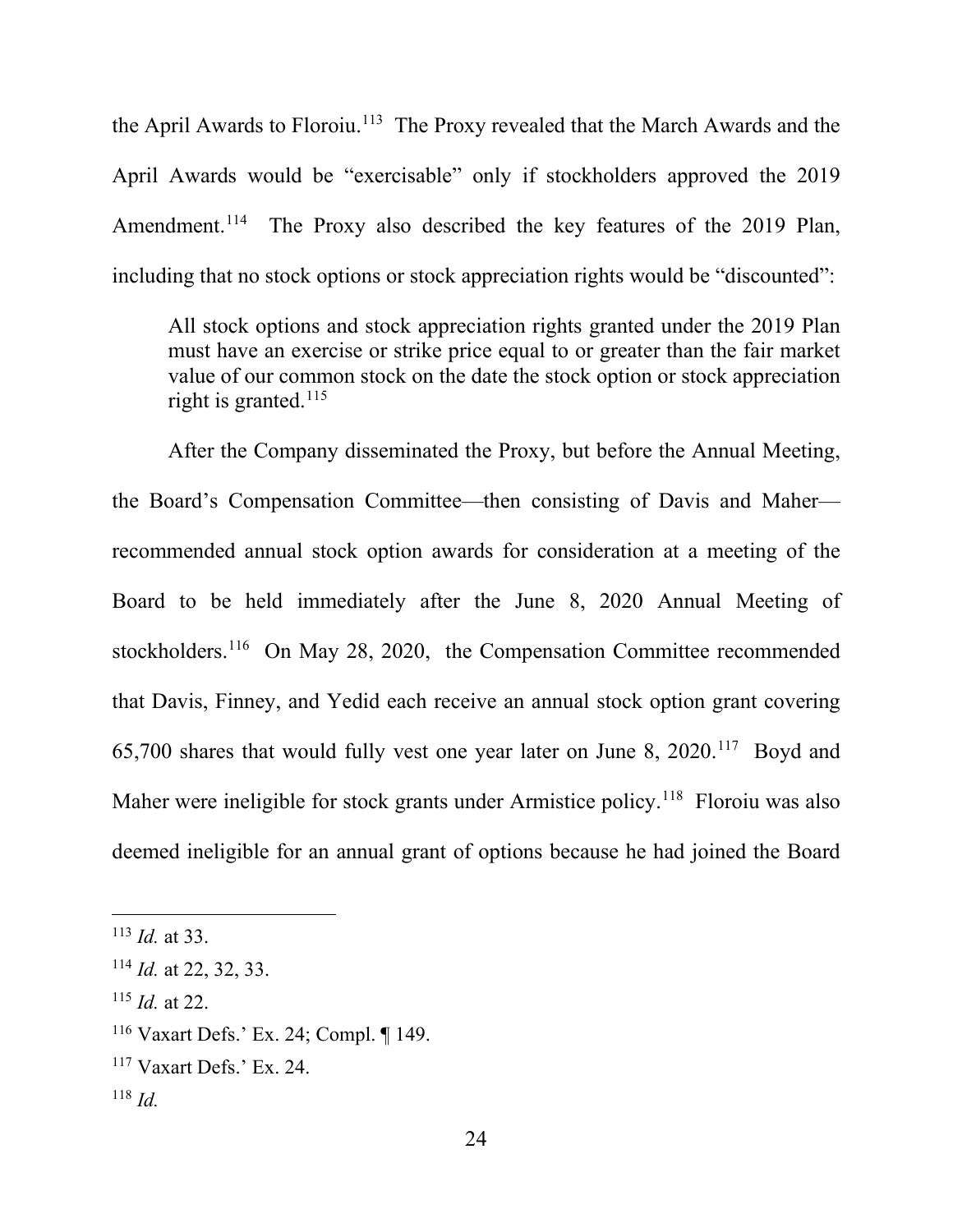within the last six months, and had already been granted options in the April Award.<sup>119</sup> The Committee also approved "[a]ccelerated vesting and [a] two year extension to exercise for [VanLent]" which "is consistent with what was provided other departing directors in the past."120

## **G. Operation Warp Speed**

On May 15, 2020 the White House announced Operation Warp Speed ("OWS")—a "public-private partnership to facilitate the development, manufacturing, and distribution of COVID-19 countermeasures."<sup>121</sup> On June 3, 2020, *Bloomberg* reported that "[t]he White House is working with seven pharmaceutical companies" as part of OWS.122 "The June 3 *Bloomberg* article revealed the names of five of the seven companies included in OWS. Vaxart was not one of the five identified in the *Bloomberg* article."123 Plaintiffs allege that, nevertheless, the Board knew by no later than the publication of the *Bloomberg* story that "Vaxart was among the companies chosen to participate in an OWS

<sup>119</sup> *Id.*

<sup>120</sup> *Id.*

- $121$  *Id.* **¶** 46 & n.2.
- $122$  *Id.* 146.
- <sup>123</sup> *Id.* ¶ 50.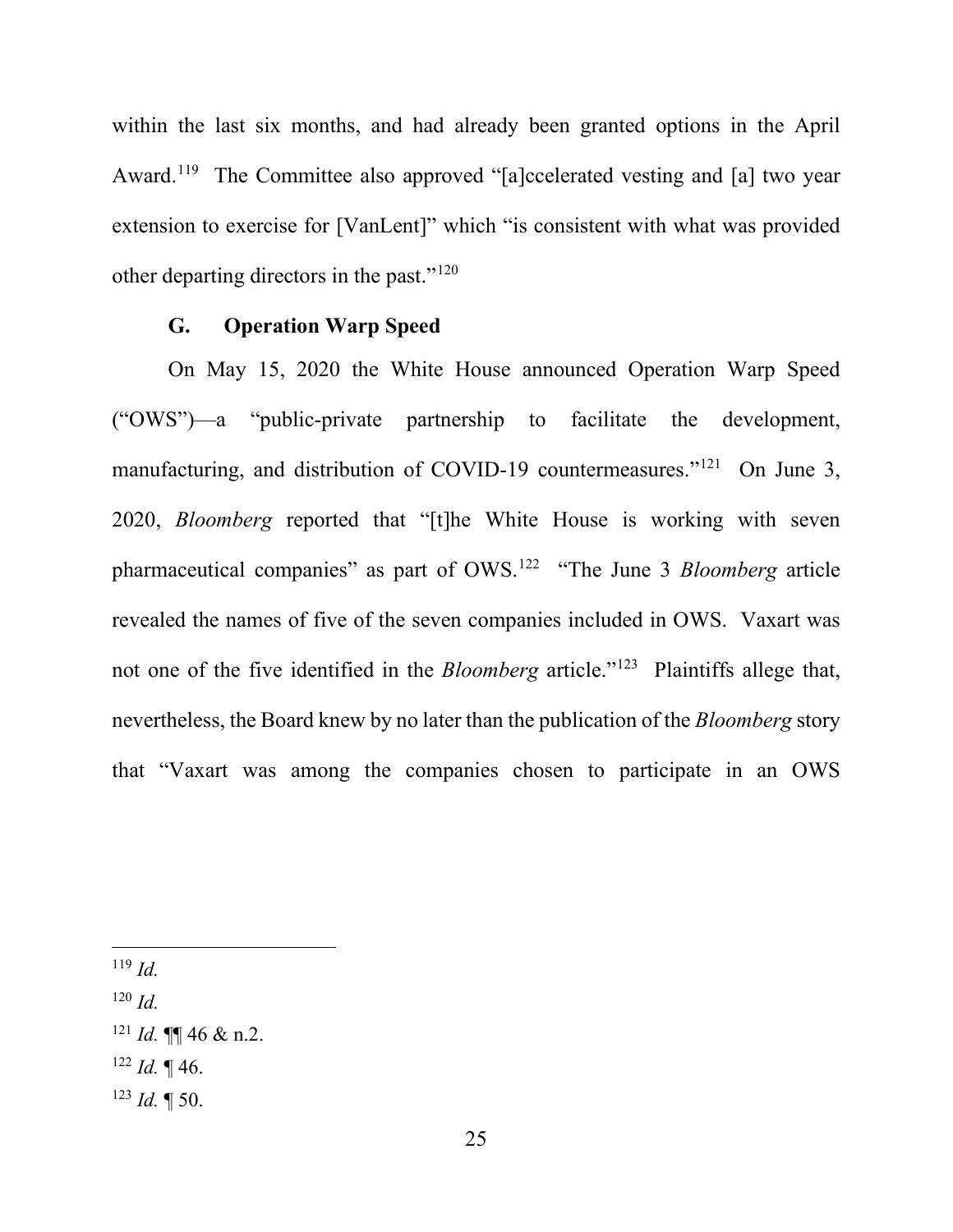program."124 Vaxart's vaccine, however, was never one of seven vaccine candidates selected to receive federal government funding through  $OWS<sup>125</sup>$ 

# **H. The June 8, 2020 Meetings and Subsequent Events**

Vaxart's Annual Meeting of stockholders was scheduled for Monday, June 8, 2020, which was to be followed by a meeting of the Board. By Sunday, June 7, Latour had collected all of the written consents of the Board members reflecting their June 5, 2020 approval of the Warrant Amendments. 126 That day, Latour emailed

<sup>&</sup>lt;sup>124</sup> *Id.* ¶ 50, 122 (bolding and emphasis omitted).

<sup>125</sup> *See* Simi V. Siddalingaiah*,* Congressional Research Service, *Domestic Funding for COVID-19 Vaccines: An Overview* (Mar. 1, 2021), https://crsreports.congress.gov/product/pdf/IN/IN11560/7 ("Vaccine candidates that received federal government support for development include Moderna, Janssen Pharmaceuticals, Sanofi/GSK, and Merck/IAVI . . . whereas the Pfizer/BioNTech, Janssen, and Novavax candidates participated in OWS through federal purchase of doses only."); Kavya Sekar*,* Congressional Research Service, *Domestic Funding for COVID-19 Vaccines: An Overview* (Mar. 29, 2021), https://crsreports.congress.gov/product/pdf/IN/IN11556 (noting that "[s]ome vaccine R&D has been supported by NIH, BARDA, and DOD separately from the OWS efforts"). I take judicial notice of these facts because they are "capable of accurate and ready determination by resort to sources whose accuracy cannot reasonably be questioned." *In re Gen. Motors*, 897 A.2d at 169 (citing D.E.R. 201(b)(2)). Congressional Research Service reports are reliable sources. *Kareem v. Haspel*, 986 F.3d 859, 867 (D.C. Cir. 2021). *See also* "BARDA's Expanding COVID-19 Medical Countermeasure Portfolio," Medical Countermeasures.gov, U.S. Department of Health & Human Services, https://www.medicalcountermeasures.gov/app/barda/coronavirus/COVID19.aspx?filter= vaccine (accessed Nov. 8, 2021) (describing seven vaccine candidates to have received "awards," none of which is Vaxart's). I also take judicial notice of this fact. *See Stewart v. JP Morgan Chase Bank, N.A.*, 2020 WL 444248, at \*3 (N.D. Ill. Jan. 28, 2020) (affirmatively noting party's argument that "courts can take judicial notice of official federal websites without converting a motion to dismiss into a motion for summary judgment"); *see accord Stafford v. State*, 2012 WL 691402, at \*3 n.2 (Del. Mar. 1, 2012) (taking judicial notice of website for Delaware Criminal Justice Information System).

 $126$  Compl. ¶ 79.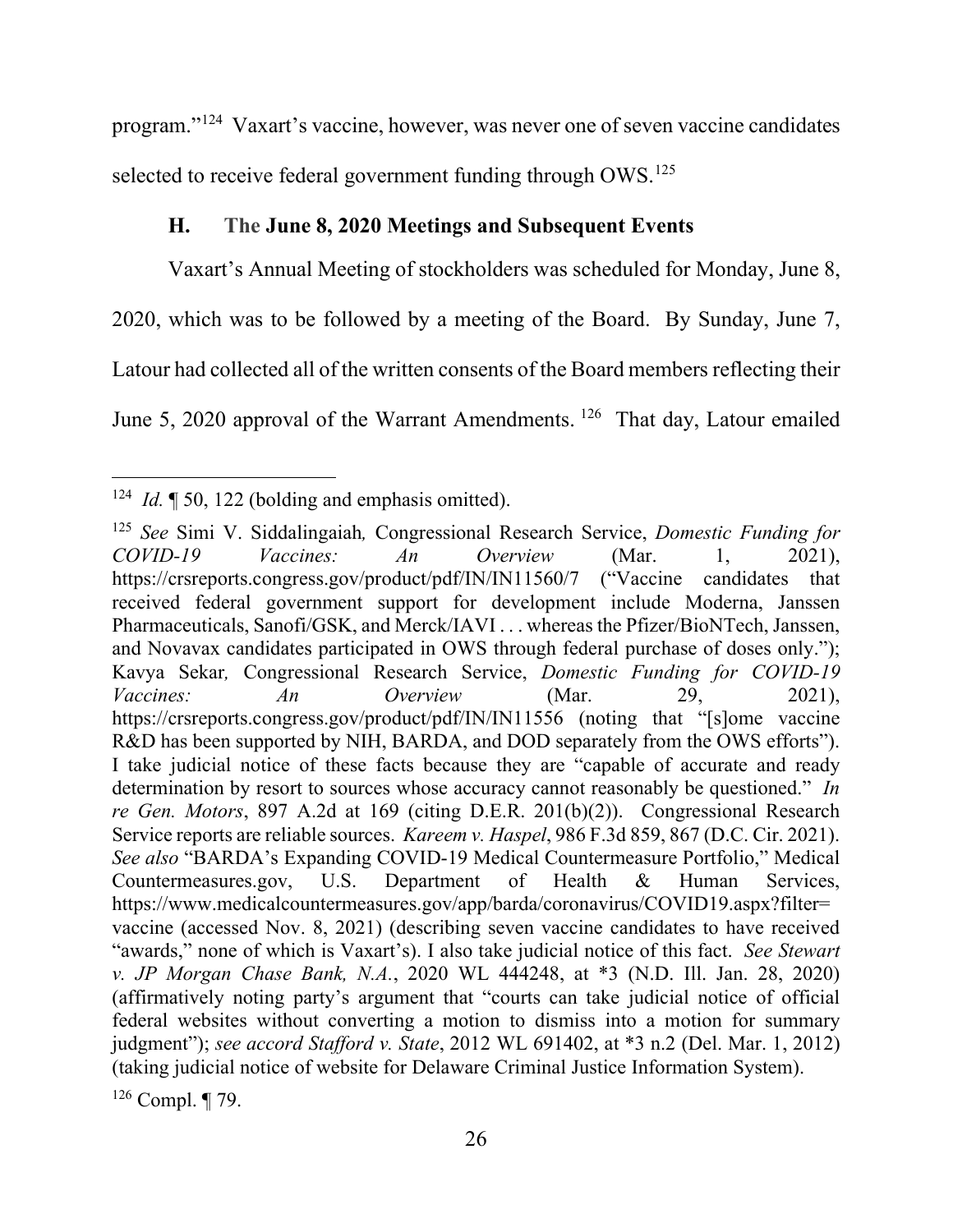Charles, the Company's outside counsel, stating that he would "send them to Armistice tomorrow morning, immediately after the board meeting."<sup>127</sup> After counsel responded, Latour agreed to "send them out now" instead.<sup>128</sup> Latour sent Armistice partially executed copies of the Warrant Amendments with the Board signature pages to Armistice that afternoon.<sup>129</sup> Armistice returned "fully signed" copies of the Warrant Amendments at 10:57am on June 8, 2021.<sup>130</sup>

Also on June 7, 2020, the directors received an agenda for the June 8 Board Meeting.131 The agenda items included updates on "Status Covid program" and "Status COVID funding."132 Latour, Boyd, Davis, Finney, Floroiu, Maher, and Yedid attended the meeting; Charles served as the meeting secretary.<sup>133</sup> Latour gave the Board a "brief summary of the results" of the immediately preceding 2020 Annual Meeting, noting that "all proposals passed or were approved and adopted by

<sup>127</sup> *Id.*

<sup>&</sup>lt;sup>128</sup> *Id.* The body of counsel's response is redacted from the email.

 $129$  Compl. 80; Armistice Defs.' Ex. 20. The Complaint draws on the exhibit when it asserts that Latour sent "these Warrant Amendments on a Sunday before the Board meeting." This is a misleading characterization. The exhibit makes clear that what Latour sent was a *partially executed* copy of the Warrant Amendments with the Board signature pages, which Armistice returned the following Monday.

<sup>130</sup> Armistice Defs.' Ex. 20.

<sup>131</sup> Compl. ¶ 141.

<sup>132</sup> Armistice Defs.' Ex. 24.

 $133$  Vaxart Defs.' Ex. 26.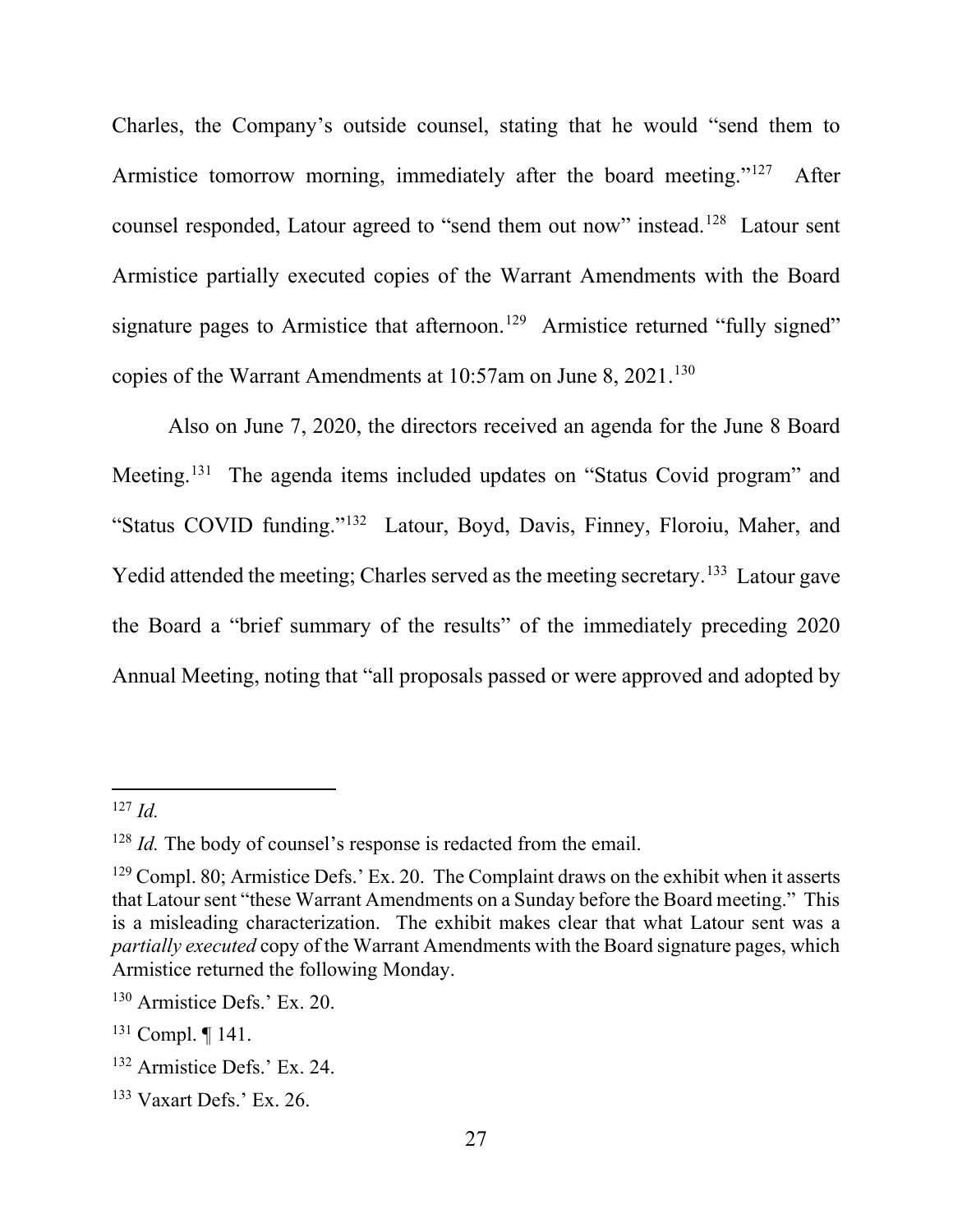the stockholders."134 Latour then provided an update on Vaxart's COVID-19 vaccine development program, noting that:

the Company was invited to participate in a non-human primate study organized by Operation Warp Speed and was negotiating the relevant documentation.135

The precise date that Vaxart was invited to participate in the study is unclear. Also unclear, and a subject of sharp dispute in this case, is when Latour and the other directors, including the Armistice Directors, became aware of it. The Plaintiffs insist that "Vaxart's management, the Board, and Armistice knew as of June 3, 2020, and likely on May 28, 2020, that the Company had been chosen as an OWS participant."136 Plaintiffs cite no document reflecting such knowledge as of those dates.

Latour's June 8, 2020 discussion also provided a status update on the development and manufacturing of the Company's "oral COVID-19 vaccine candidate."137 Turning to the subject of "COVID-19 Funding," Latour "summarized the status of various funding initiatives and potential funding sources, including the

<sup>135</sup> *Id.*

<sup>137</sup> *Id.*

<sup>134</sup> *Id.*

 $136$  Compl.  $\P$  66.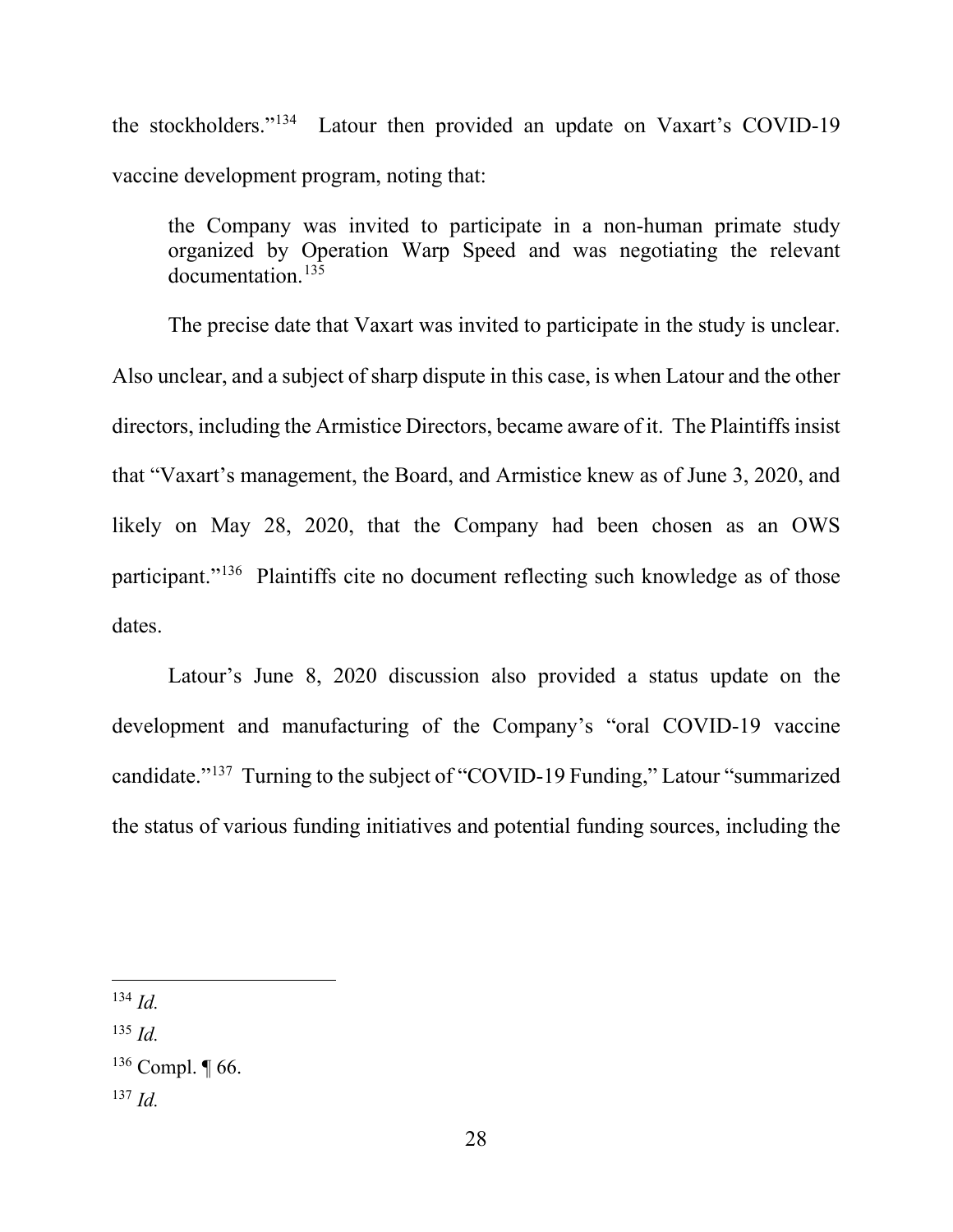March 2020 submission to [REDACTED], the BARDA/NIH funding, [REDACTED], and [REDACTED]."<sup>138</sup>

Representatives of Cantor Fitzgerald then joined the meeting and presented to the Board "potential financing transactions," including "at the market" offerings.<sup>139</sup> The Board next turned to various administrative matters, including a revised insider trading policy, which the Board adopted, effective immediately.<sup>140</sup> The Board received a presentation from the Compensation Committee on "annual director compensation and stock option grants for the directors."141 The Board agreed to the acceleration of vesting in full of VanLent's shares and to grant 65,700 stock options to Davis, Finney, and Yedid.<sup>142</sup>

The Board Meeting proved to be Latour's last as CEO. On June 13, 2021, the Board (including Latour) executed a written consent deeming it in the best interests of the Company and its stockholders that Latour resign from his position as President and CEO of Vaxart.<sup>143</sup> The written consent also provided that Latour would retain his position on the board. The Board also approved a separation agreement with

- <sup>140</sup> *Id.*
- <sup>141</sup> *Id.*

<sup>138</sup> *Id.*

<sup>139</sup> *Id.*

<sup>142</sup> *Id.*

<sup>143</sup> Compl. ¶ 102; Vaxart Defs.' Ex. 27.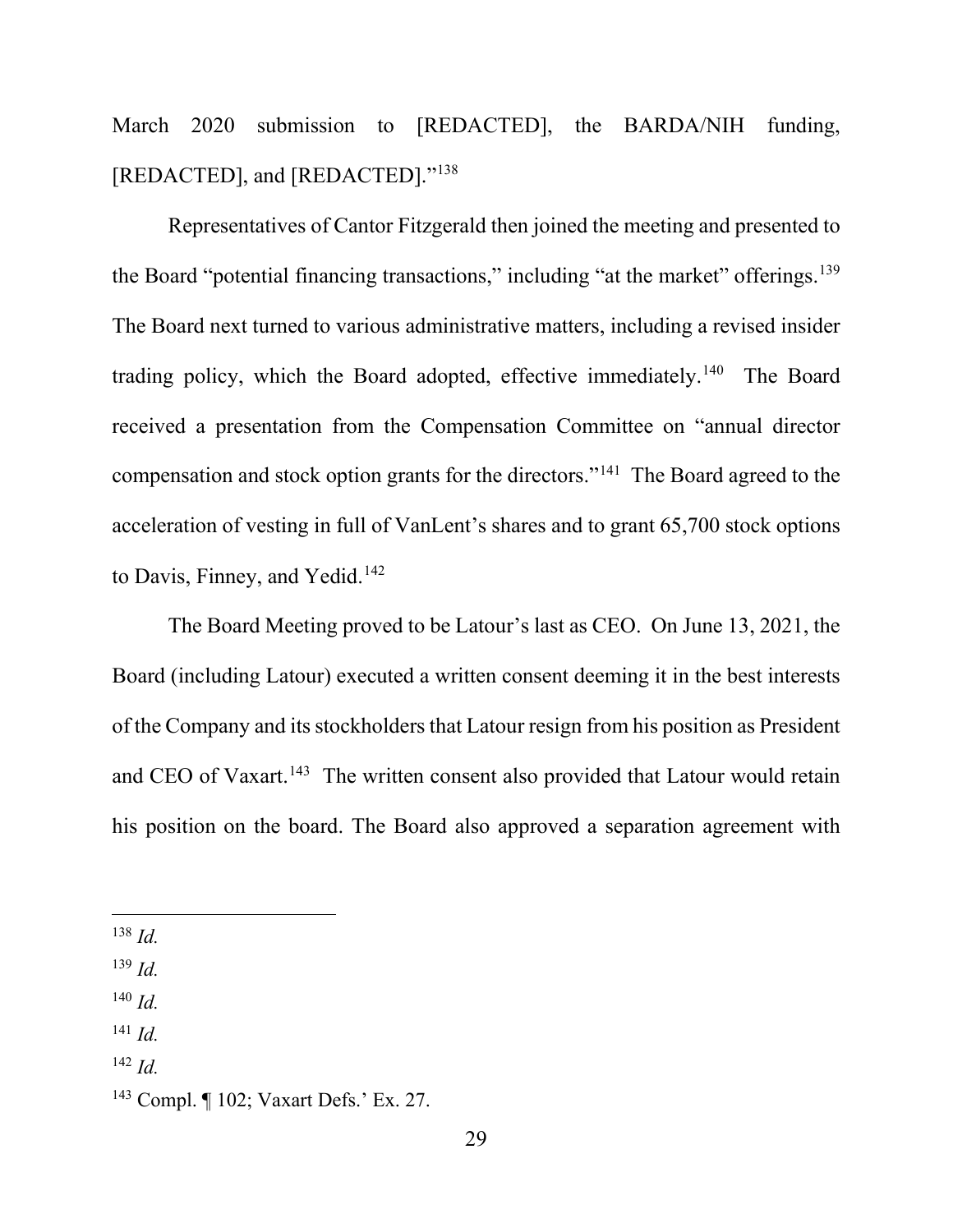Latour permitting his stock options to "vest for so long as he continues to serve on the Board."144 The separation agreement also provided for a general release of claims that Latour may have against the Company, its officers, directors, agents, and others.145

Latour formally resigned on June 14, 2021, and the Company announced his resignation on June 15, 2021, the day it announced Floroiu as his successor.<sup>146</sup> "No explanation was provided for Latour's resignation."<sup>147</sup>

Upon his appointment as CEO, Floroiu received both time-based and performance-based options. The time-based options gave Floroiu the right to purchase 1,745,280 shares of Vaxart's common stock at a strike price of \$2.46 per share, the closing price of Vaxart shares on June  $15, 2020$ .<sup>148</sup> A quarter of the stock option grant would vest on June 15, 2021 with the remaining options vesting in equal monthly installments over the following three-year period, subject to acceleration under certain circumstances.<sup>149</sup> The performance-based options gave Floroiu the right to purchase up to 900,000 shares of Vaxart's common stock at a strike price of

<sup>144</sup> Compl. ¶ 102; Vaxart Defs.' Ex. 27.

<sup>&</sup>lt;sup>145</sup> Vaxart Defs.' Ex. 9 ( $\S$ § 2(b), 3, Ex. C).

<sup>146</sup> Compl. ¶ 101; Vaxart, Inc., Current Report (Form 8-K) (June 15, 2021).

<sup>147</sup> Compl. ¶ 105; *see* Vaxart Defs.' Ex. 27.

<sup>148</sup> Compl. ¶ 104; Vaxart Defs.' Ex. 27.

<sup>149</sup> Compl. ¶ 104; Vaxart Defs.' Ex. 27.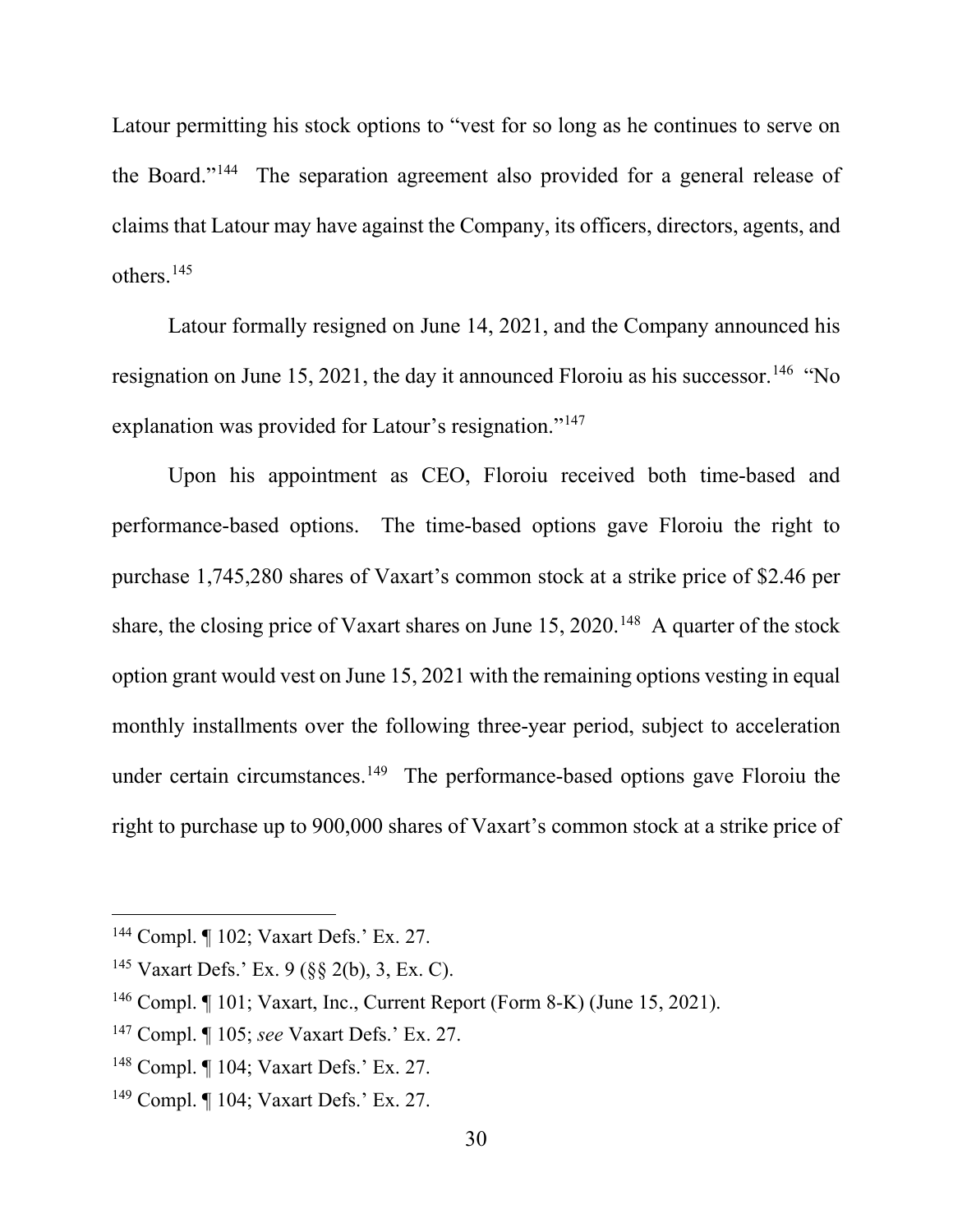\$2.46 per share.<sup>150</sup> One-third of the grant would vest if Vaxart's shares closed at a per share price of \$5, \$7.50 and \$10, respectively, for ten consecutive trading days between June 15 and November 30, 2020.<sup>151</sup>

## **I. Further Positive Public Announcements**

Just two weeks after the Annual Meeting, Vaxart made three public announcements. On June 24, 2020, the Company announced that it would be included in the Russell 3000.<sup>152</sup> "On this news, Vaxart's stock increased nearly 20%, from a closing price of \$2.66 on June 23, 2020 to a closing price of \$3.19 on June 24, 2020."153 "On June 25, 2020, Vaxart announced a manufacturing deal with Attwill Medical Solutions Steriflow, LP for Vaxart's oral COVID-19 vaccine."<sup>154</sup> The Company's stock price closed at \$6.26 per share that day, as compared to \$2.66 per share on June 23, 2020 and \$3.19 per share on June 24, 2020.155

<sup>150</sup> Compl. ¶ 105; Vaxart Defs.' Ex. 27.

<sup>151</sup> Compl. ¶ 105; Vaxart Defs.' Ex. 27.

<sup>152</sup> Press Release, Vaxart, Inc., Vaxart, Inc. Set to Join Russell 3000® Index (June 24, 2020), https://investors.vaxart.com/news-releases/news-release-details/vaxart-inc-setjoin-russell-3000r-index. I take judicial notice of Vaxart's announcement as a "publicly available press release." *In re Duke Energy Corp. Derivative Litig.*, 2016 WL 4543788, at \*4 n.34 (Del. Ch. Aug. 31, 2016). Plaintiffs misleadingly assert that, on June 24, 2020, "news emerged that the Company would be included in the Russell 3000"—as if the news came from outside Vaxart. Compl. ¶ 111.

<sup>153</sup> Compl. ¶ 111.

<sup>154</sup> Compl. ¶ 112; Vaxart, Inc., Current Report (Form 8-K) (June 30, 2021) (Ex. 99.1).

<sup>155</sup> "VXRT US Equity: Historical Values," accessed Nov. 8, 2021, Bloomberg Law.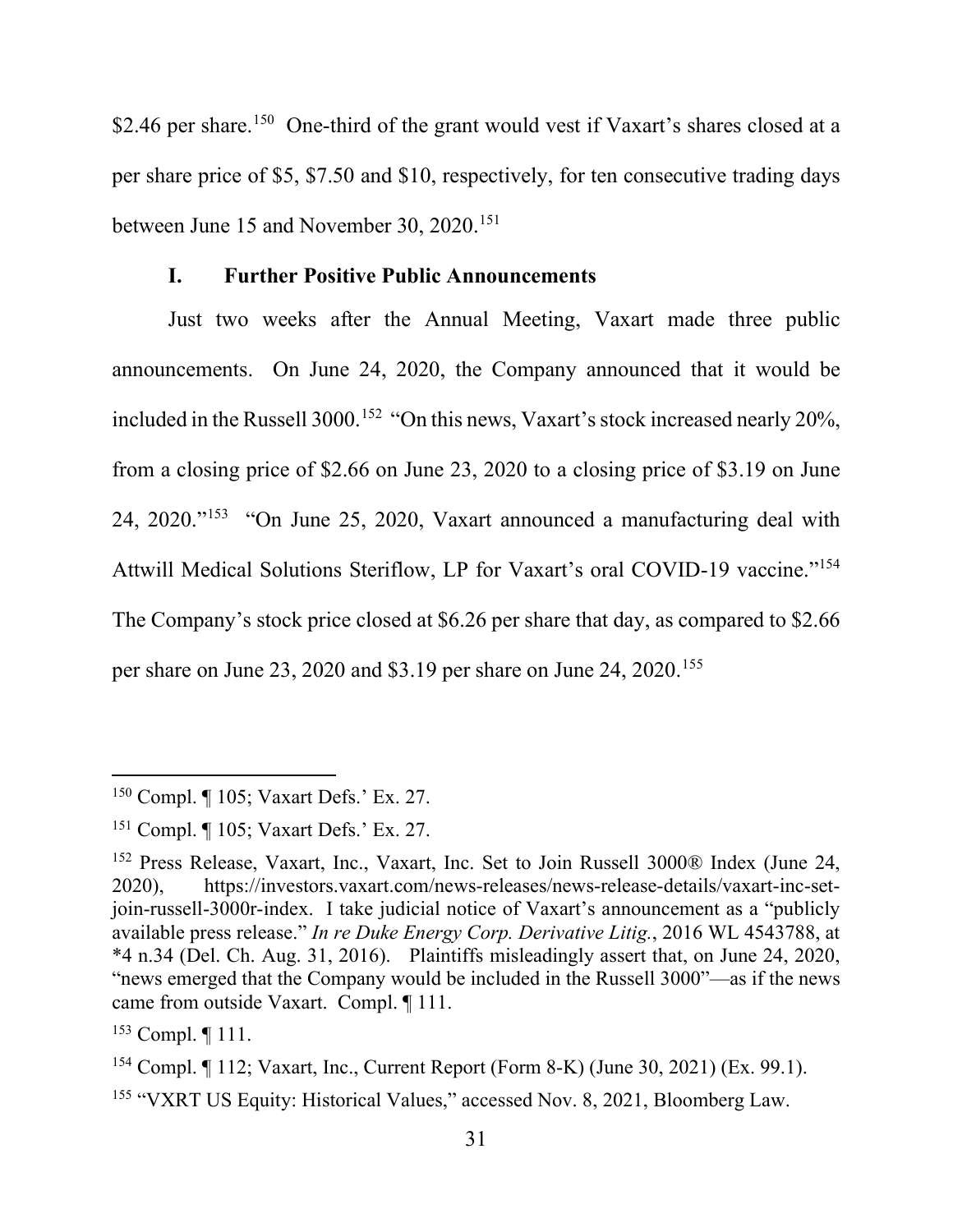On Friday, June 26, 2020, Vaxart issued a news release titled "COVID-19 Vaccine Selected for the U.S. Government's Operation Warp Speed."156 Once the reader got past the headline, she would not learn that Vaxart's vaccine was among the seven vaccine finalists referenced in the June 3, 2020 *Bloomberg* article or the White House announcement of the project. Instead, the body of Vaxart's news release explained that its "oral COVID-19 vaccine has been selected to participate in a non-human primate (NHP) challenge study, organized and funded by Operation Warp Speed."<sup>157</sup>

 "On this news, Vaxart's stock price jumped to a high of \$14.30 and closed at \$8.04 on June 26, 2020," reflecting a 128% increase from the prior day's close of \$6.26. <sup>158</sup> Thereafter, Vaxart's share price eventually reached a closing price of \$16.97 on July 14, 2020.<sup>159</sup> "Since public disclosure of the [OWS Study selection] the stock price has not closed a trading day trading lower than \$4.78 per share."160

On Friday, June 26, 2020, Armistice exercised the September 2019 Warrant, acquiring  $16,666,667$  shares of Vaxart at an exercise price of \$0.30 per share.<sup>161</sup> It

<sup>&</sup>lt;sup>156</sup> Vaxart, Inc., Current Report (Form 8-K), June 30, 2021 (Ex. 99.2)

<sup>157</sup> *Id.*

 $158$  Compl.  $\P$  35.

<sup>&</sup>lt;sup>159</sup> "VXRT US Equity: Historical Values," accessed Nov. 8, 2021, Bloomberg Law.

 $160$  Compl. ¶ 37.

 $^{161}$  *Id.*  $\P$  114.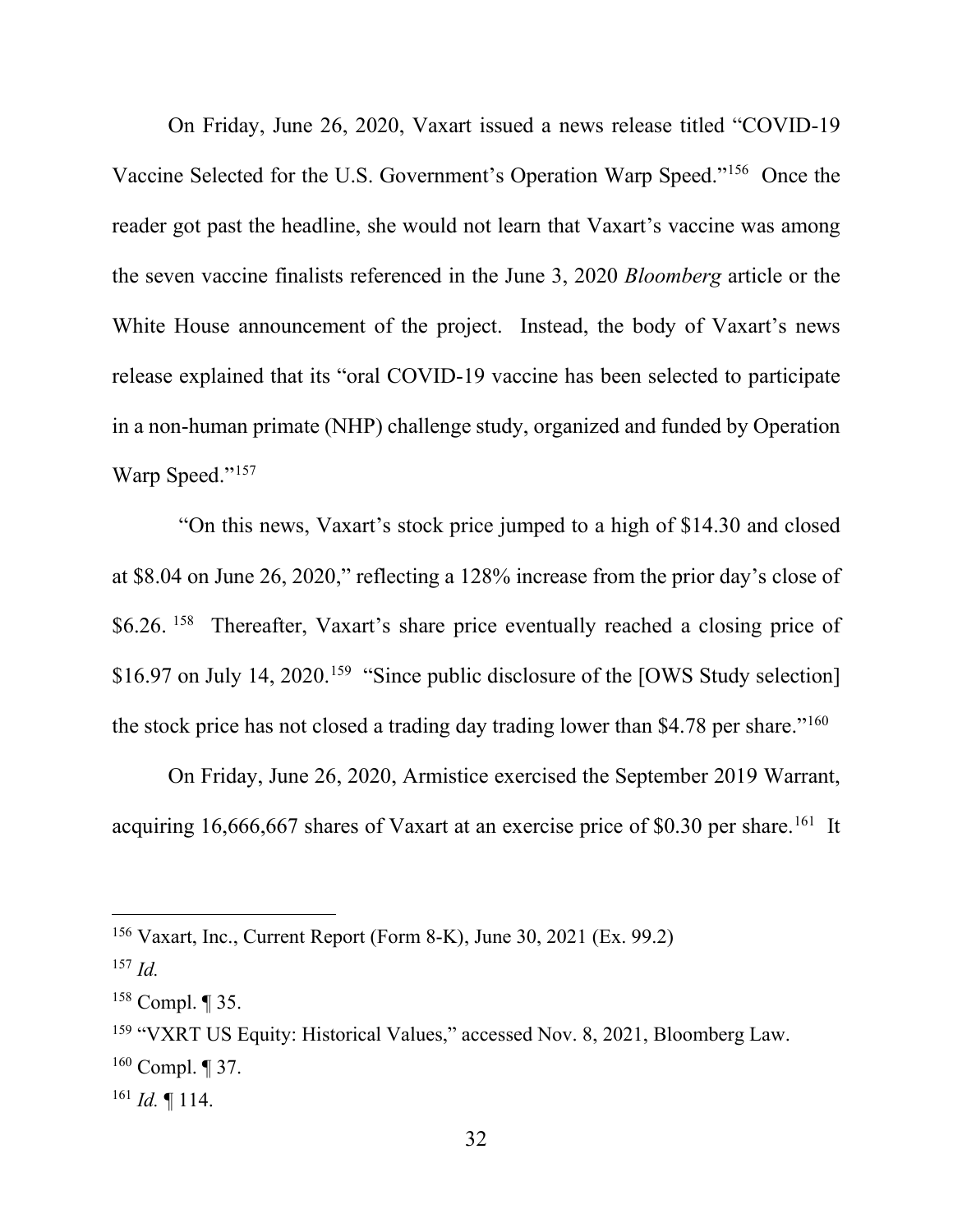then immediately sold those shares on the open market that day.<sup>162</sup> Plaintiffs calculate that Armistice made an immediate profit of "nearly 170 million."<sup>163</sup> Armistice also resumed liquidating its pre-existing position, selling an additional 1,560,000 additional shares that day.164

On the next trading day, Monday, June 29, 2020, Armistice exercised the April 2019 Warrant, acquiring 4,090,909 Company shares at an exercise price of \$1.10 per share.<sup>165</sup> And again, it sold those shares on the open market. Plaintiffs calculate Armistice made a profit of "nearly \$30 million" on that trade.<sup>166</sup> Armistice continued selling off its pre-existing position, selling another 5,294,477 shares it had previously held.<sup>167</sup> As of June 29, 2020, Armistice owned a stake of 145,523 shares,  $0.2\%$  of the Company's outstanding shares.<sup>168</sup>

On August 12, 2020, Latour exercised certain of his stock options to buy 166,667 shares of Vaxart at \$0.30 per share. <sup>169</sup> Vaxart's stock price closed at \$9.20 that day, meaning Latour "enjoyed an instant (unrealized) paper profit of over \$1.148

- <sup>166</sup> *Id.*
- <sup>167</sup> *Id.*

<sup>162</sup> *Id.*

<sup>163</sup> *Id.* ¶ 11.

<sup>164</sup> *Id.*

<sup>165</sup> Compl. ¶ 12.

<sup>168</sup> Vaxart Inc., Schedule 13D (June 30, 2020).

<sup>169</sup> Vaxart, Inc., Statement of Changes in Beneficial Ownership (Form 4) (Aug. 12, 2020).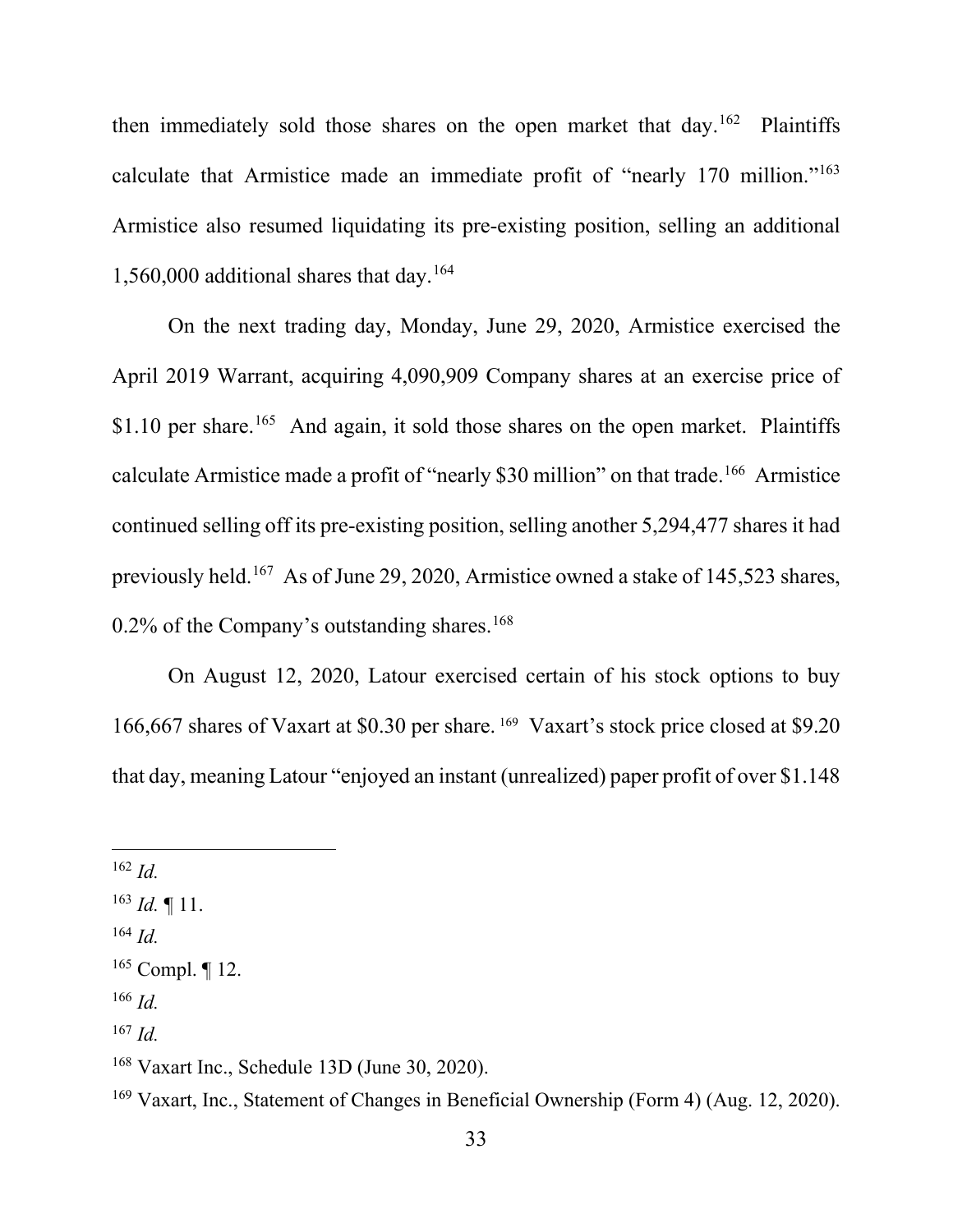million."<sup>170</sup> In addition, Floroiu's 900,000 performance-based options became fully vested after the Company's stock closed above \$10 per share for ten consecutive trading days after July 15, 2020.<sup>171</sup>

### **J. Procedural History**

On September 8, 2020, Plaintiff Galjour filed his complaint. On October 9, 2020, the Vaxart Defendants and the Armistice Defendants both moved to dismiss that complaint in its entirety.172 On October 20, 2020, Plaintiffs Jacquith and Paul Bergeron filed their complaint. The court consolidated the actions on November 12, 2020.<sup>173</sup> On December 14, 2020, the court entered an order establishing a leadership structure for the Plaintiffs and designated the Jacquith-Bergeron complaint as the operative complaint.<sup>174</sup> Defendants moved to dismiss the operative complaint. The court heard argument, taking the matter under submission on August 24, 2021. 175

On August 4, 2020, plaintiffs not involved in this case initiated separate litigation against Floroiu, Latour, Davis, Finney, Yedid, Boyd, and Maher (the "California Defendants") in the California Superior Court in San Mateo County (the

<sup>173</sup> Dkt. 53.

 $170$  Compl.  $\P$  117.

<sup>171</sup> *Id.* ¶108.

<sup>172</sup> Dkt. 18. 19.

<sup>174</sup> Dkt. 72.

<sup>&</sup>lt;sup>175</sup> Dkt. 121, Dkt. 119.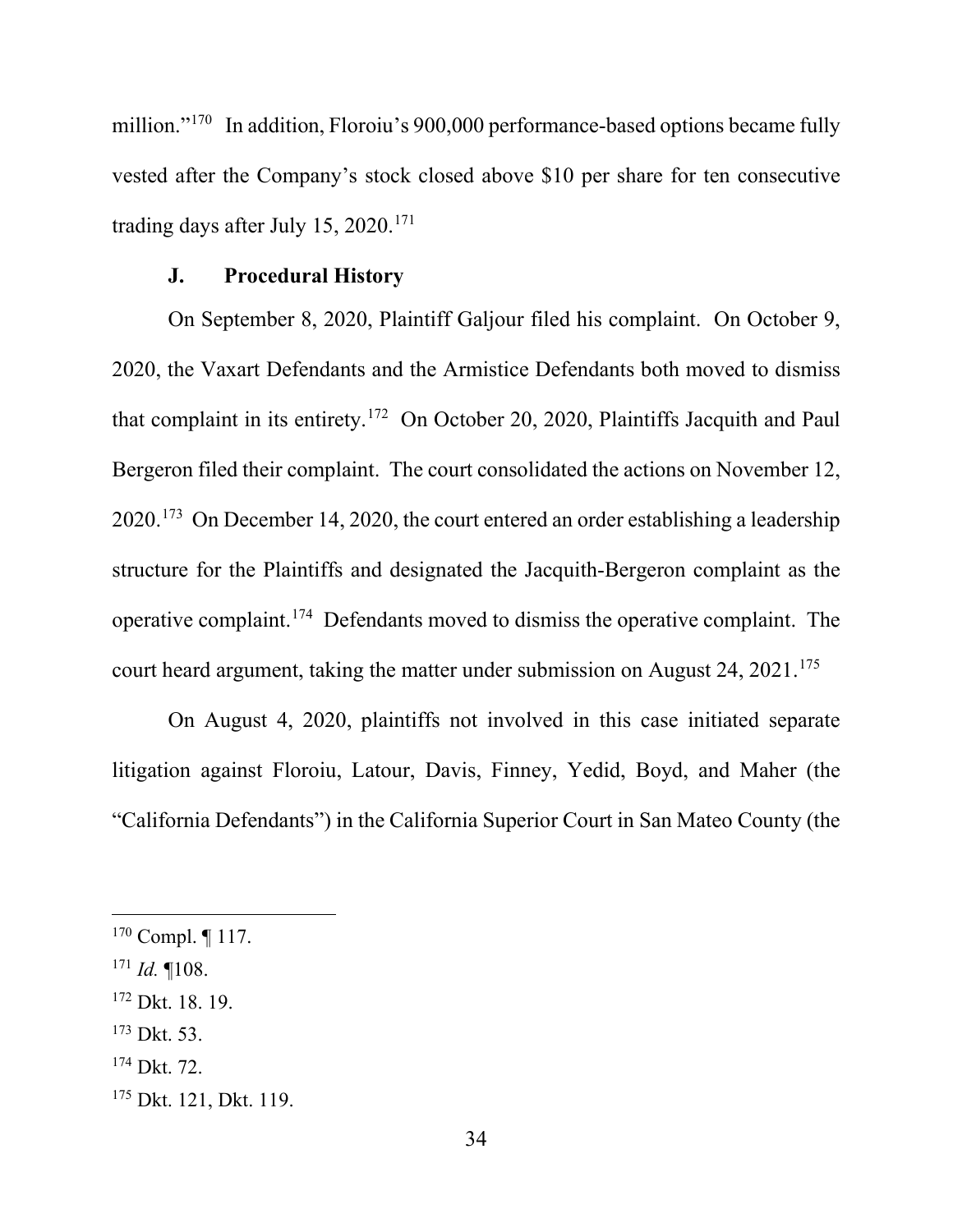"California Litigation").<sup>176</sup> On November 25, 2020, the plaintiffs in the California Litigation filed a Second Amended Complaint.<sup>177</sup> On December 30, 2020, the California Defendants filed a demurrer.<sup>178</sup> On March 15, 2021, the California Superior Court granted the demurrer, without prejudice and with leave to replead.<sup>179</sup> On June 17, 2021, the plaintiffs in the California action filed a Third Amended Complaint.180 On August 18, 2021, the California Defendants filed a demurrer to the Third Amended Complaint.<sup>181</sup> Briefing is ongoing.<sup>182</sup>

### **II. ANALYSIS**

The Complaint contains five counts. Count I is a derivative claim alleging the Director Defendants breached their fiduciary duties by approving the Warrant Amendments. Count II is a derivative unjust enrichment claim alleging the Director Defendants breached their fiduciary duties by issuing spring-loaded options in violation of the 2019 Plan. Count III is a direct claim alleging Floroiu, Latour, Davis, Finney, Yedid, and VanLent breached their fiduciary duty by failing to disclose Vaxart's selection to participate in the OWS study prior to the stockholder vote on

<sup>&</sup>lt;sup>176</sup> Defs.' Joint Suppl. Br. in Further Supp. of Their Mots. to Dismiss, Ex. 37.

<sup>177</sup> *Id.*

<sup>178</sup> *Id.*

<sup>179</sup> Dkt. 116; *Ennis v. Latour*, 20-civ-03253 (Cal. Super. Ct. Mar. 15, 2021).

<sup>180</sup> *Ennis v. Latour*, 20-civ-03253 (Cal. Super. Ct. Mar. 15, 2021).

<sup>181</sup> *Ennis v. Latour*, 20-civ-03253 (Cal. Super. Ct. June 17, 2021).

<sup>182</sup> *Ennis v. Latour*, 20-civ-03253 (Cal. Super. Ct. Aug. 18, 2021).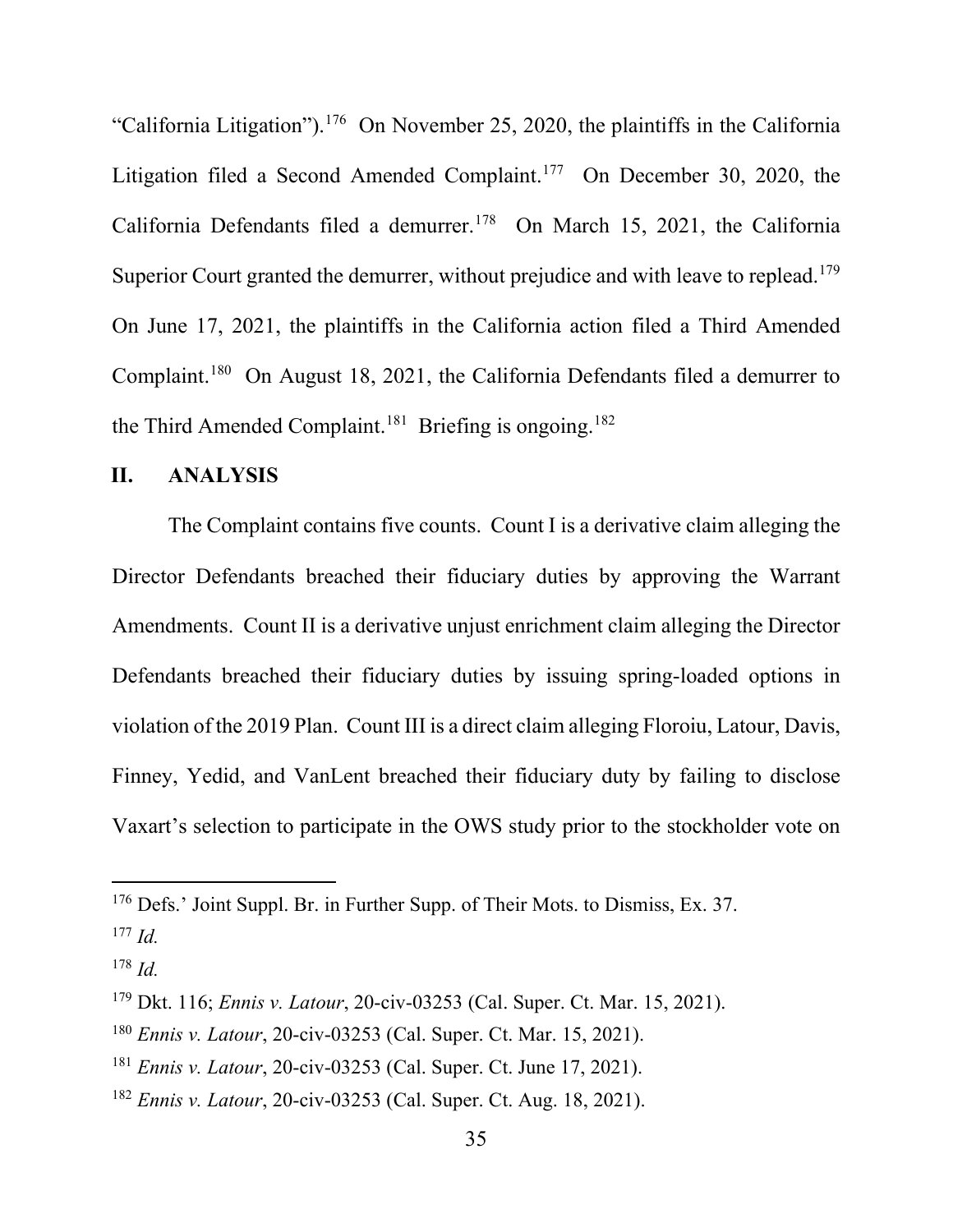the 2019 Amendment. Count IV is a derivative unjust enrichment claim against Armistice. Count V alleges Armistice breached its fiduciary duties as a controlling shareholder or, in the alternative, aided and abetted the Director Defendants' breaches of fiduciary duties.

### **A. Standard of Review**

## **1. Motion to Dismiss for Failure to State a Claim**

On a motion to dismiss for failure to state a claim under Court of Chancery Rule 12(b)(6):

(i) all well-pleaded factual allegations are accepted as true; (ii) even vague allegations are well-pleaded if they give the opposing party notice of the claim; (iii) the Court must draw all reasonable inferences in favor of the non-moving party; and ([iv]) dismissal is inappropriate unless the plaintiff would not be entitled to recover under any reasonably conceivable set of circumstances susceptible of proof.

*Savor, Inc. v. FMR Corp.*, 812 A.2d 894, 896–97 (Del. 2002) (cleaned up). At the motion to dismiss stage of the litigation, "[p]laintiffs are entitled to all reasonable factual inferences that logically flow from the particularized facts alleged, but conclusory allegations are not considered as expressly pleaded facts or factual inferences." *White v. Panic*, 783 A.2d 543, 549 (Del. 2001). "[A] claim may be dismissed if allegations in the complaint or in the exhibits incorporated into the complaint effectively negate the claim as a matter of law." *Malpiede v. Townson*, 780 A.2d 1075, 1083 (Del. 2001). The court also need not "accept every strained interpretation of the allegations proposed by the plaintiff." *In re Gen. Motors*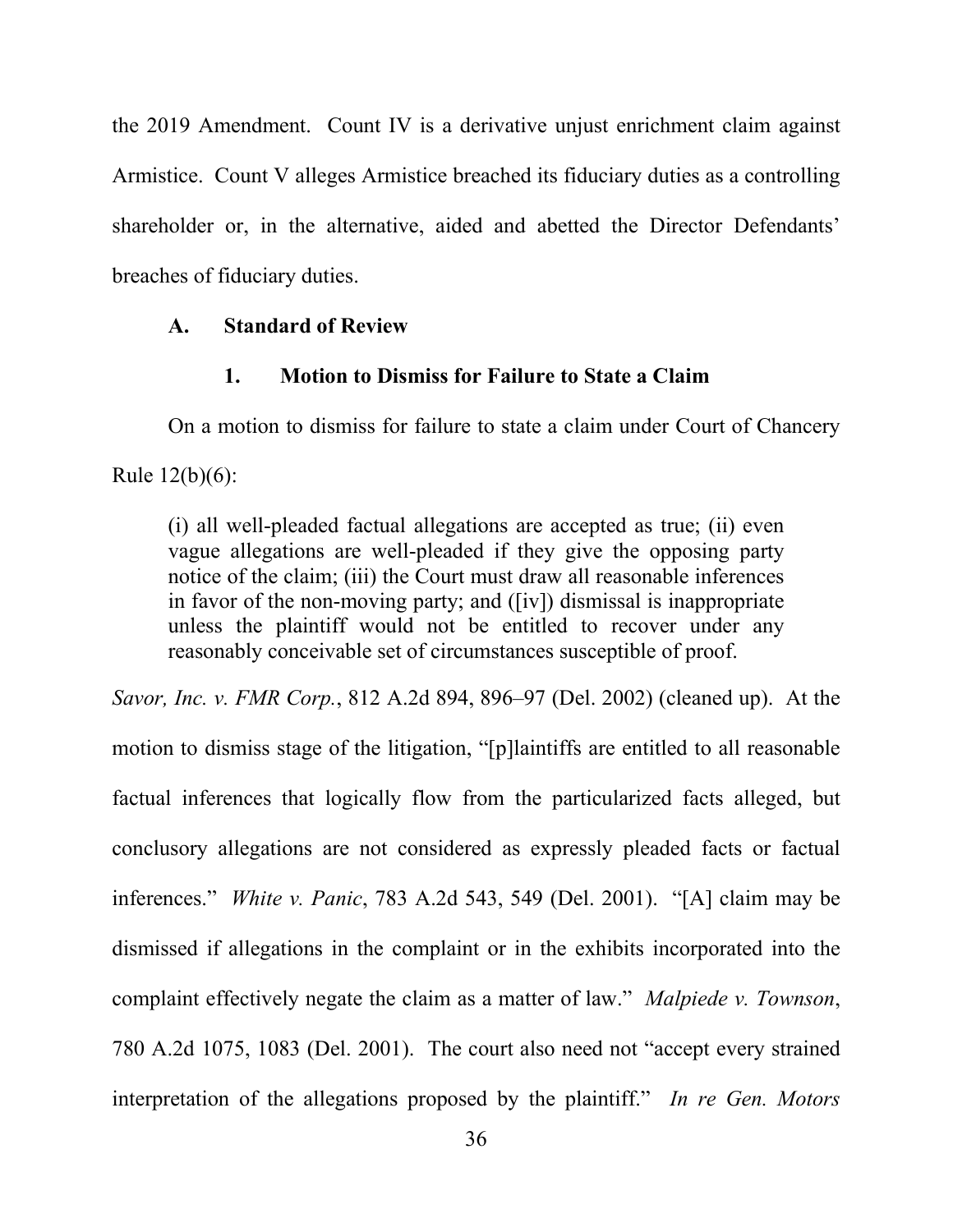*(Hughes) S'holder Litig.*, 897 A.2d 162, 168 (Del. 2006) (quoting *Malpiede*, 780 A.2d at 1083).

#### **2. Motion to Dismiss for Failure to Make a Demand**

"Court of Chancery Rule 23.1 and Delaware law require that a stockholder initiating a derivative action plead 'with particularity' either that demand was made on the corporation to initiate suit on its own, or that such demand 'would have been futile.'" *Friedman v. Khosrowshahi*, 2014 WL 3519188, at \*9 (Del. Ch. July 16, 2014), *aff'd*, 2015 WL 1001009 (Del. Mar. 6, 2015). Where, as here, the stockholder plaintiffs forgo a demand on the board, they must plead particularized facts creating a reasonable doubt concerning the board's ability to consider the demand. *Patel v. Duncan*, 2021 WL 4482157, at \*17 (Del. Ch. Sept. 30, 2021); *In re CBS Corp. S'holder Class Action & Deriv. Litig.*, 2021 WL 268779, at \*28 (Del. Ch. Jan. 27, 2021). "The purpose of the demand-futility analysis is to assess whether the board should be deprived of its decision-making authority because there is reason to doubt that the directors would be able to bring their impartial business judgment to bear on a litigation demand." *United Food and Com. Workers Union v. Zuckerberg*, 2021 WL 4344361, at \*16 (Del. Sept. 23, 2021) ("*Zuckerberg II*").

In *Zuckerberg II*, the Delaware Supreme Court recently adopted a "refined" demand futility test that blends the analytical elements of *Aronson v. Lewis*, 473 A.2d 805 (Del. 1984), and *Rales v. Blasband*, 634 A.2d 927 (Del. 1993). *Zuckerberg*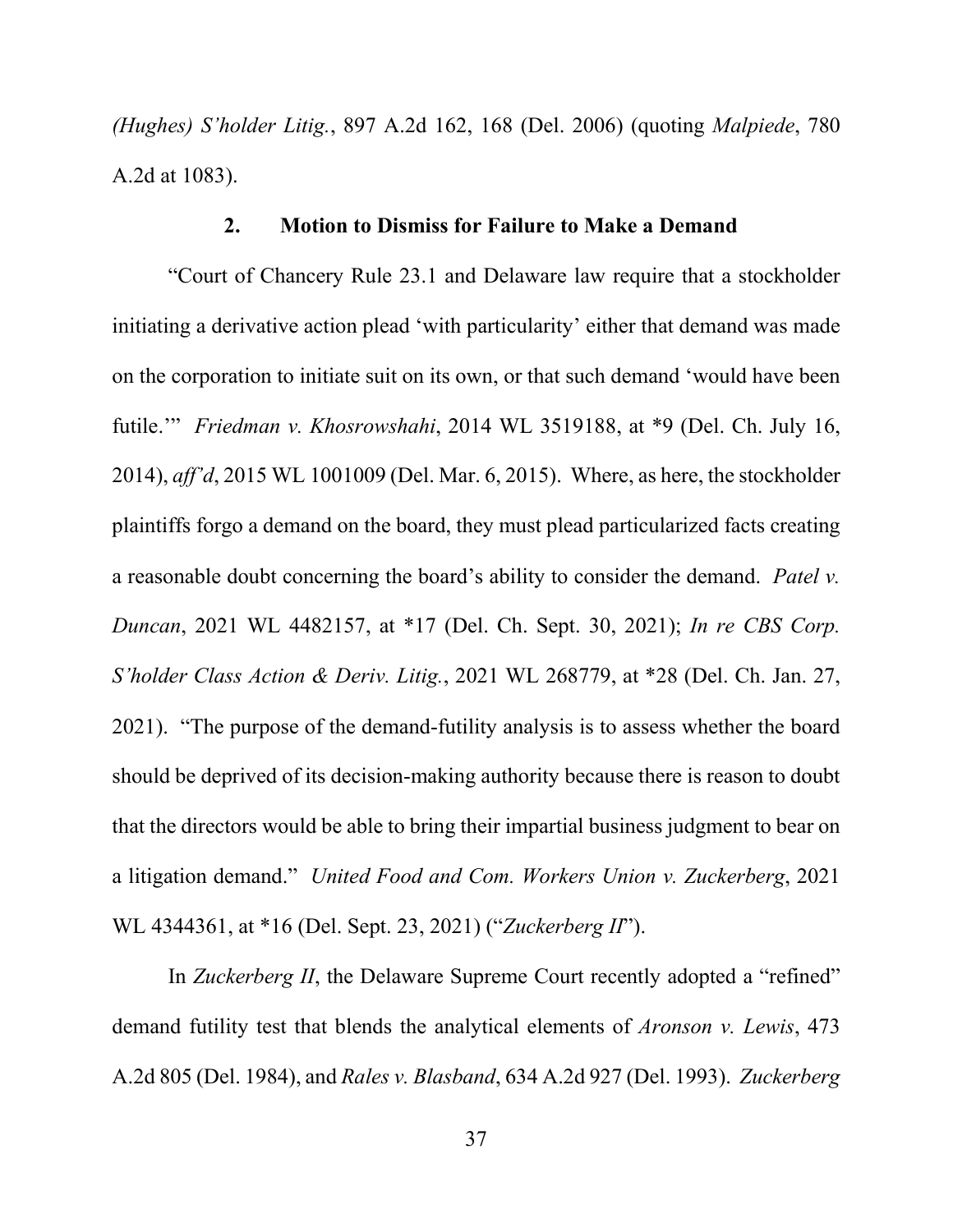*II*, 2021 WL 4344361, at \*16–18. Under this test, when evaluating demand futility,

a court must ask three questions on a director-by-director basis:

(i) whether the director received a material personal benefit from the alleged misconduct that is the subject of the litigation demand;

(ii) whether the director faces a substantial likelihood of liability on any of the claims that would be the subject of the litigation demand; and

(iii) whether the director lacks independence from someone who received a material personal benefit from the alleged misconduct that would be the subject of the litigation demand or who would face a substantial likelihood of liability on any of the claims that are the subject of the litigation demand.

*Id.* at \*18. "If the answer to any of the questions is 'yes' for at least half of the members of the demand board, then demand is excused as futile." *Id.* This refined demand utility standard "is consistent with *Aronson*, *Rales*, and their progeny" and the "cases properly applying those holdings remain good law." *Zuckerberg II*, 2021 WL 4344361, at \*2.

Demand futility is "conducted on a claim-by-claim basis." *Cambridge Ret. Sys. v. Bosnjak*, 2014 WL 2930869, at \*4 (Del. Ch. June 26, 2014). To successfully plead demand futility, plaintiffs must therefore focus "upon each particular action, or failure to act, challenged by a plaintiff." *In re INFOUSA, Inc. S'holders Litig.*, 953 A.2d 963, 983 (Del. Ch. 2007); *accord Khanna v. McMinn*, 2006 WL 1388744, at \*14 (Del. Ch. May 9, 2006) ("This analysis is fact-intensive and proceeds directorby-director and transaction-by-transaction.").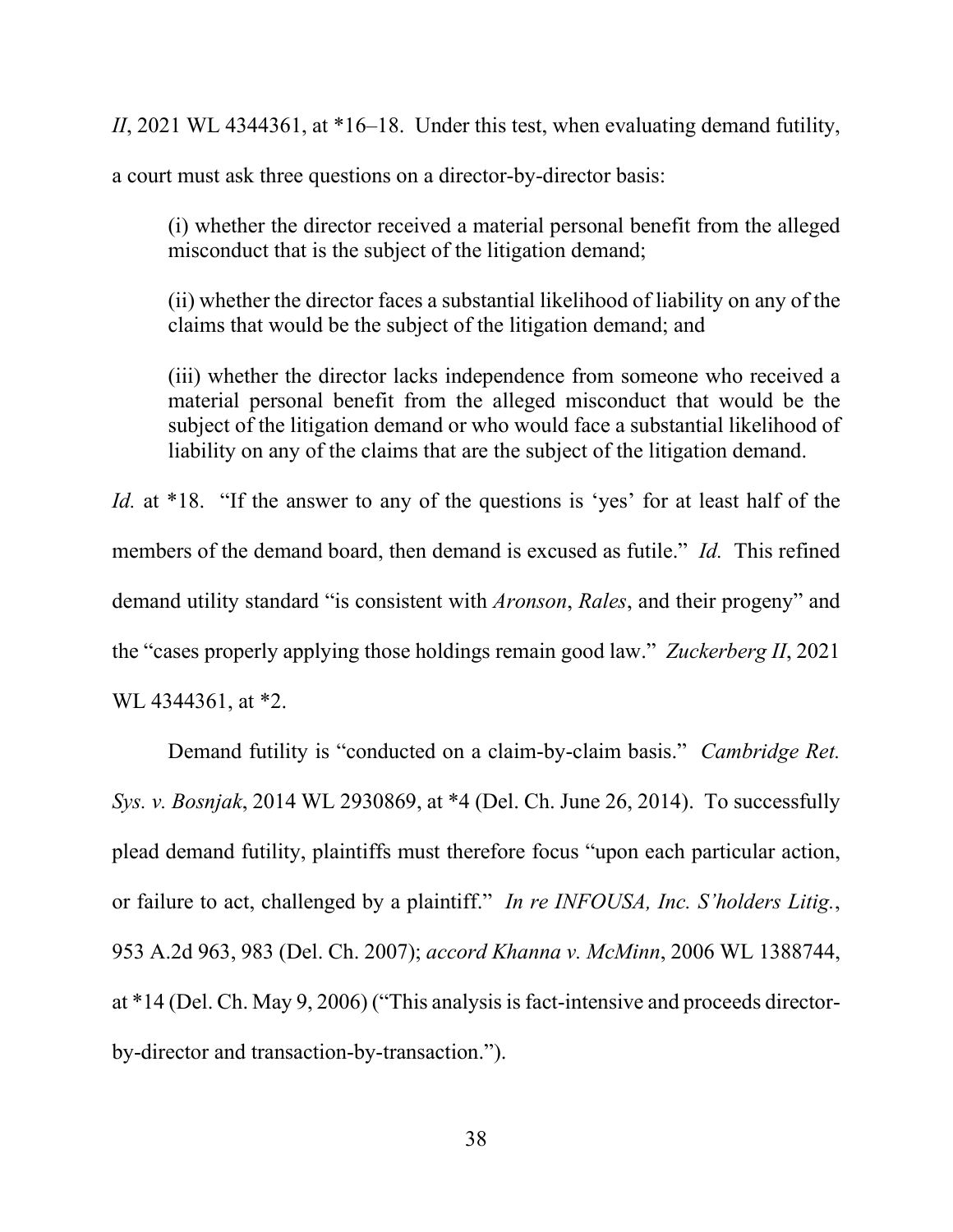When the complaints were filed on September 8, 2020 and October 20, 2020, respectively, the Board consisted of Defendants Floroiu, Latour, Boyd, Davis, Finney, Maher, Yedid, and non-defendant Karen J. Wilson—who had joined the Board on August 25, 2020 (such individuals together, the "Demand Board").<sup>183</sup>

#### **B. Warrant Amendments Claims**

Count I alleges a derivative claim that the Director Defendants breached their fiduciary duties by approving the Warrant Amendments.184 Count I also alleges a derivative claim that the "Armistice Directors breached their fiduciary duties by trading on material, nonpublic information."185 Count IV alleges that Armistice was unjustly enriched as a result of the Director Defendants approving the Warrant Amendments. Count V alleges Armistice breached its fiduciary duties as a controlling stockholder in obtaining the Warrant Amendments. In the alternative, Plaintiffs allege Armistice aided and abetted the Director Defendants' breaches of their fiduciary duties in approving the Warrant Amendments.

<sup>183</sup> Compl. ¶ 129; Galjour Compl. ¶ 69.

<sup>184</sup> Compl. ¶ 168.

<sup>185</sup> *Id.* ¶ 169.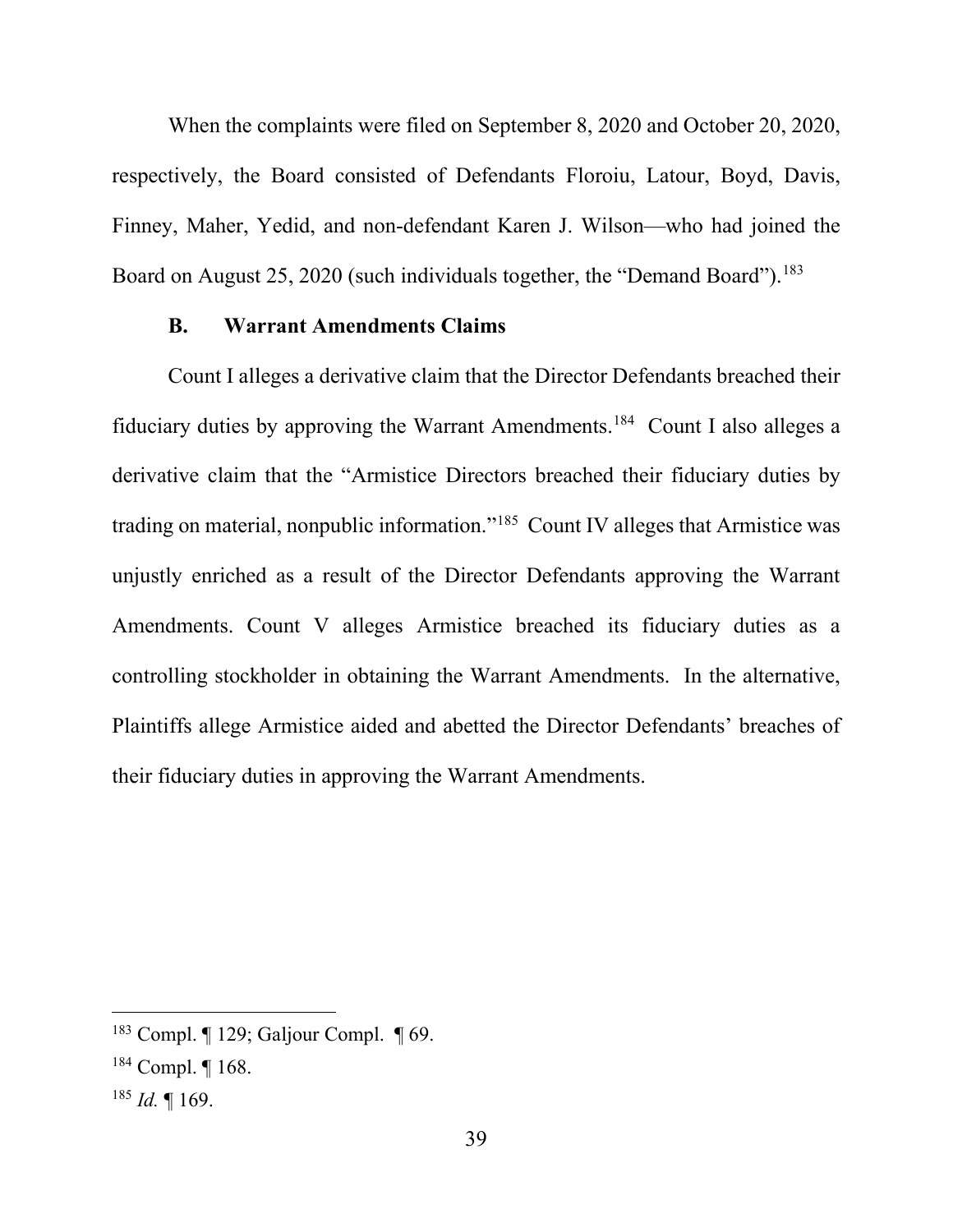## **1. Armistice Was Not a Controlling Stockholder at the Time of the Transaction.**

Plaintiffs allege that Armistice was a controlling stockholder, owing fiduciary duties to Vaxart and its stockholders. The allegations of control permeate the Complaint and underly allegations that the Demand Board is incapable of considering a demand to assert the claims asserted in this action.

Under Delaware law, a controller owing fiduciary duties arises in two circumstances: (1) the alleged controller "owns more than 50% of the voting power of a corporation" or (2) "owns less than 50% of the voting power of the corporation but exercises control over the business affairs of the corporation." *In re GGP, Inc. S'holder Litig.*, 2021 WL 2102326, at \*12 (Del. Ch. May 25, 2021).

Plaintiffs do not allege that Armistice owned more than 50% of Vaxart's voting power at the time of any of the challenged transactions. Instead, Plaintiffs cobble together allegations of acts that pre-dated the challenged transactions, either before or during the time that Armistice was selling down its equity position. The question of control is measured at the time of the challenged transaction. *See id.* at \*3 (holding that "I cannot reasonably infer from the Complaint that Brookfield was GGP's controlling stockholder at the time of the Transaction"); *see also Carr v. New Enter. Assocs., Inc.*, 2018 WL 1472336, at \*9 (Del. Ch. Mar. 26, 2018) (holding that the "Complaint is devoid of any well-pled facts supporting the assertion that there was a controlling stockholder at the time of that transaction").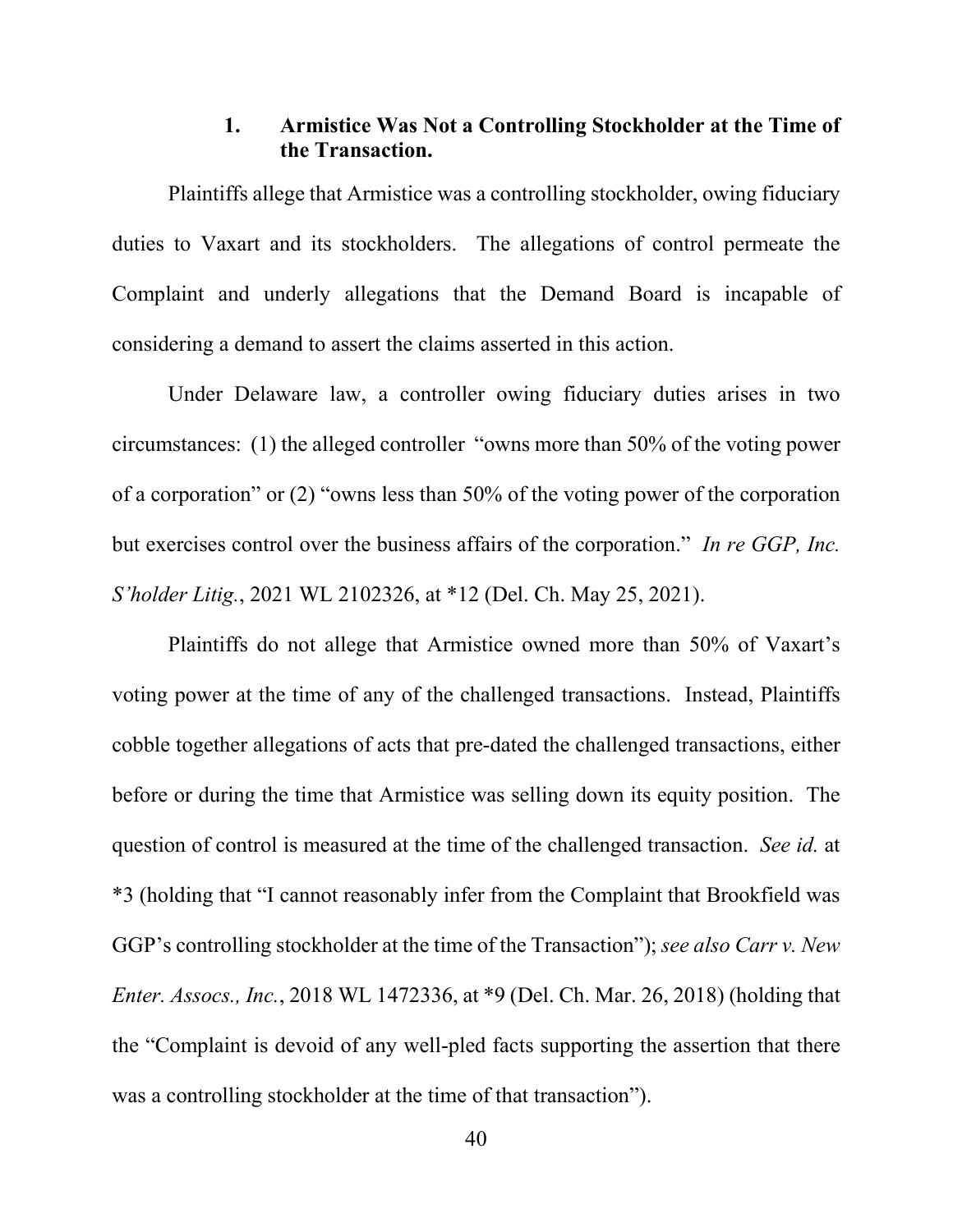When the assertion of control is not based upon ownership of more than 50% of the voting power of the Company, a plaintiff must plead facts to support a reasonable inference that the alleged controller possessed "(i) control over the corporation's business and affairs in general or (ii) control over the corporation specifically for purposes of the challenged transaction." *Voigt v. Metcalf*, 2020 WL 614999, at \*11 (Del. Ch. Feb. 10, 2020). "To plead that the requisite degree of control exists generally, a plaintiff may allege facts supporting a reasonable inference that a defendant or group of defendants exercised sufficient influence that they, as a practical matter, are no differently situated than if they had majority voting control." *Id.* (quoting *In re PNB Hldg. Co. S'holders Litig.*, 2006 WL 2403999, at \*9 (Del. Ch. Aug. 18, 2006). "One means of doing so is to plead that the defendant, as a practical matter, possesses a combination of stock voting power and managerial authority that enables him to control the corporation, if he so wishes." *Id.* (quoting *In re Cysive, Inc. S'holders Litig.*, 836 A.2d 531, 553 (Del. Ch. 2003)). "To plead that the requisite degree of control existed for purposes of a particular transaction or decision . . . the plaintiff must plead facts supporting a reasonable inference that the defendant in fact exercised *actual* control" over the board in connection with that transaction." *Id.* at \*12. (emphasis added). Because the controller analysis is factintensive, the court is unlikely to find control unless plaintiffs can plead a "constellation of facts" supporting control. *Id.* at \*22.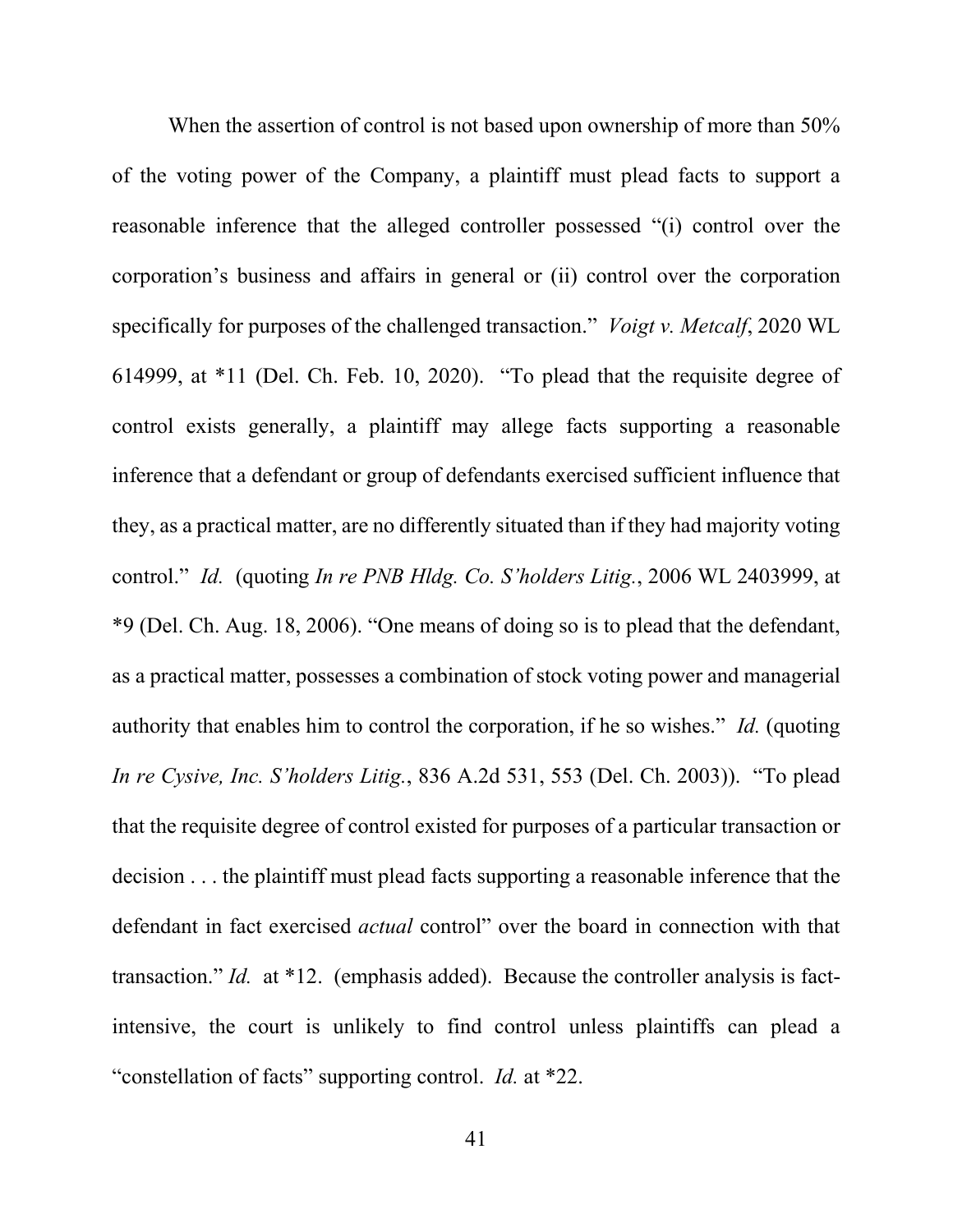In support for their position that Armistice was a controller, Plaintiffs point to: (1) the fund's equity position prior to selling off its equity stake in the Company; (2) the Board's appointment of certain directors in October 2019 when Armistice owned more than 50% of the outstanding stock; (3) Armistice's relationships with certain directors and officers; (4) the Warrants; and (5) the Company's March 2020 disclosure that Armistice could exert significant control through its ownership position. These factors are among the relevant considerations of determining control. *See Voigt*, 2020 WL 614999, at \*12 (describing and discussing the relevant sources of potential control). Yet the facts alleged in the Complaint, considered collectively, fail to support the inference that Armistice had general or specific control at the time of the challenged transactions.

As a threshold matter, the only transaction in which it is alleged that Armistice received an improper benefit is the Warrant Amendments. There are no allegations that Armistice derived a direct benefit from the March Grants or the April Grants. By March 19, 2020, Armistice no longer owned a majority of the shares of the Company's outstanding stock.<sup>186</sup> By April 9, 2020, Armistice owned 34.5% of the

<sup>186</sup> Vaxart Inc., Form 10-K (March 19, 2020) at 43.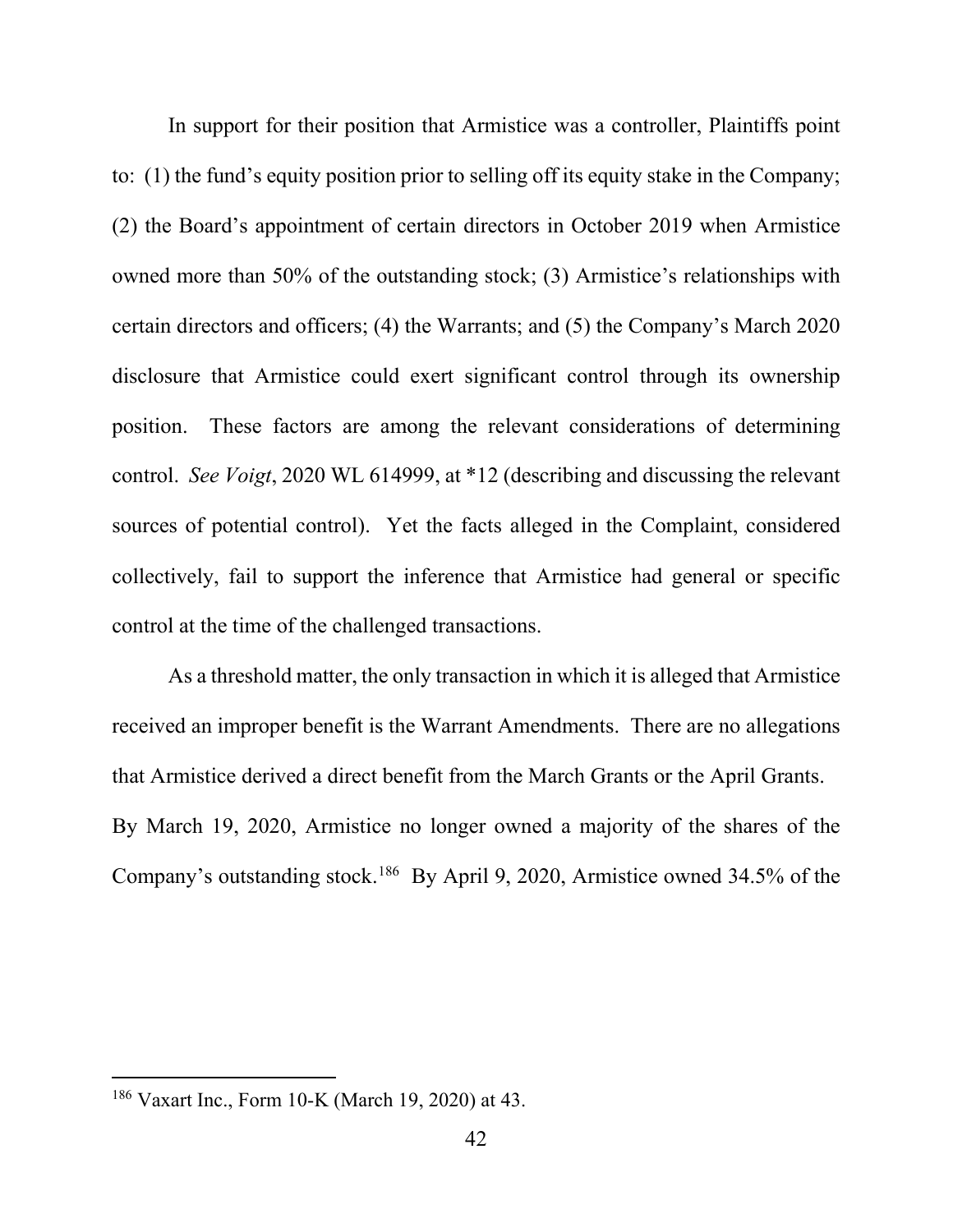shares of the Company's outstanding stock. <sup>187</sup> Plaintiffs allege that between April 28, 2020 and June 3, 2020, Armistice sold "approximately 18.2 million shares."188 Thus, by the time the Board approved the Warrant Amendments on June 5, 2020, Armistice's ownership was less than 10% of the Company's outstanding common stock.189 As to shares underlying the Amended Warrants, Armistice could not exercise the Warrants if doing so would cause it to own more than 19.99% of common stock in the Company. Moreover, even if Armistice *could* exercise all 20.8 million shares, it would not own more than  $50\%$  of the Company's voting power.<sup>190</sup>

To bridge the gap between Armistice's steadily declining voting power and Plaintiffs' assertion of control, Plaintiffs point to a March 2020 disclosure by Vaxart that, *as of March 2020*, the fund could "exert significant control through this

 $190$  Full exercise of the Warrants would increase the shares outstanding to approximately 94,941,898, with Armistice owning 27.8 million, or 29% of the outstanding shares.

 $187$  Proxy at 37.

 $188$  Compl.  $\P$  44.

<sup>&</sup>lt;sup>189</sup> As of April 9, 2020, Armistice owned 25,200,000 out of 72,054,720 shares outstanding. Proxy at 37. After pausing its sell-off of on June 3, 2020, Armistice owned 7 million shares. Vaxart, Inc., Statement of Changes in Beneficial Ownership (Form 4) (June 3, 2020) (Armistice Capital, LLC filing). Assuming the Company did not issue any other shares between April 9 and June 3, 2020, Armistice's stock ownership constituted 9.7% of total outstanding. In fact, by June 5, 2020, Vaxart's total outstanding stock had increased to 74,184,322 shares. *See* Vaxart, Inc., Schedule 13D (June 9, 2020) (disclosing Vaxart's total beneficial ownership with 19.99% conversion cap on June 5, 2020 to be 16,785,583 shares out of 83,969,905 total outstanding). With the conversion cap, Vaxart was permitted to purchase only another 9,785,583 shares under the Warrants. Based on these figures, Vaxart's actual ownership on June 5, 2020 was approximately 9.4%.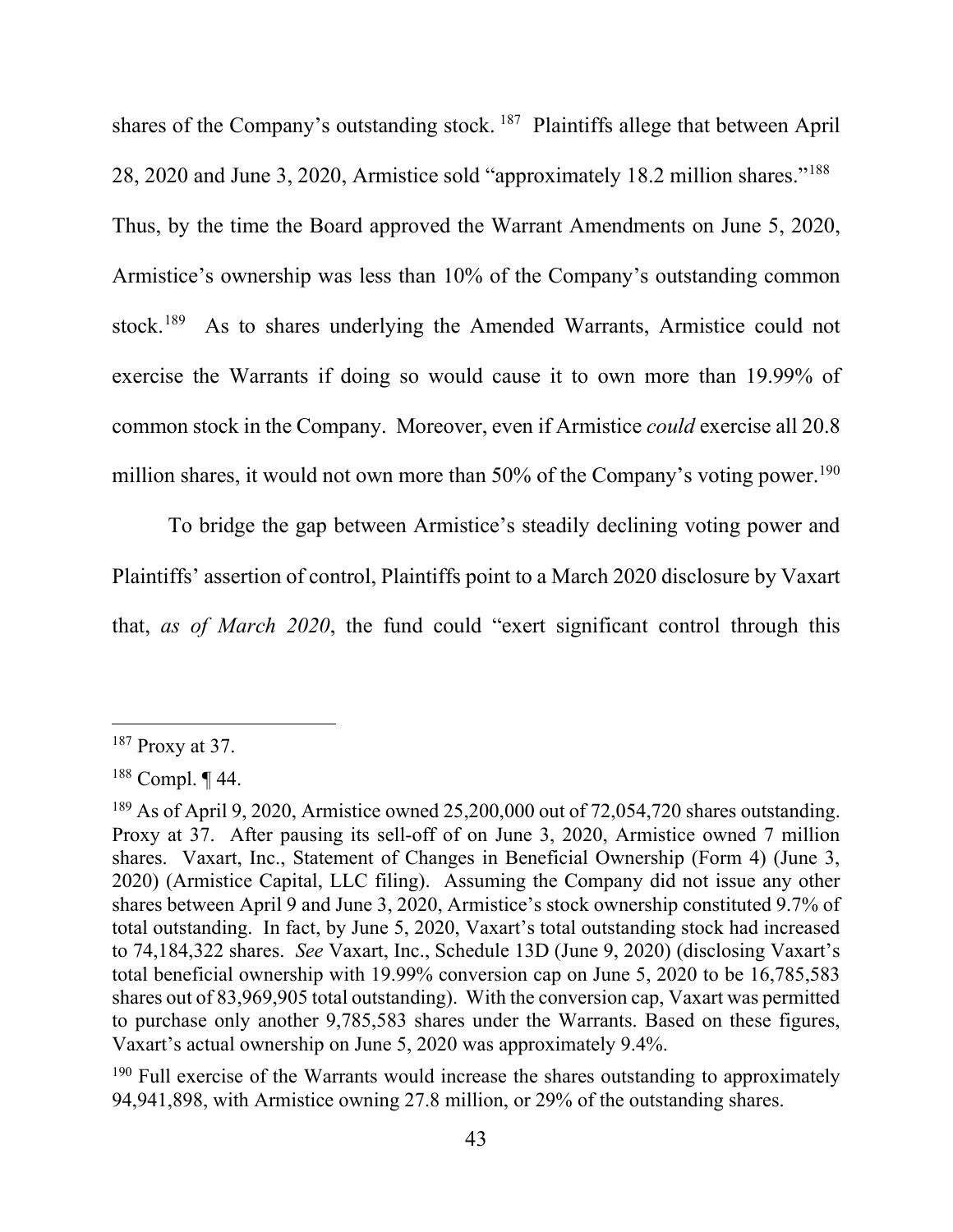ownership position."191 A company's own disclosures recognizing control may be relevant in the control analysis. For example, in *Voigt*, the company disclosed in an SEC filing that that a 34.8% stockholder "will have the ability, subject to the fiduciary duties of the individual directors, to control the decisions of the Board." 2020 WL 614999, at \*15. The court concluded that, for pleadings-stage purposes, "the plaintiff is entitled to the benefit of the inference that the disclosure meant what it said by describing [the stockholder] as exercising control at the Board level through the five directors it had appointed, including [two nominally independent directors]." *Id*.

Vaxart's disclosure in its March 2020 Form 10-K is not entitled to the same weight as the disclosure in *Voigt*, even for pleadings-stage purposes. First, Vaxart's disclosure about control was directly tied to Armistice's March 17, 2020 "ownership position" of more than 35%. Compl. ¶ 40. At the time of the Warrant Amendments, however, Armistice did not hold anything close to 35%. Second, unlike in *Voigt*, Vaxart did not state that Armistice could "control the decisions of the Board." *Voigt*, 2020 WL 614999, at \*15. Thus, Vaxart's March 2020 disclosure is entitled to little weight in the overall analysis.

<sup>191</sup> Pls. Ans. Br. at 49.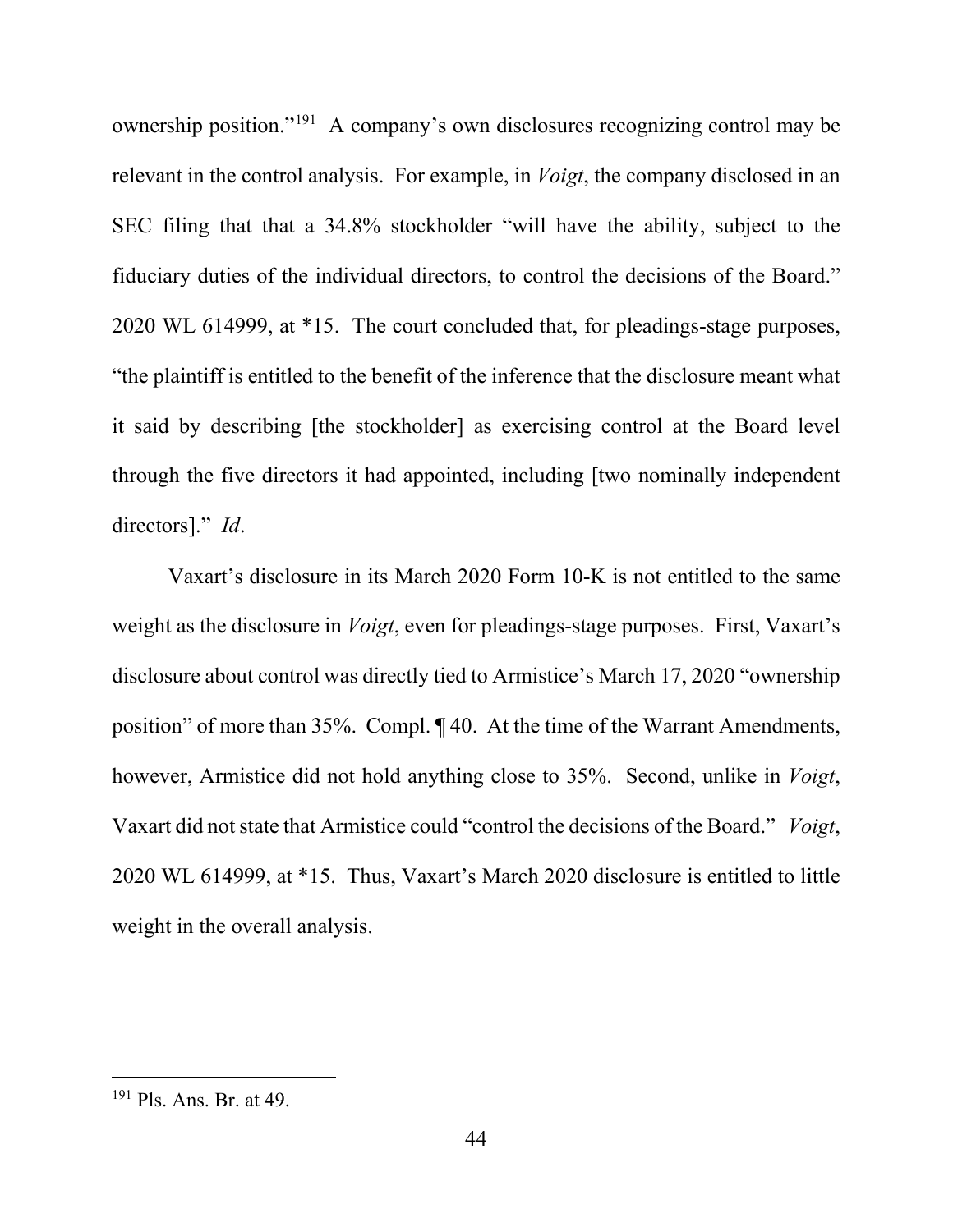The presence of Armistice designees Boyd and Maher on the Board does not establish control. Boyd and Maher constituted two of the eight directors on the Board at the time of the challenged transactions and as of the filing of the operative Complaint. Neither of them is an officer of Vaxart and neither of them is alleged to have taken action to exert control over Vaxart's affairs or any of the challenged transactions.

Plaintiffs then try to stitch together relationships between Armistice, its designees, and other members of the Board to pin control on Armistice. For example, Plaintiffs allege that Yedid and Davis joined the Board in October 2019 at the same time as Boyd and Maher.<sup>192</sup> There are no other allegations suggesting Armistice controlled Davis or that he could not act independently of Armistice. As to Yedid, Plaintiffs add allegations that he had communicated with Latour about the benefit of removing or adjusting the Blockers on the Warrants in the context of Vaxart's gaining a listing on the Russell 2000 or 3000 index.<sup>193</sup> Plaintiffs claim this was "pretextual" because the Company had other alternatives, such as an equity capital raise or stock split.194 Plaintiffs' second-guessing, and speculation of pretext,

<sup>194</sup> *Id*. ¶ 70.

 $192$  Compl.  $\P$  4.

<sup>193</sup> *Id*. ¶¶ 67-71.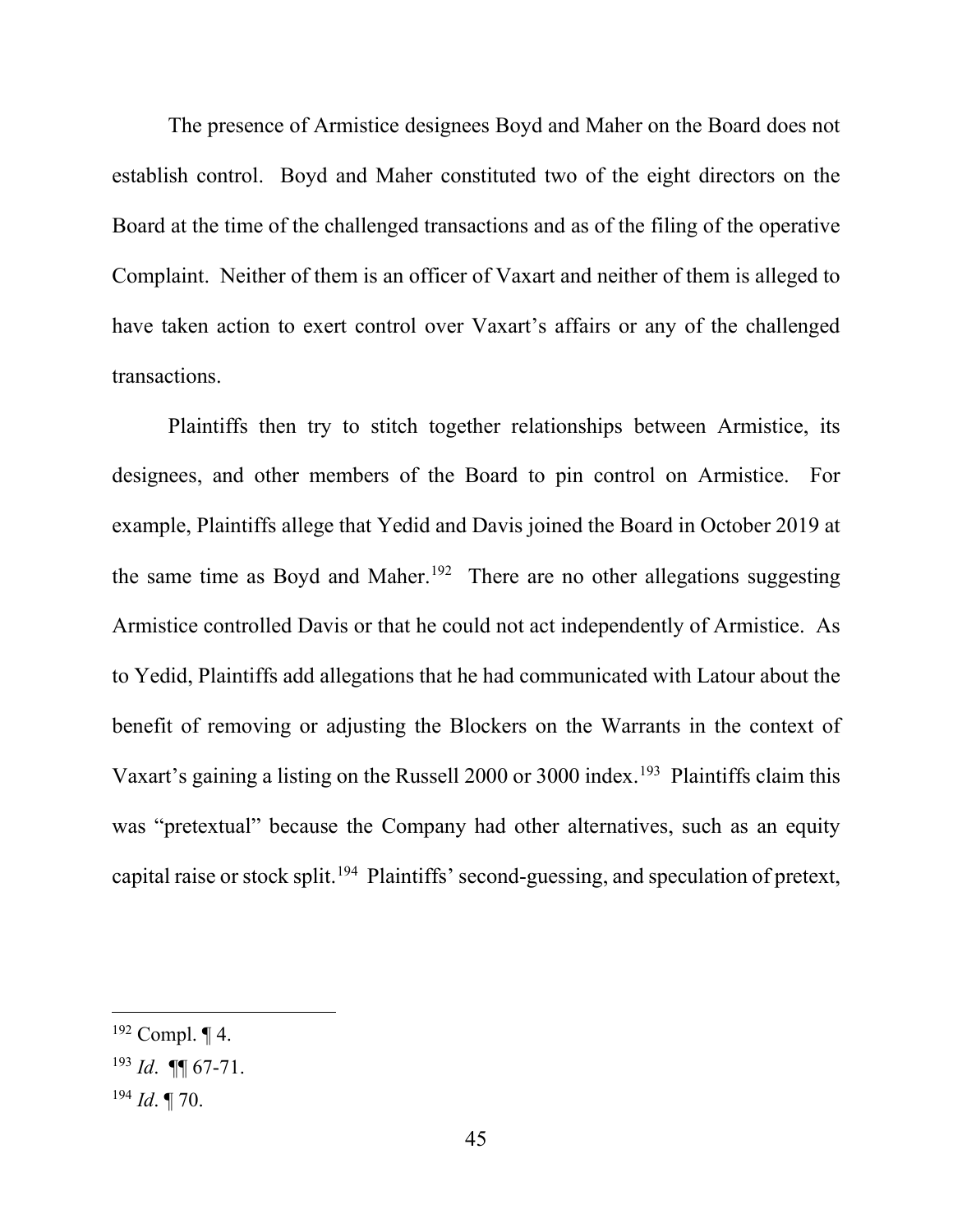absent any well-pleaded allegations of Armistice's control over Yedid, do not support an inference of Armistice as a controller.

Plaintiffs next allege that Floroiu previously worked at Armistice as a Senior Analyst at some unknown time before joining Armistice, and before that, he had previously worked with Boyd at McKinsey.195 Well-pleaded allegations of prior relationships and influence over a director may be a factor to support control. *Voigt*, 2020 WL 614999, at \*20 ("[a]n obvious source of influence that can lead to an inference of actual control is existence of relationships between the alleged controller and members of a company's board of directors."). But the allegations of Floroiu's connections to Armistice and Boyd do not support a pleadings-stage inference of a lack of independence, let alone susceptibility to domination. Plaintiffs offer no allegations of (1) when Floroiu was employed at Armistice; (2) the duration of his employment at Armistice; (3) Floroiu's compensation from Armistice; or (4) any indicia of Floroiu's personal relationships or other evidence of allegiance to Armistice.

Plaintiffs' bare allegations of Floroiu's prior employment at Armistice do not support an inference that Armistice dominated him or that Floroiu would be unable to exercise his fiduciary duties out of fear for retribution. *See Orman v. Cullman*,

<sup>195</sup> *Id.* ¶ 152.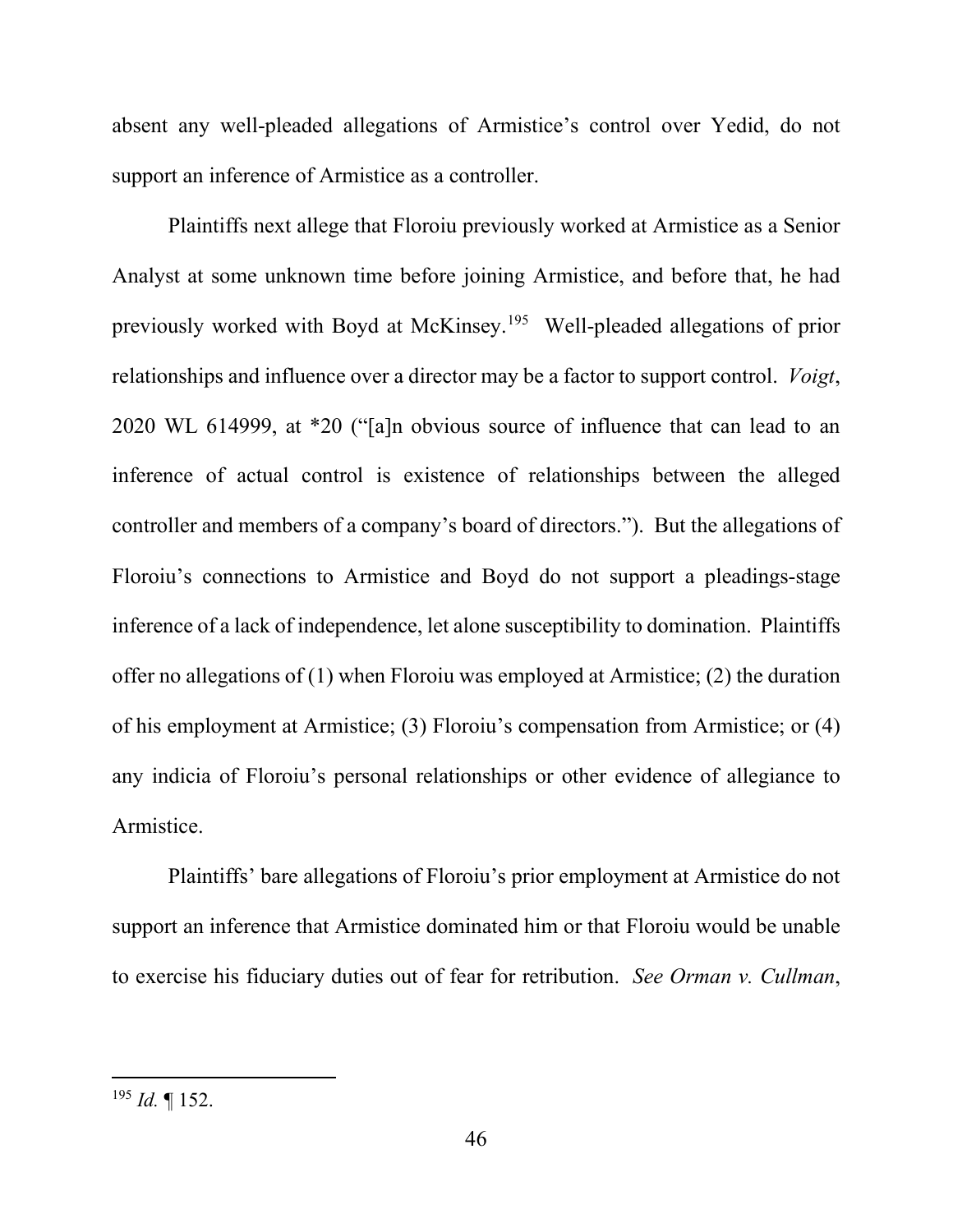794 A.2d 5, 27 (Del. Ch. 2002) ("The naked assertion of a previous business relationship is not enough to overcome the presumption of a director's independence."); *accord Friedman*, 2014 WL 3519188, at \*11. Nor is there any allegation of the type of long-standing relationship or past conferral of benefits giving rise to "a sense of 'owingness,'" *Orman*, 794 A.2d at 27, that would call into question Floroiu's independence and render him susceptible to a controller's influence. *See In re Tesla Motors, Inc. S'holder Litig.*, 2018 WL 1560293, at \*17 (Del. Ch. Mar. 28, 2018) (noting that a director is "less likely to offer principled resistance when the matter under consideration will benefit him or a controller to whom he is beholden"); *see also In re Freeport–McMoran Sulphur, Inc. S'holder Litig.*, 2005 WL 1653923, at \*12 (Del. Ch. June 30, 2005) (noting the "extensive ties" needed to call into question a director's independence from a controlling entity). The bare allegation that Floroiu worked at McKinsey with Boyd, many years ago—the Complaint lacks any mention of duration—is similarly weak.

Plaintiffs do not even attempt to explain how Floroiu's appointment as Vaxart's CEO bears the imprint of Armistice's influence other than asserting that Floroiu was "Armistice's former senior analyst."196 For reasons discussed above, this bare assertion fails to sustain an inference of indebtedness, let alone control.

<sup>196</sup> Pls.'s Ans. Br. at 50.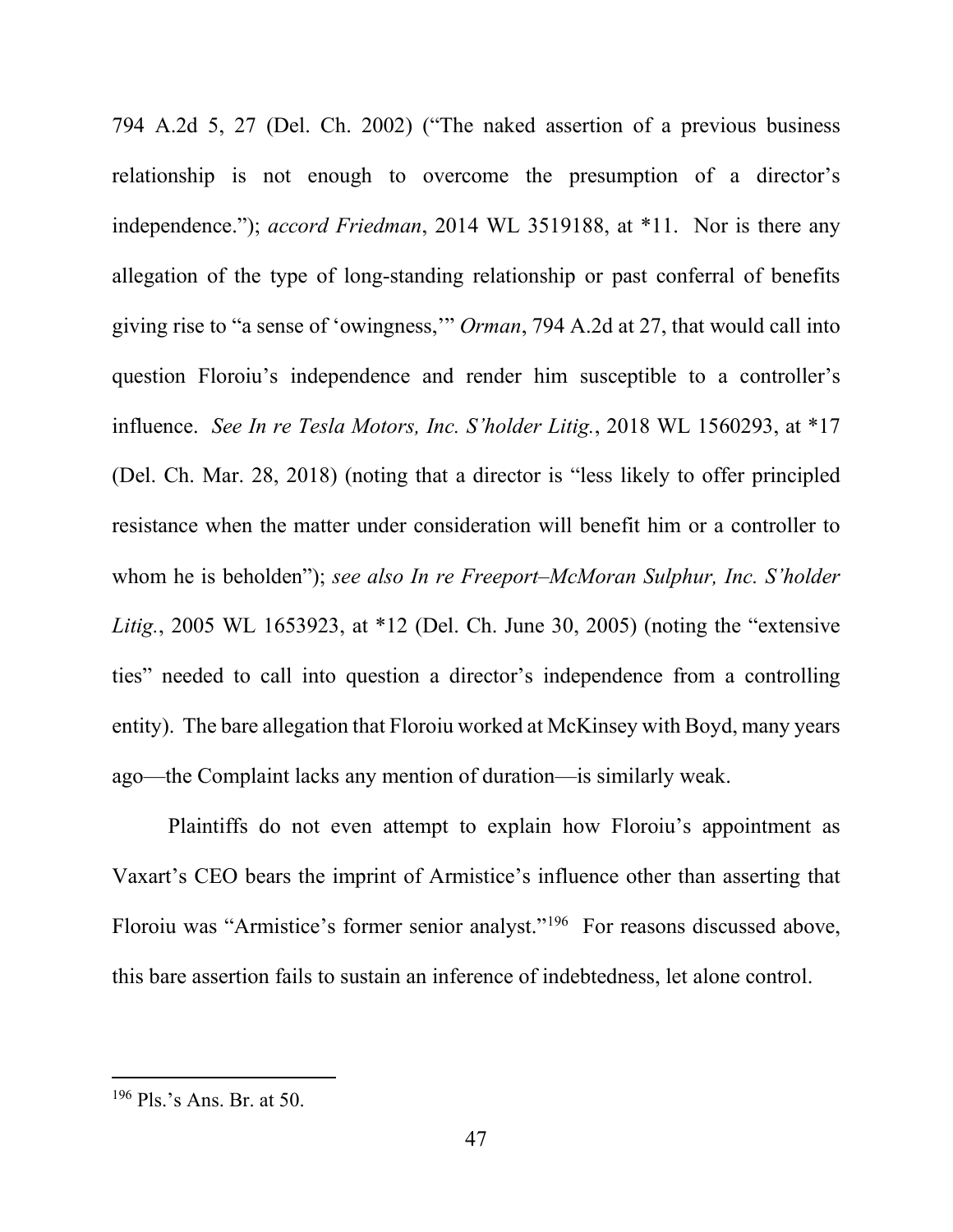That leaves Plaintiffs with the allegation that Armistice was a controller because it obtained a Warrant Amendment on favorable terms. That allegation is inherently circular, but even if that assertion were true, "[m]ore is needed." *GGP, Inc.*, 2021 WL 2102326, at \*12. There are no well-pleaded allegations that Armistice had the ability to or exercised control over the Board at the time of, or with respect to, any of the challenged transactions. Accordingly, Plaintiffs have not created a pleadings-stage inference that Armistice owed fiduciary duties to Vaxart as a controller.

# **2. Demand Is Not Excused as to Claims Concerning the Warrant Amendments.**

Even if Armistice were a controller, that would not, by itself, excuse demand. *Beam v. Stewart*, 845 A.2d 1040, 1054 (Del. 2004) ("A stockholder's control of a corporation does not excuse presuit demand on the board without particularized allegations of relationships between the directors and the controlling stockholder demonstrating that the directors are beholden to the stockholder."); *Teamsters Union 25 Health Servs. & Ins. Plan v. Baiera*, 119 A.3d 44, 67 (Del. Ch. 2015) (noting that "neither the presence of a controlling stockholder nor allegations of self-dealing by a controlling stockholder changes the director-based focus of the demand futility inquiry").

Applying *Zuckerberg II*'s refined demand futility test (the "Refined Test") to the facts here, I conclude that Plaintiffs have failed to establish that at least half the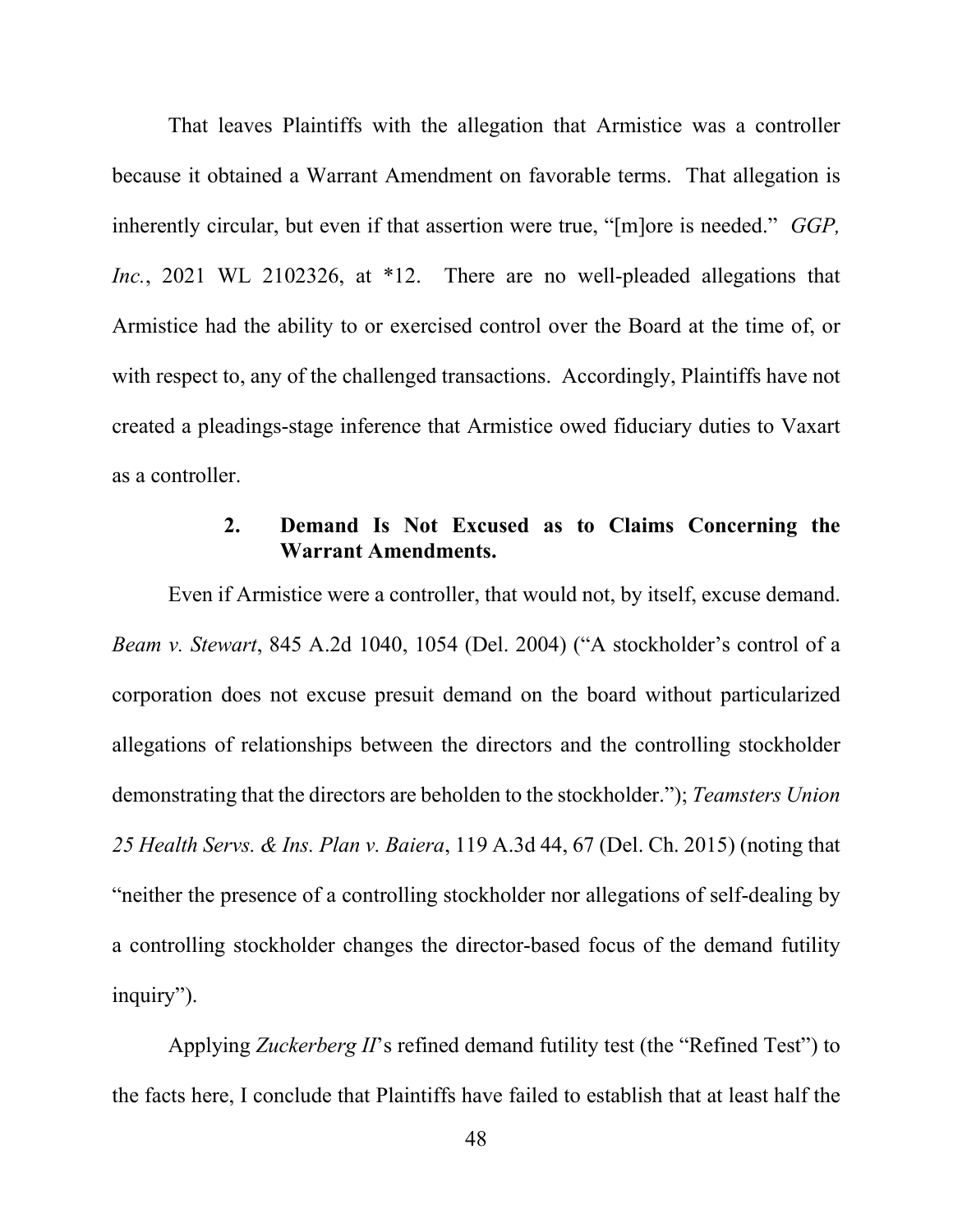members of the Demand Board was incapable of fairly and impartially considering a litigation demand as to the Warrant Amendments. Plaintiffs concede that Wilson, who joined the Demand Board after the alleged wrongdoing, would be impartial as to any demand with respect to the claims in the Complaint.<sup>197</sup> On the other hand, Defendants concede that Boyd and Maher are not independent and disinterested as to the Warrant Amendments.<sup>198</sup> Plaintiffs must therefore allege particularized facts to support a reason to doubt that two of the remaining five members of the Demand Board are capable of considering a demand.

# **a. Were Latour and Floroiu Dependent on the Armistice Directors?**

Plaintiffs argue that Latour and Floroiu lacked independence from Boyd and Maher because the Armistice Directors "conferred valuable benefits" upon them, causing them to suffer from excessive "owingness."199 As to Latour, Plaintiffs argue the Armistice Directors (1) supported his stock option March 2020 stock grant in exchange for Latour's support of the Warrants Amendments and (2) "allowed Latour to remain on the Board" after his resignation as CEO and approved his separation package."200 As to Floroiu, Plaintiffs allege Floroiu was indebted to the Armistice

<sup>197</sup> Pls.' Ans. Br. at 30 n.10.

<sup>198</sup> Vaxart Defs.' Opening Br. at 25.

<sup>199</sup> Pls.' Ans. Br. at 29.

<sup>200</sup> *Id.* at 29–30.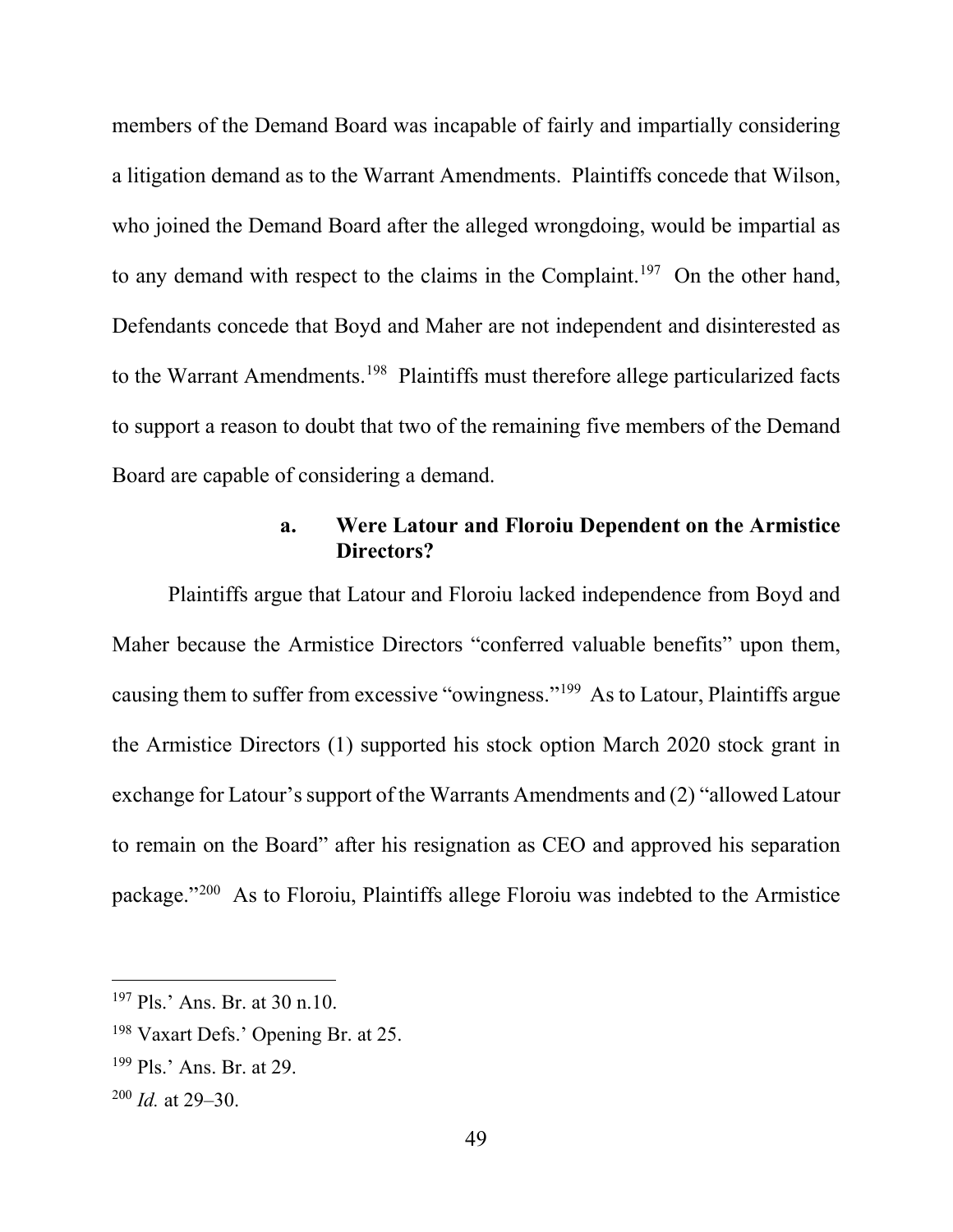Directors because the Armistice Directors appointed him to his CEO position and approved his "enormously lucrative stock options."201

These allegations fail to cast doubt on Latour or Floroiu's independence. Without more, pleading that a board of directors elevated an executive to her current role or approved her compensation is insufficient to establish that the recipient is 'beholden' to any director who approved that decision. *See In re Nine Sys. Corporation S'holders Litig.*, 2014 WL 4383127, at \*31 (Del. Ch. Sept. 4, 2014), *aff'd*, 129 A.3d 882 (Del. 2015) ("[T]he Board's appointing Snyder as CEO and electing him as a director, without further evidence, is insufficient to demonstrate that Snyder lacked independence . . . ."); *Aronson*, 473 A.2d at 816 ("It is not enough to charge that a director was nominated by or elected at the behest of those controlling the outcome of a corporate election. That is the usual way a person becomes a corporate director."); *In re INFOUSA*, 953 A.2d at 983 ("Mere recitations of elephantine compensation packages and executive perquisites, however amusingly described, will rarely be enough to excuse a derivative plaintiff from the obligation to make demand upon a defendant board of directors."). Moreover, the written consent executed by the Board contradicts Plaintiffs' assertion that Latour

<sup>201</sup> *Id.* at 26.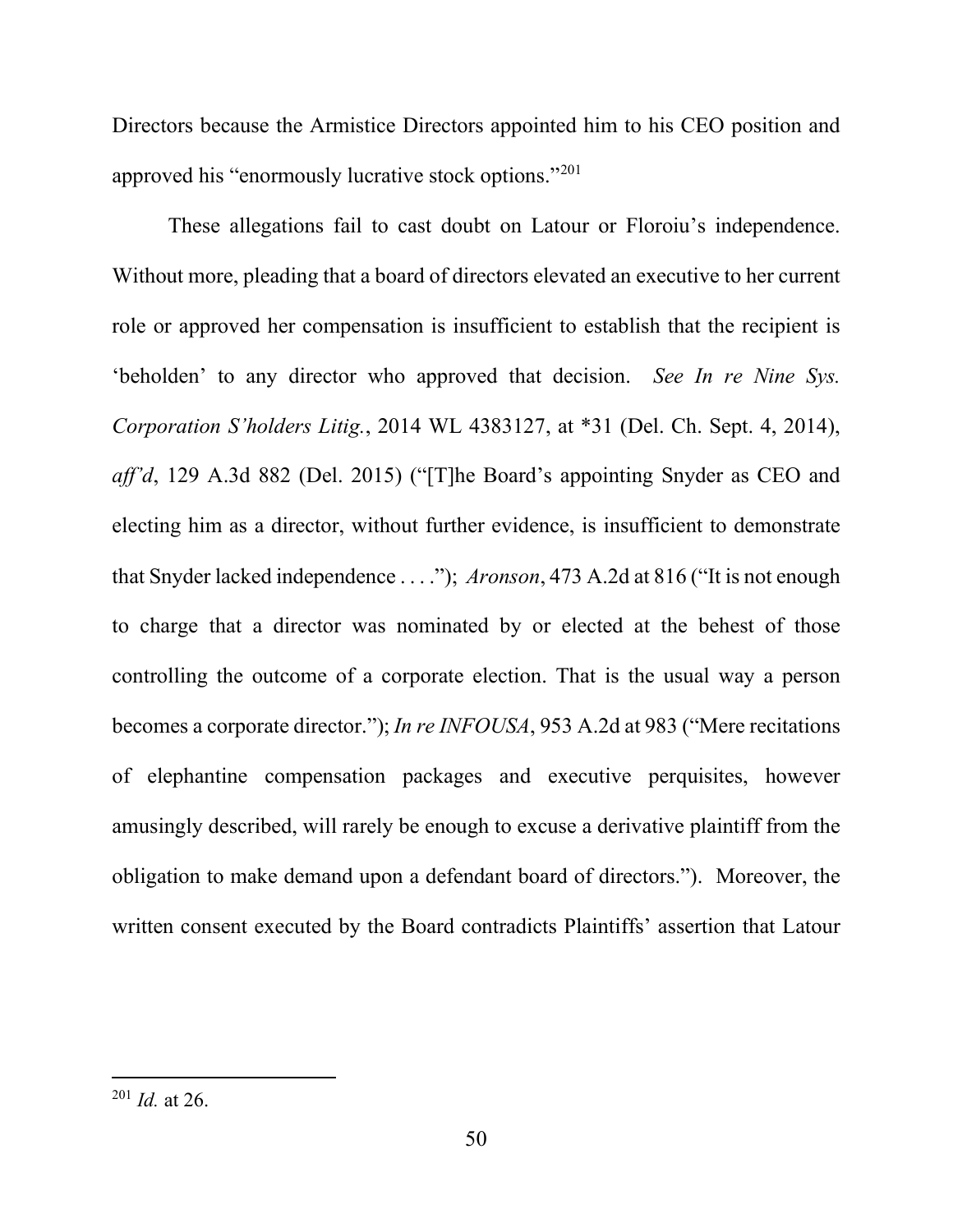was "allowed" to stay on the Board.<sup>202</sup> The written consent states that the Board "*requested* that Dr. Latour not tender his resignation."203

The Plaintiffs' other allegations against Latour likewise fail to establish their claims. First, the arguments challenging Latour's ability to consider demand are not supported by the allegations of the Complaint. A plaintiff "cannot supplement the complaint through its brief." *MCG Capital Corp. v. Maginn*, 2010 WL 1782271, at \*5 (Del. Ch. May 5, 2010); *see also Orman*, 794 A.2d 5 at 28 n.59 ("Briefs relating to a motion to dismiss are not part of the record and any attempt contained within such documents to plead new facts or expand those contained in the complaint will not be considered."). Second, the *quid pro quo* claim against Latour is conclusory and temporally untethered. The Board awarded Latour the stock options months before Boyd called Latour to propose the Amendments. And when Boyd reached out, Latour immediately turned to outside counsel for advice—undermining Plaintiffs' theory that Latour worked "hand-in-glove" with the Armistice Directors.<sup>204</sup>

As explained above, the Complaint's meager references to Floroiu's employment history do not undermine his presumed independence. The barebones

<sup>202</sup> Pls.' Ans. Br. at 29.

<sup>203</sup> Vaxart Defs.' Ex. 27 (emphasis added).

 $204$  Pls.' Ans. Br. at 29.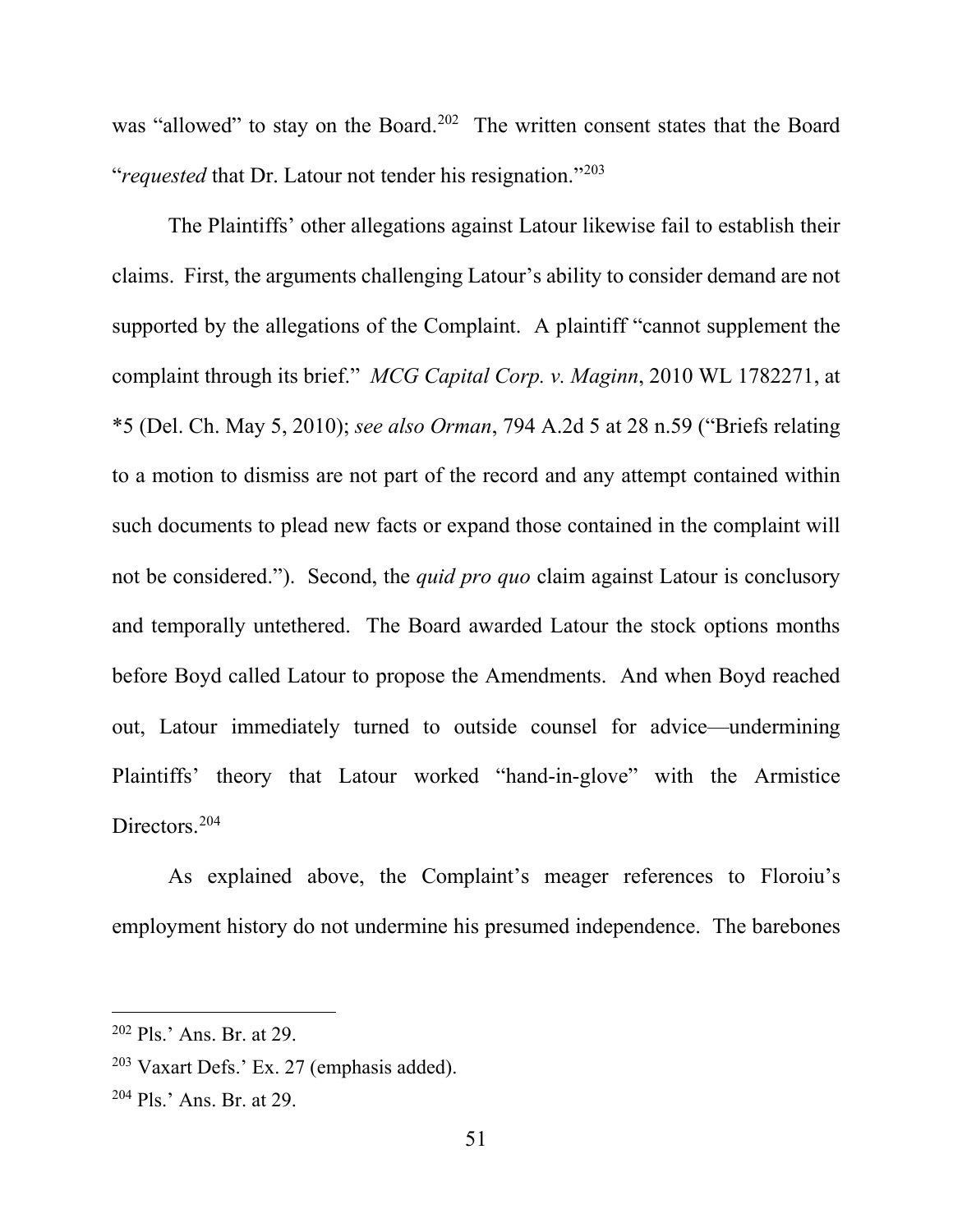allegations that Floroiu once worked at Armistice and with Boyd at McKinsey do not come close to satisfying Plaintiffs' burden of pleading facts that credibly call into question a director's independence. *See, e.g.*, *Baiera*, 119 A.3d at 59–60 (holding that an Orbitz director's sixteen-year employment relationship with Travelport, Orbitiz's controller, was insufficient to call into question his independence from Travelport because three years had lapsed since the employment relationship had ended).

That leaves Plaintiffs with the claim that Floroiu was dependent on the Armistice Directors for his compensation. This, too, is makeweight. Excluding Floroiu, Boyd and Maher were just two of the seven directors on the Board. They lacked "*unilateral* power . . . to decide whether the challenged director continues to receive a benefit." *Orman*, 794 A.2d at 25 n.50 (emphasis added).

## **b. Did Floroiu, Latour, Davis, Finney, and Yedid Receive a Material Benefit from the Warrant Amendments?**

Plaintiffs argue that Floriu, Latour, Davis, Finney, and Yedid (the "Stock Option Recipients") were interested in the Warrant Amendments because they shared a common goal with the Armistice Directors: to keep the "OWS study secret until after the public stockholders approved the 2020 Plan so that they could grant themselves and, in the case of Latour, keep stock options at an artificially low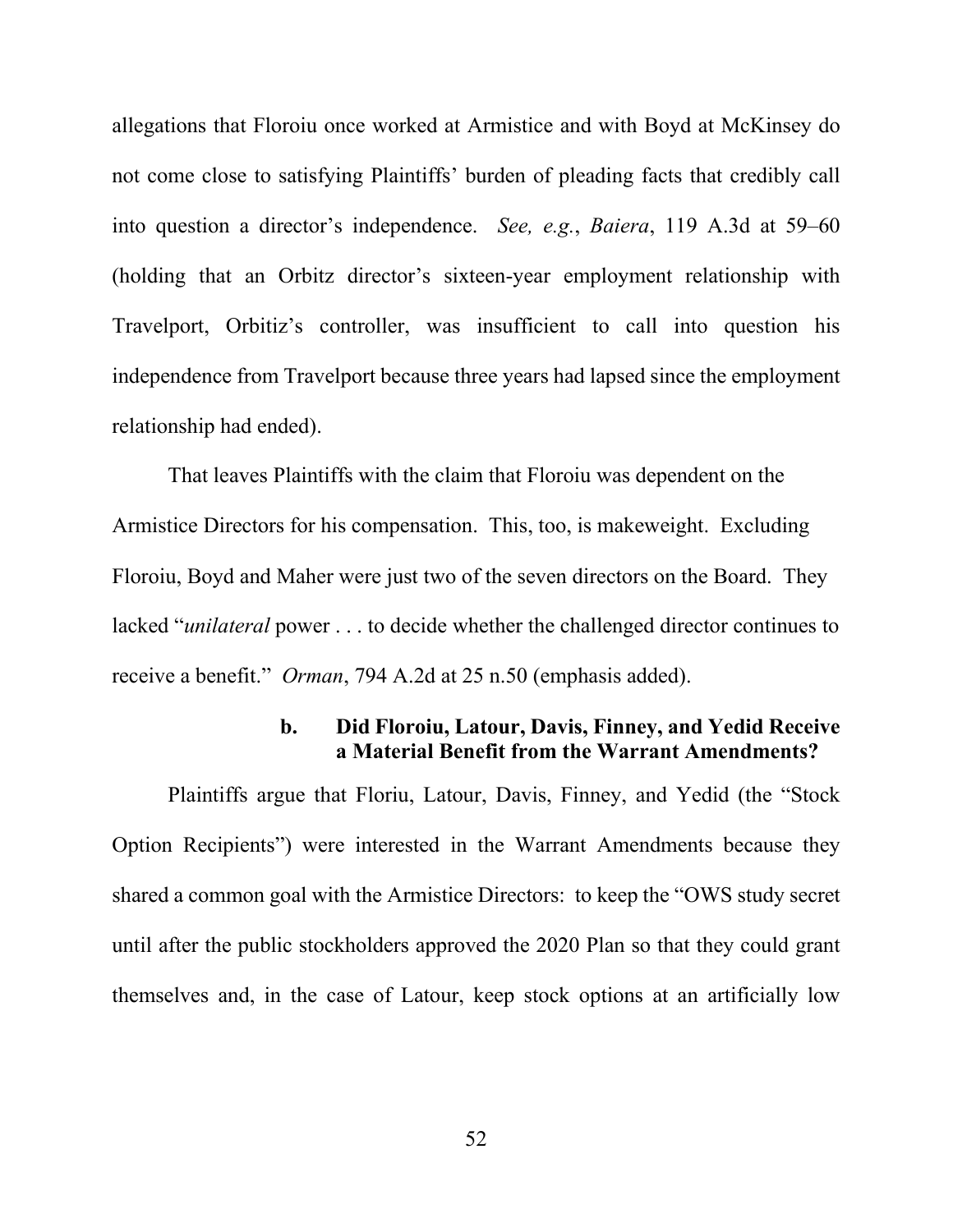exercise price."205 Plaintiffs cite to *In re Investors Bancorp, Inc. S'holder Litig.*, 177

A.3d 1208, 1226 (Del. 2017), for the proposition that beneficiaries of two separate transactions premised on or enabled by the same alleged misconduct have a disabling interest in the litigation concerning related transactions. In that case, the Delaware Supreme Court held that demand was excused with respect to allegations made against allegedly excessive equity awards, even though each stock option grant was a different "transaction." As this court put it in *Calma on Behalf of Citrix Sys., Inc. v. Templeton*, 114 A.3d 563, 576 (Del. Ch. 2015),

in a derivative challenge to director compensation, there is a reasonable doubt that the directors who received the compensation at issue—regardless of whether that compensation was material to them on a personal level—can be sufficiently disinterested to consider impartially a demand to pursue litigation challenging the amount or form of their own compensation . . . [T]his conclusion has even more force where, as here, the directors received equity compensation from the corporation because those individuals "have a strong financial incentive to maintain the status quo by not authorizing any corrective action that would devalue their current holdings or cause them to disgorge improperly obtained profits."

114 A.3d at 576 (quoting *Conrad v. Blank*, 940 A.2d 28, 38 (Del. Ch. 2007).

But the court's reasoning in these cases cannot serve to fuse the claims against the Armistice Directors and the Stock Option Recipients. Even if one assumes, *arguendo*, that the stock option awards granted to different recipients over four months can be treated as a single transaction, the stock option grants and the Warrant

<sup>205</sup> *Id.* at 24.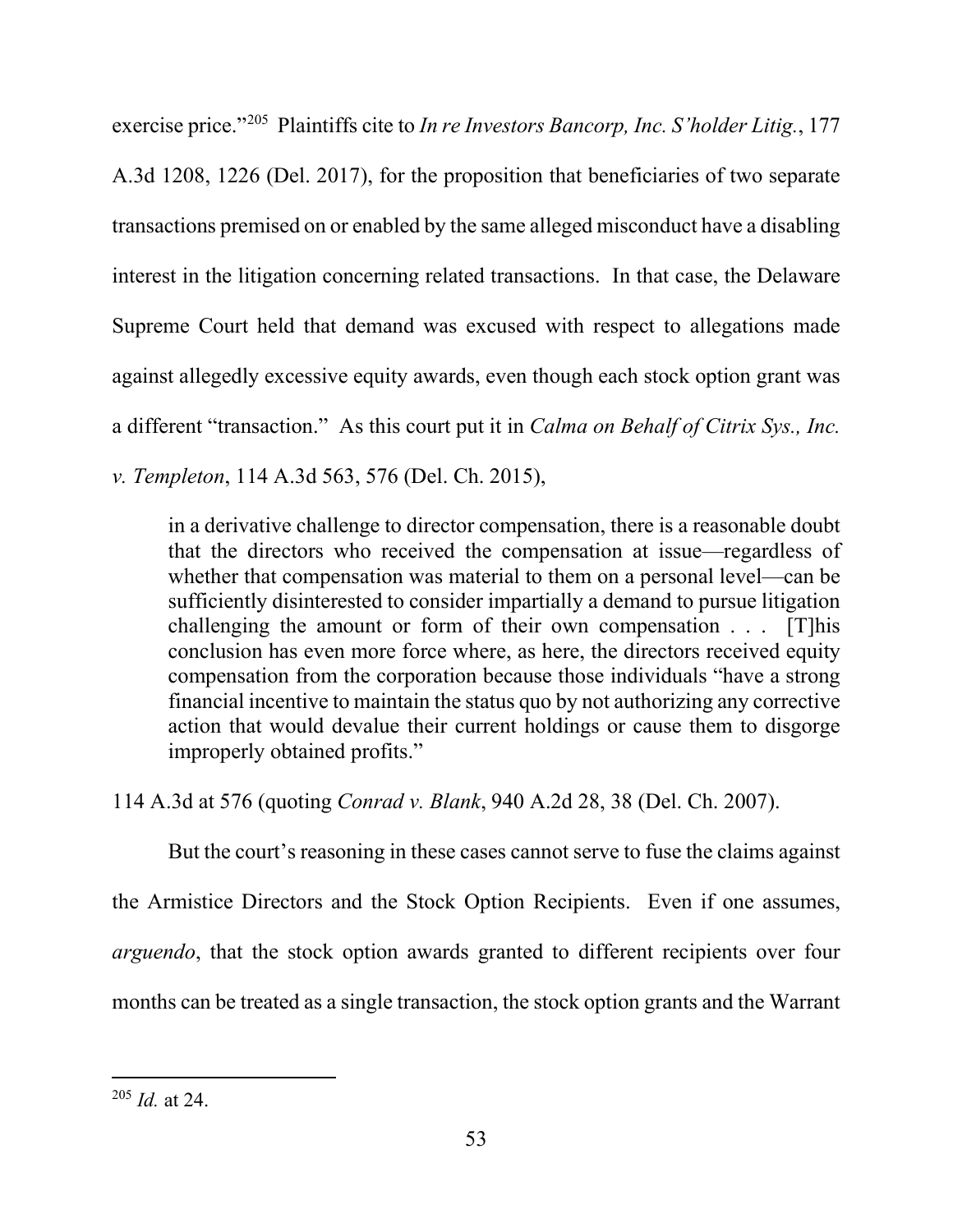Amendments involved two wholly distinct transactions. The claims challenging these transactions invoke two different legal theories. The claim against the Stock Option Recipients turns on whether the board issued spring-loaded stock options while withholding information from stockholders. The claim against the Defendant Directors for approving the Warrant Amendments turns on whether the Board 'gifted' these amendments for inadequate consideration. Whether the Board sat on inside information which it used to issue spring-loaded options is not pertinent to the Warrant Amendment claims.

Plaintiffs have also failed to plead sufficient "intermediate facts to link the approval of any of these [otherwise unrelated] transactions." *Cal. Pub. Emps.' Ret. Sys. v. Coulter*, 2002 WL 31888343, at \*8 (Del. Ch. Dec. 18, 2002). Plaintiffs fail to plead, for example, that the Armistice Directors had the ability to block the stock option awards or cause the stockholders to vote down the 2019 Amendment if the Stock Option Recipients did not approve the Warrant Amendments.<sup>206</sup> The Complaint thus fails to sustain the reasonable inference the Stock Option Recipients received a material benefit from the Warrant Amendments or stood to lose a related material benefit by challenging the decision to approve the Warrant Amendments.

<sup>&</sup>lt;sup>206</sup> Plaintiffs also fail to plead that the stock options were a material benefit to each of the Stock Option Recipients.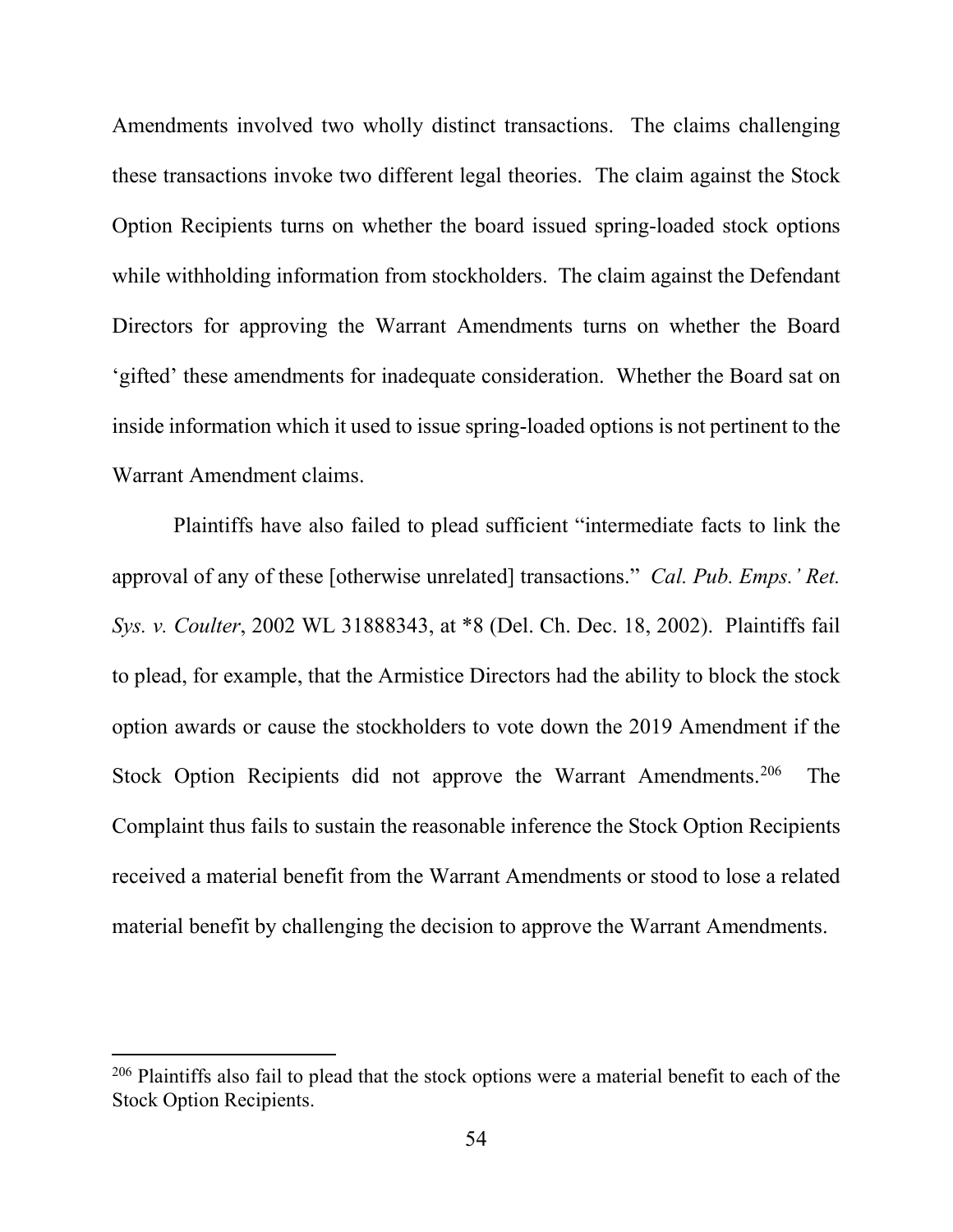## **c. The Board Did Not Face a Substantial Risk of Liability.**

The Plaintiffs advance two theories that can be construed under *Zuckerberg II* as bids to satisfy the second prong of the Refined Test. Plaintiffs argue, first, that demand is excused because (1) the Warrant Amendments are properly subject to entire fairness review "due to directorial interestedness and nonindependence and the presence of a conflicted, controlling stockholder"<sup>207</sup> and  $(2)$  the "Complaint" pleads unfair dealing and unfair price for both Warrant Amendments."208 Plaintiffs also argue that demand is excused because the Board approved the Warrant Amendments in bad faith.

Where, as here, the certificate of incorporation includes an exculpatory provision pursuant to 8 *Del. C.* § 102(b)(7), "a substantial likelihood of liability may only be found to exist if the plaintiff pleads a non-exculpated claim against the directors based on particularized facts." *Baiera*, 119 A.3d at 62. That is because the "mere fact that a plaintiff is able to plead facts supporting the application of the entire fairness standard to the transaction, and can thus state a duty of loyalty claim against the interested fiduciaries, does not relieve the plaintiff of the responsibility to plead a non-exculpated claim against each director who moves for dismissal." *In re* 

 $207$  Pls.' Ans. Br. at 36.

<sup>208</sup> *Id.* at 39.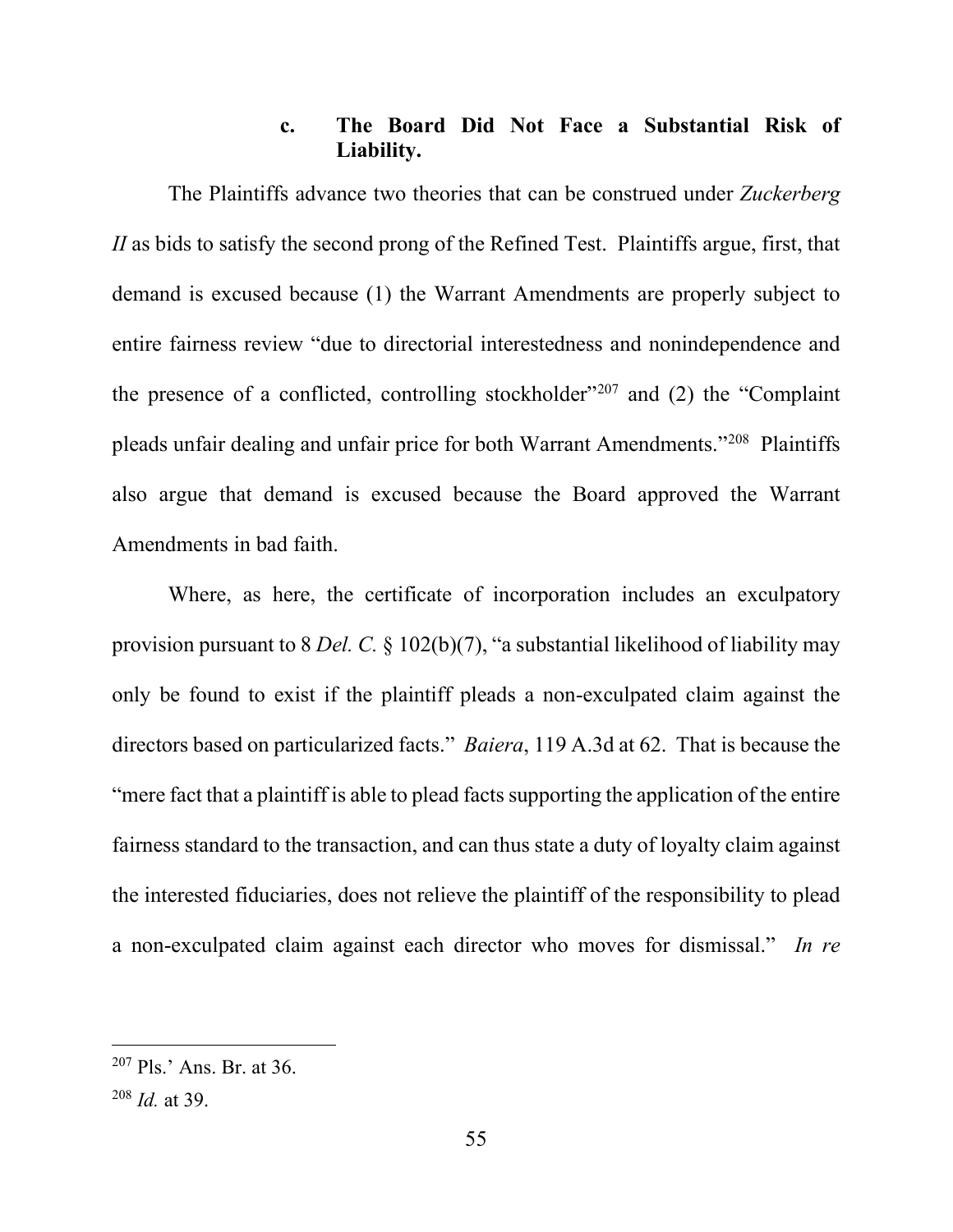*Cornerstone Therapeutics Inc, S'holder Litig*., 115 A.3d 1173, 1180 (Del. 2015). To establish individual liability, Plaintiffs must therefore plead particularized facts that the directors who approved the challenged transaction "harbored self-interest adverse to the stockholders' interests, acted to advance the self-interest of an interested party from whom they could not be presumed to act independently, or acted in bad faith." *Id.* at 1179–80. The specter of directorial liability risk only arises, however, if the plaintiff can plead sufficient facts to overcome the business judgement rule or trigger a heightened standard of review. Plaintiffs here have failed to cross that initial pleading threshold.

## **i. Entire Fairness Not Triggered**

#### **a. There Was No Controller.**

For reasons discussed above, Armistice was not a controlling stockholder at the time the Board approved the Warrant Amendments.

#### **b. There Was No Majority Conflicted Board.**

"Delaware decisions have applied the entire fairness framework to compensation arrangements, consulting agreements, services agreements, and similar transactions between a controller or its affiliate and the controlled entity." *In re Ezcorp Inc. Consulting Agreement Deriv. Litig.*, 2016 WL 301245, at \*15 (Del. Ch. Jan. 25, 2016). To trigger entire fairness review, plaintiffs must plead sufficient facts to support the inference that "the directors making the decision did not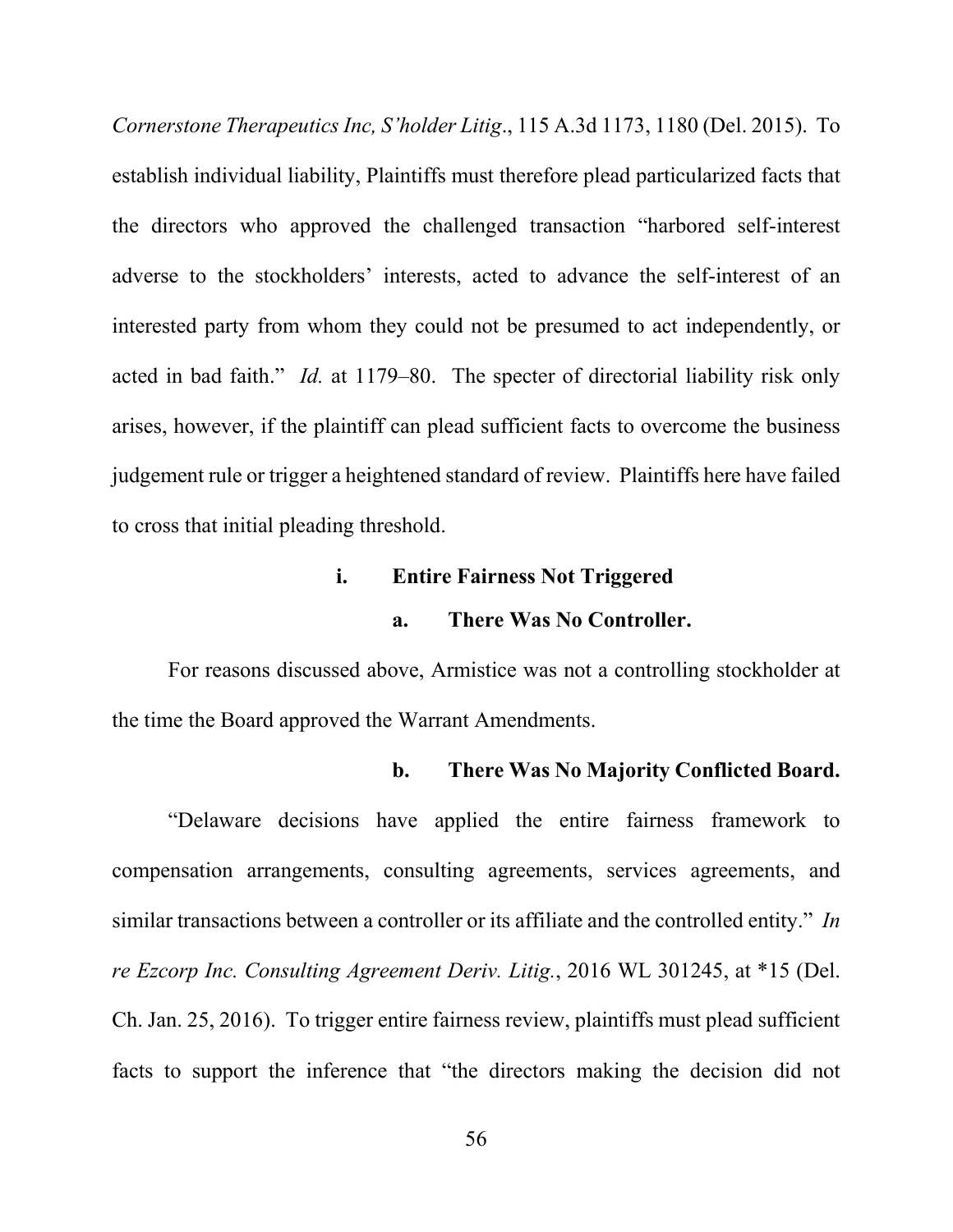comprise a disinterested and independent board majority." *In re Trados Inc. S'holder Litig.*, 73 A.3d 17, 36 (Del. Ch. 2013). "To determine whether the directors approving the transaction comprised a disinterested and independent board majority, the court conducts a director-by-director analysis." *Id.* at 44–45.

As already discussed above, the Defendants have conceded that the Armistice Directors had a disabling interest in the transaction. But the pleaded facts fail to support the allegation that Latour or Floroiu lacked independence from the Armistice Directors as to the Warrant Amendments. The Complaint also fails to sustain the proposition that Floriu, Latour, Davis, Finney, and Yedid had an interest in the Warrant Amendments by virtue of being granted their stock options.

#### **c. The Board Did Not Act in Bad Faith.**

This court's default standard of review is the business judgement rule—the presumption that the directors "acted on an informed basis, in good faith and in the honest belief that the action taken was in the best interests of the company." *Quadrant Structured Prod. Co. v. Vertin*, 102 A.3d 155, 183 (Del. Ch. 2014). "Unless one of its elements is rebutted, the court merely looks to see whether the business decision made was rational in the sense of being one logical approach to advancing the corporation's objectives." *In re Trados*, 73 A.3d at 43 (quoting *In re Dollar Thrifty S'holder Litig.*, 14 A.3d 573, 598 (Del. Ch. 2010)). "Only when a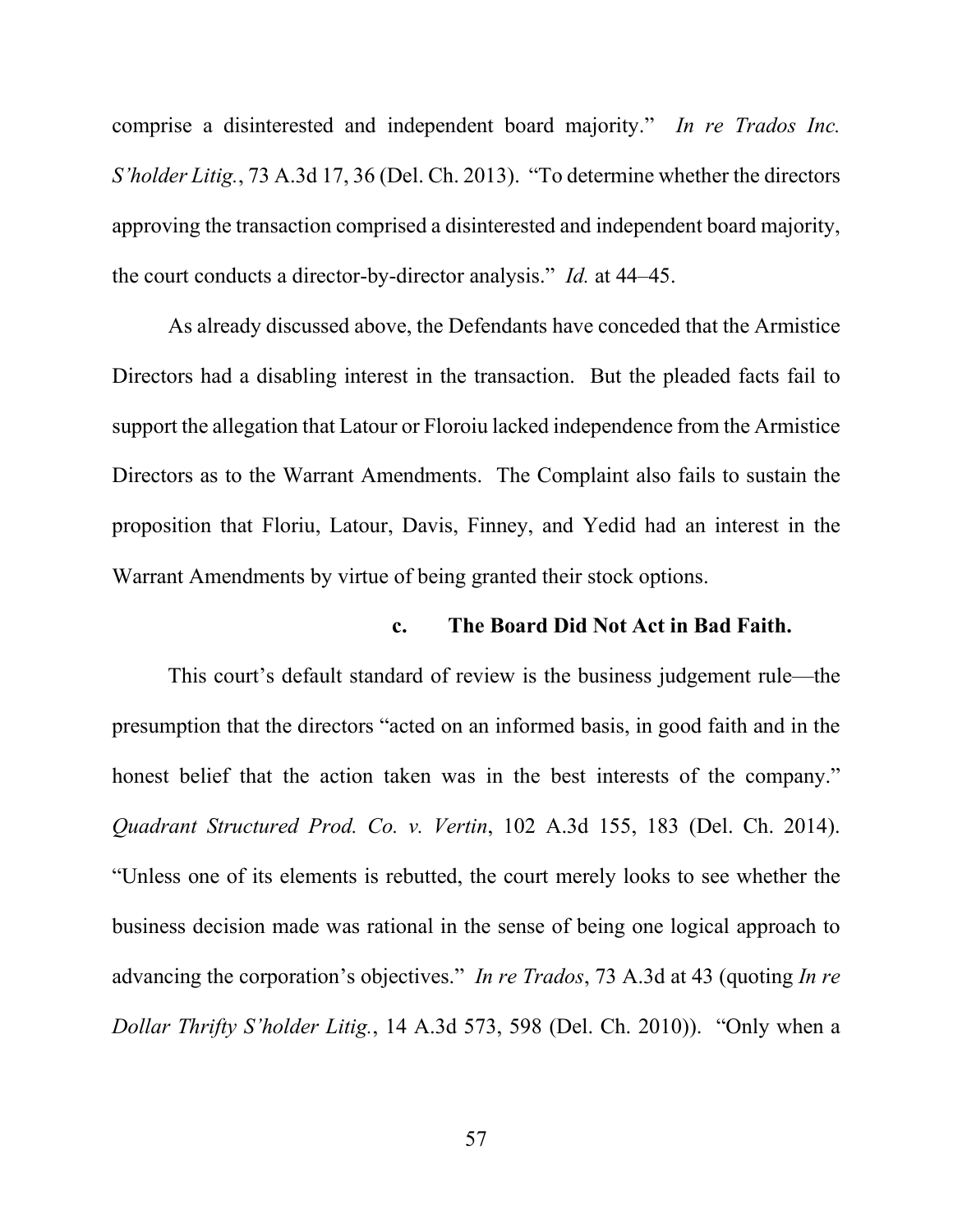decision lacks any rationally conceivable basis will a court infer bad faith and a breach of duty." *Id.*

The business judgement rule may be rebutted by pleading sufficient facts that (1) "the directors making the decision did not comprise a disinterested and independent board majority," *In re Trados*, 73 A.3d 17 at 36; (2) a controlling stockholder stood "on both sides of the deal," *Larkin v. Shah*, 2016 WL 4485447, at \*8 (Del. Ch. Aug. 25, 2016), or "receive[d] a benefit not shared with the minority," *In re Primedia, Inc. S'holders Litig.*, 67 A.3d 455, 486 (Del. Ch. 2013); or (3) "the decision under attack is so far beyond the bounds of reasonable judgment that it seems essentially inexplicable on any ground other than bad faith." *Alidina v. Internet.com Corp.*, 2002 WL 31584292, at \*4 (Del. Ch. Nov. 6, 2002).

Plaintiffs argue that the Board acted in bad faith by "[g]ifting these amendments" to Armistice so that the latter "could profit from its inside information about Vaxart OWS study selection."209 Even assuming that the Complaint alleges facts to support a reasonable inference that the Board knew about the OWS Study selection when it approved the Warrant Amendments on June 5, 2020, Plaintiffs fail to explain how the approval of the Warrant Amendments constituted bad faith. Armistice had a pre-existing right to purchase 4,090,909 shares at an exercise price

 $209$  Pls.'s Ans. Br. at 33.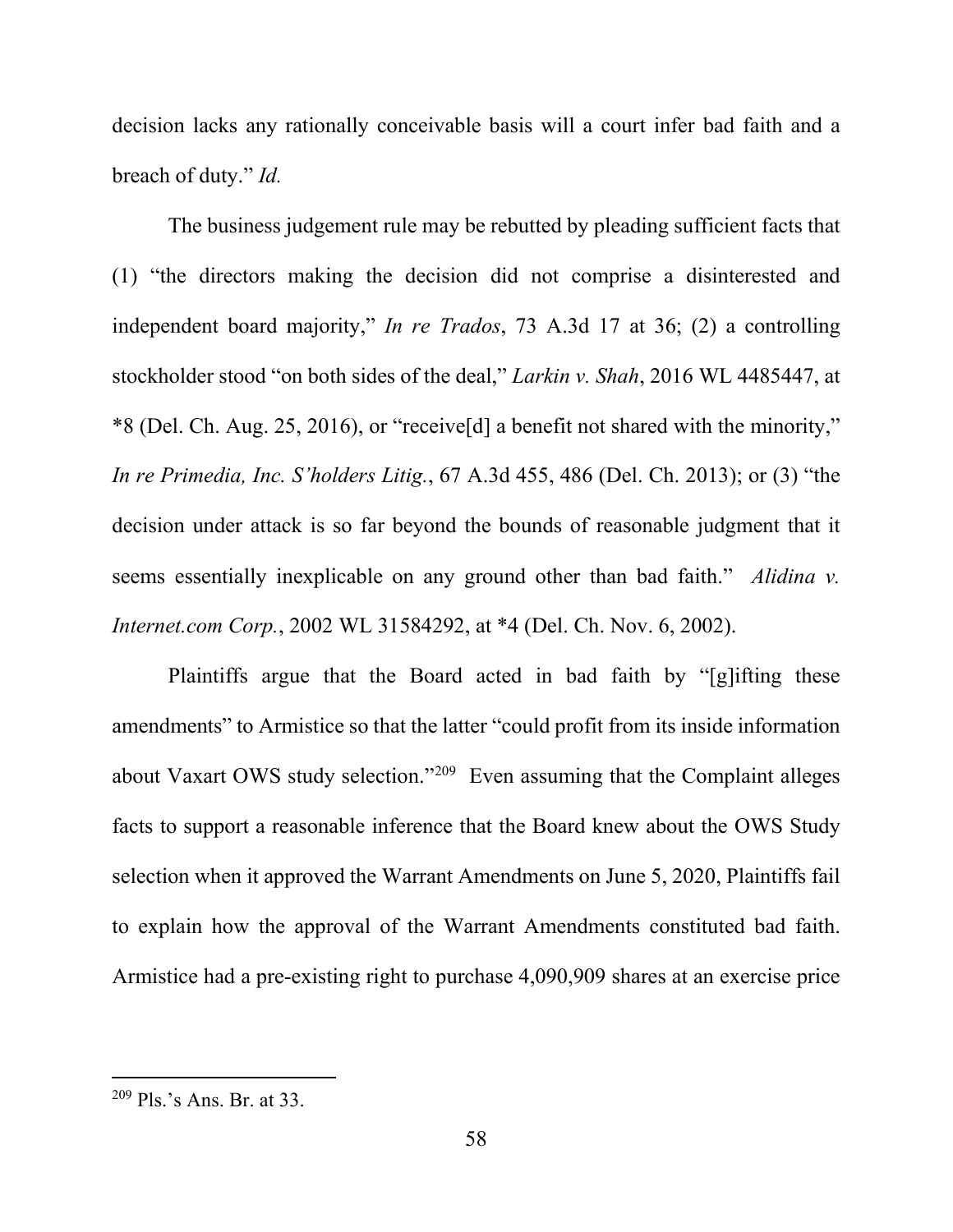of \$1.10 per share under the April 2019 Warrant and 16,666,667 shares at an exercise price of \$0.30 per share under the September 2019 Warrants. Removing or adjusting the Blockers did not change that.

Plaintiffs' bad faith claim boils down to the allegation that the Board "gift[ed] the Warrant Amendments without asking for or receiving any consideration."210 Although they have not labeled it as such, Plaintiffs essentially argue that the Warrant Amendments amounted to corporate waste. To prevail here, Plaintiffs must plead facts supporting the inference that "the board's decision was so egregious or irrational that it could not have been based on a valid assessment of the corporation's best interests." *White v. Panic*, 783 A.2d 543, 554 n.36 (Del. 2001). First, even if Vaxart received no monetary consideration for the Amendments, the Warrants themselves were hardly a gift; their exercise "increase[d] the Company's cash on hand by \$5 million."<sup>211</sup> It would not be unreasonable for the Directors to believe that raising the conversion caps would increase the chances of their exercise, however slightly. Plaintiffs' argument that the Company could raise capital in better ways "involves the sort of second-guessing that the business judgment rule precludes," *In re MFW S'holders Litig.*, 67 A.3d 496, 518 (Del. Ch. 2013), *aff'd*, 88 A.3d 635 (Del. 2014), and does not demonstrate waste.

<sup>210</sup> *Id.*

<sup>&</sup>lt;sup>211</sup> Compl. ¶ 86.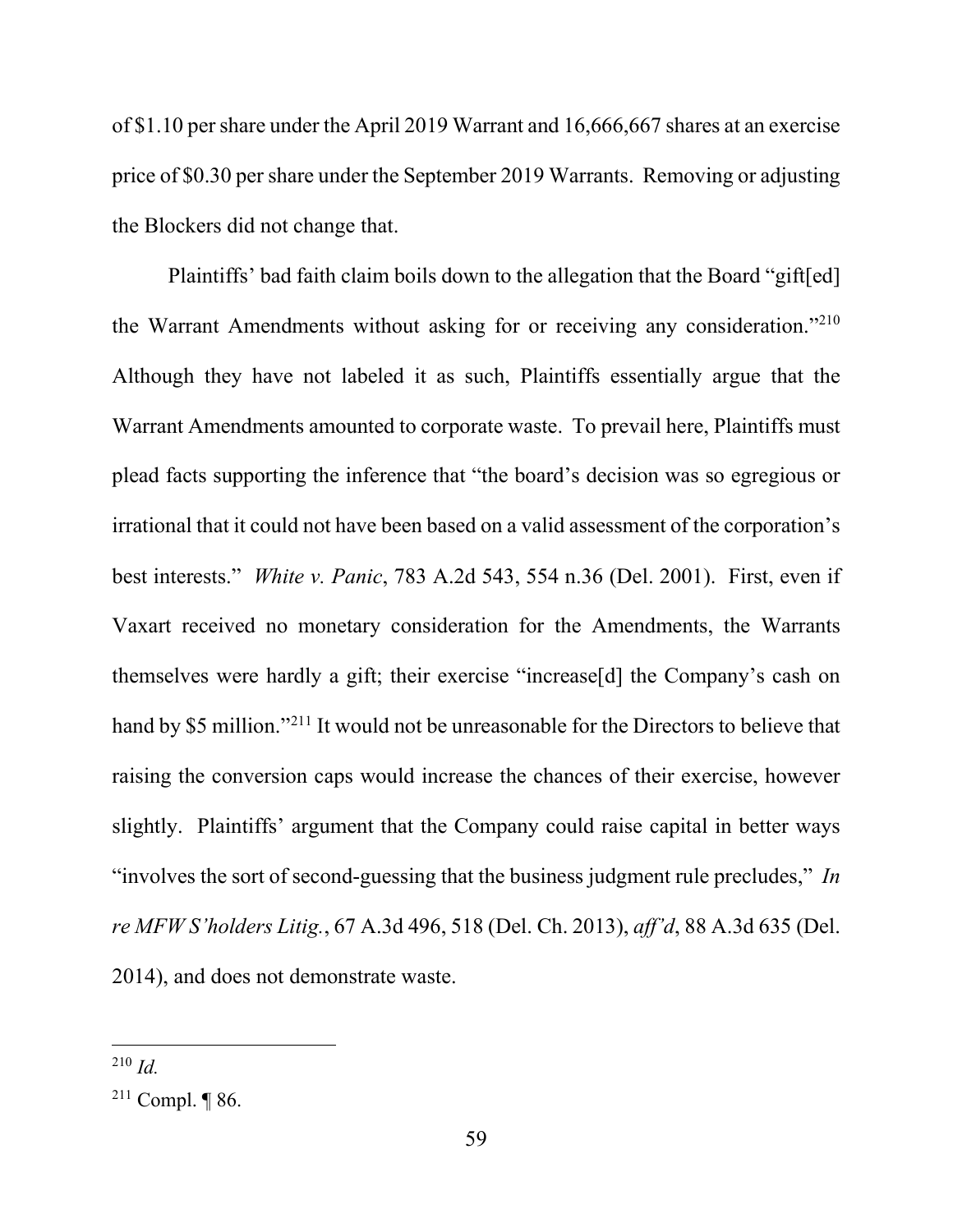Defendants offer as a separate rationale the fact that Armistice's exercise of the Warrants and subsequent sale of Vaxart shares would make the shares "potentially available for purchase by institutional investors, which could help facilitate Vaxart's inclusion on the Russell 2000 or 3000 index."212 Effectively conceding this rationale suffices, Plaintiffs respond that this decision "was a pretext" for the Board's decision to enable Armistice to trade on material, non-public information. As discussed above, that argument has no  $legs.^{213}$  The Complaint shows that the Board did consider the "pro and cons" of the Amendments and apparently determined that the pros outweighed the cons.<sup>214</sup> Plaintiffs argue that, because no record of the Company's deliberations exist, Plaintiffs are entitled to "an adverse inference of the Board's motivations."215 But Plaintiffs are only entitled only to reasonable inferences. And the Complaint fails to support the reasonable inference that the Board directors were motivated "to enrich" Boyd and Maher.<sup>216</sup>

For these reasons, a majority of the Demand Board did not either receive (i) a material benefit from the Warrant Amendments; (ii) face a substantial risk of personal liability for the claims related to the Warrant Amendments; or (iii) lack

<sup>212</sup> Armistice Defs.' Opening Br. at 11.

<sup>213</sup> Pls.' Ans. Br. at 33.

<sup>214</sup> Compl. ¶ 73; Armistice Defs.' Ex. 16.

<sup>215</sup> Pls.' Ans. Br. at 11.

 $^{216}$  *Id.* at 1.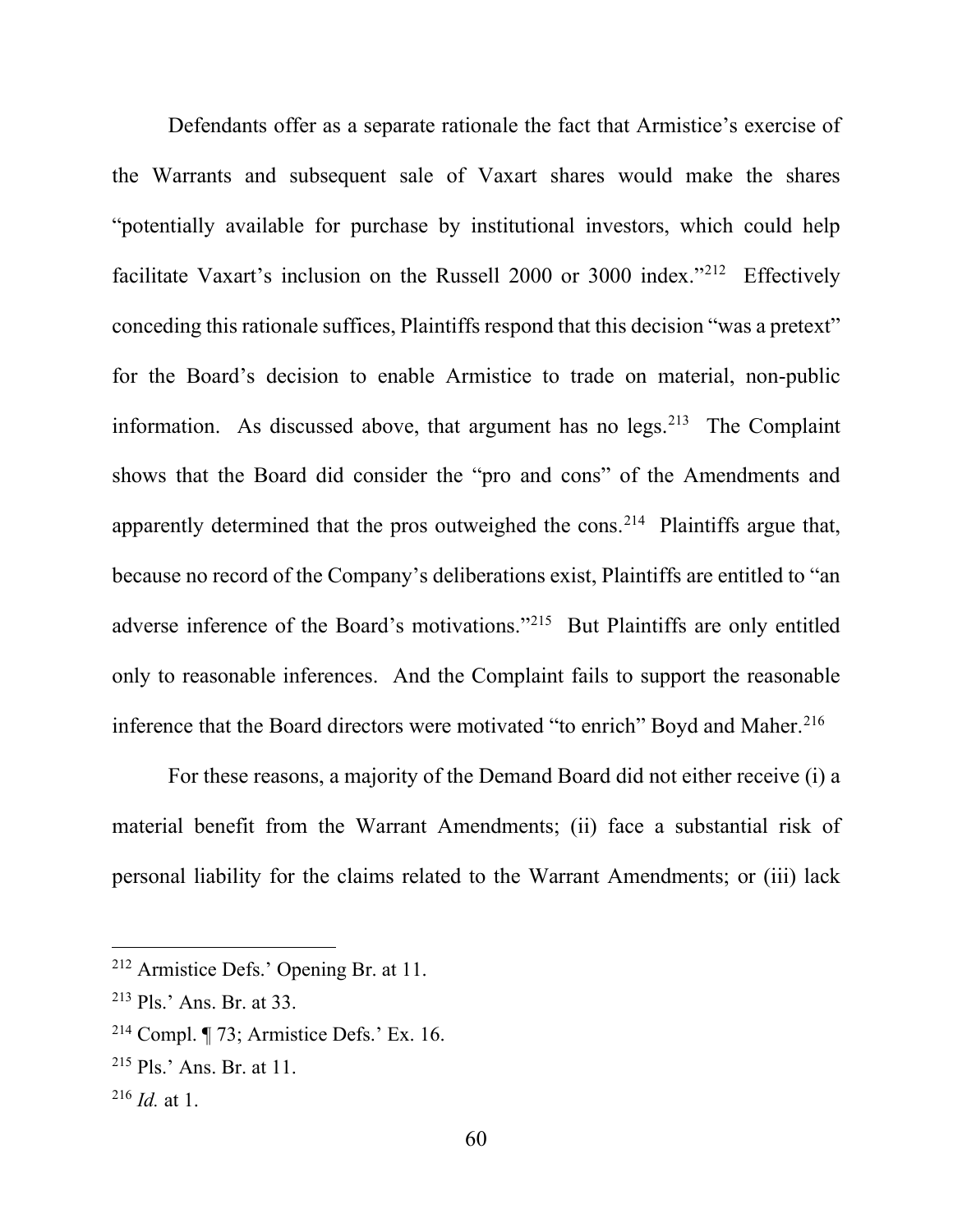independence from someone satisfying either (i) or (ii). The claim alleging breach of fiduciary duties for approval of the Warrant Amendments is dismissed because demand is not excused.

## **3. Plaintiffs' Fiduciary Duty Claim for Insider Trading**

Plaintiffs next allege that "the Armistice Directors breached their fiduciary duties by trading on material, nonpublic information"—their alleged knowledge of the OWS study selection.<sup>217</sup> To successfully plead that a corporate fiduciary breached his fiduciary duties by engaging in insider trading—a so-called *Brophy* claim218—a plaintiff "must show that: 1) the corporate fiduciary possessed material, nonpublic company information; and 2) the corporate fiduciary used that information improperly by making trades because she was motivated, in whole or in part, by the substance of that information." *Kahn v. Kolberg Kravis Roberts & Co., L.P.*, 23 A.3d 831, 838 (Del. 2011). The doctrine's focus is "preventing unjust enrichment based on the misuse of confidential corporate information." *Id.* at 840.

<sup>&</sup>lt;sup>217</sup> Compl.  $\P$  169.

<sup>218</sup> That test is so named after *Brophy v. Cities Service Co.*, 70 A.2d 5 (Del.Ch. 1949). Brophy was "distilled to its essence" in *In re Oracle Corp.*, 867 A.2d 904, 906 (Del. Ch. 2004), *aff'd* 872 A.2d 960 (Del. 2005).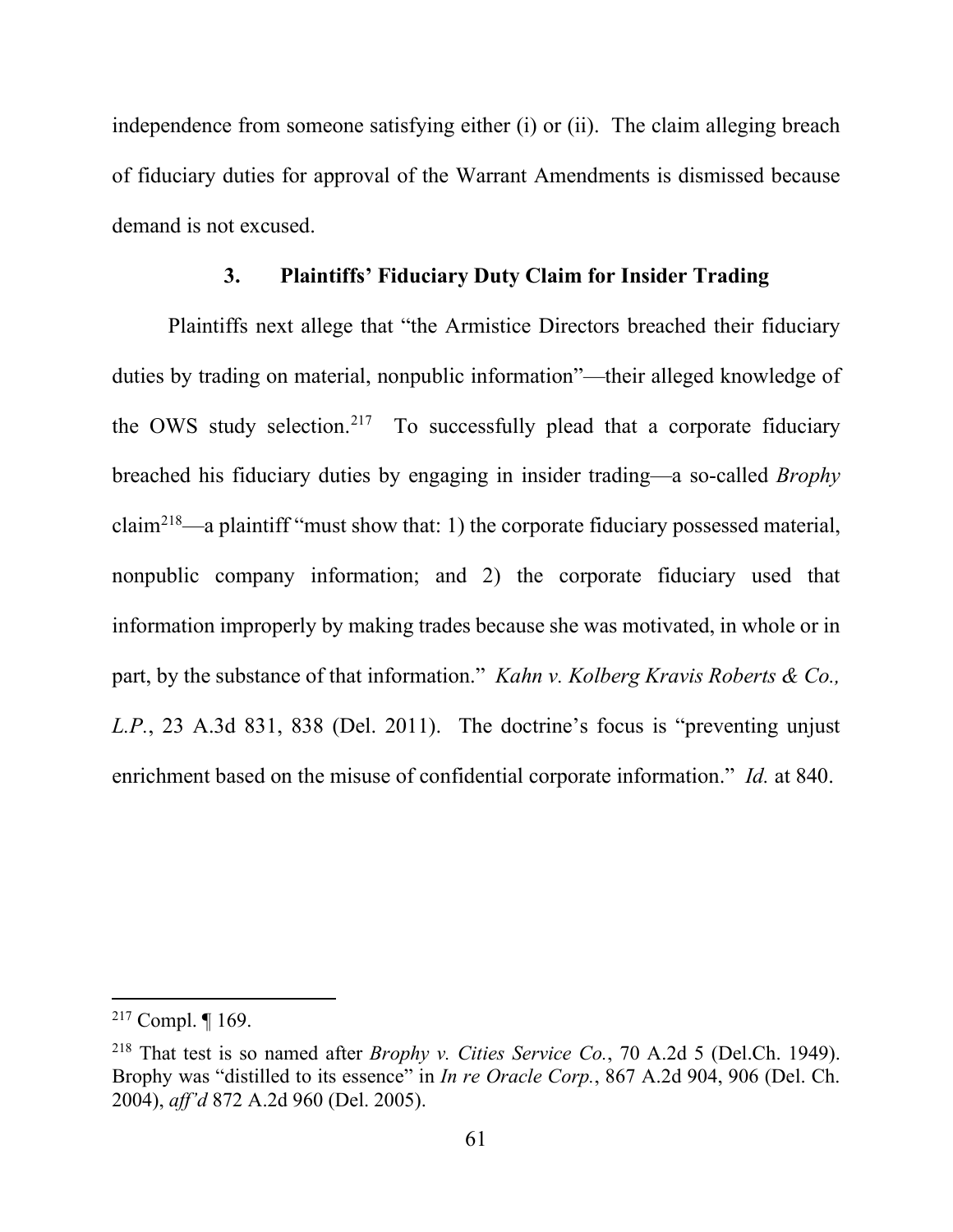Plaintiffs lodge the *Brophy* claim against two members of the Demand Board—Boyd and Maher.<sup>219</sup> Plaintiffs assert their *Brophy* claim as a derivative claim, alleging that "Vaxart has suffered harm" from Boyd and Maher's profiting "off of material, non-public information."220 This court treats as derivative *Brophy* claims alleging that a fiduciary possessing material, nonpublic information breached her fiduciary duties by trading on that information. *See In re TrueCar, Inc. S'holder Derivative Litig.*, 2020 WL 5816761, at \*7, \*26 (Del. Ch. Sept. 30, 2020) (dismissing *Brophy* claim for failure to plead demand futility); *In re GoPro, Inc.*, 2020 WL 2036602, at \*9, 11, 15 (Del. Ch. Apr. 28, 2020) (dismissing *Brophy* claim against corporate officers who sold shares while allegedly withholding information from the market that later caused stock price to sink); *see also Diep on behalf of El Pollo Loco Hldgs., Inc. v. Sather*, 2021 WL 3236322, at \*24 (Del. Ch. July 30, 2021) (granting special litigation committee's motion to dismiss *Brophy* claim that block trade wasimproper). That means the Plaintiffs must explain why two other members of the Demand Board would not be able to consider the litigation demand fairly and impartiality. Plaintiffs' theory for why demand is excused under Rule 23.1 seems to be that none of the Director Defendants who approved the Warrant Amendments

<sup>&</sup>lt;sup>219</sup> There is no allegation that either Boyd or Maher personally made any trades involving Vaxart stock while in possession of material non-public information. Because I dismiss this claim for failure to plead demand futility, I need not reach the merits of the claim.  $220$  Compl.  $\P$  169-70.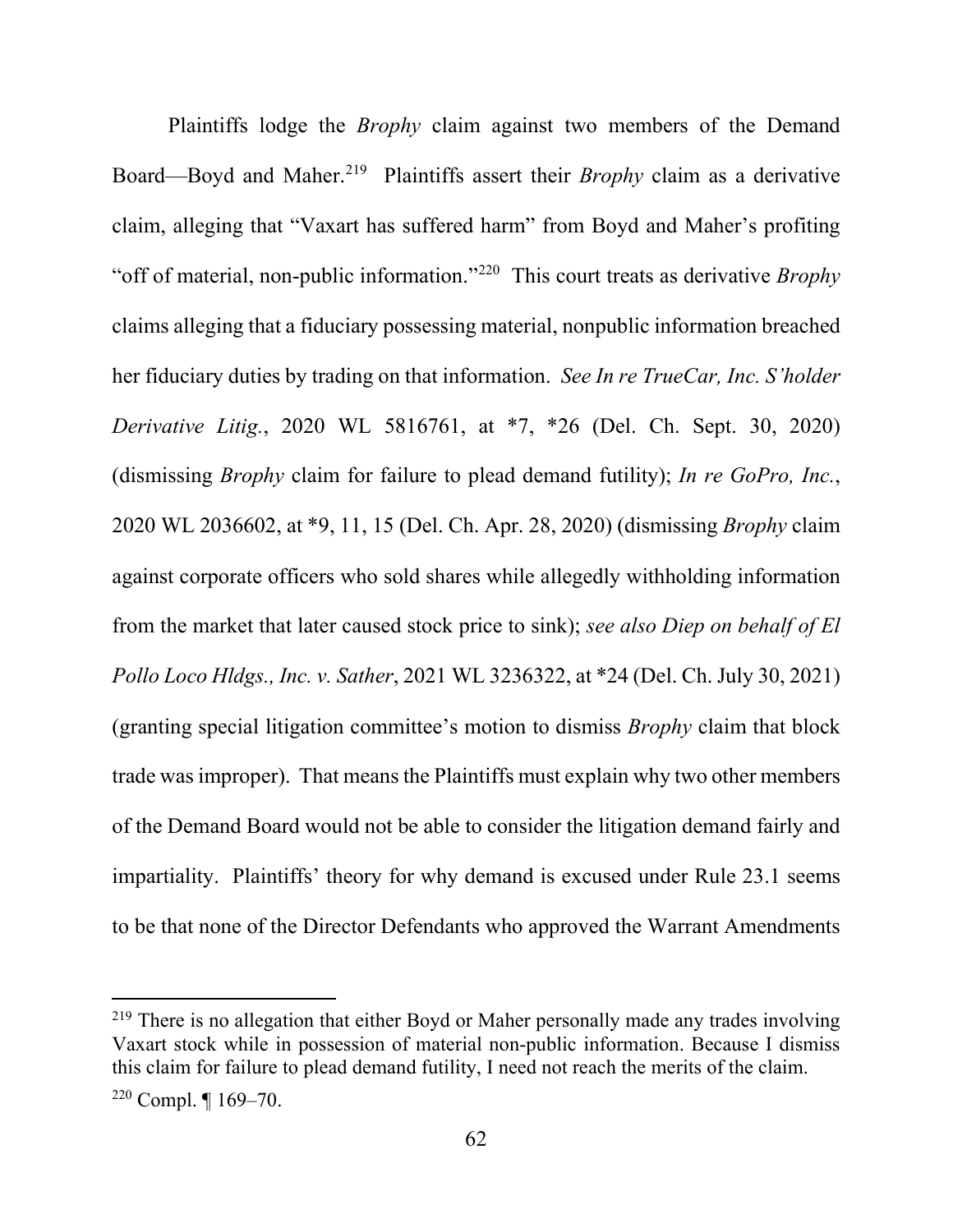would be able to fairly and impartially consider the *Brophy* claims because they were "interested in approving the Warrant Amendments and knowingly facilitated Armistice's insider trading."<sup>221</sup> For the same reasons discussed above, the Complaint fails to plead sufficient facts to support the reasonable inference that any of the other Director Defendants approved the Warrant Amendments to receive a material benefit from Armistice's alleged insider trading; lacked independence from Armistice, Boyd, or Maher; or faced a substantial risk of personal liability from approving the Warrant Amendments. Most pertinent here, the Complaint fails to plead sufficient facts to sustain the inference that the Defendant Directors were motivated to "to enrich" Boyd and Maher in any way and thus invited a substantial risk of liability for conferring a benefit on the Armistice directors out of disloyalty or otherwise in bad faith.222 The claims against the Armistice Directors are accordingly dismissed because demand was not excused.

## **4. Unjust Enrichment Claim Against Armistice**

Count IV is an unjust enrichment claim against Armistice premised on the breach of fiduciary duty claims against the Board for approving the Warrant Amendments. Plaintiffs allege that "[t]he Warrant Amendments allowed Armistice to realize nearly \$267 million in cash proceeds over two trading days" and that

 $221$  Pls.'s Ans. Br at 18.

 $^{222}$  *Id.* at 1.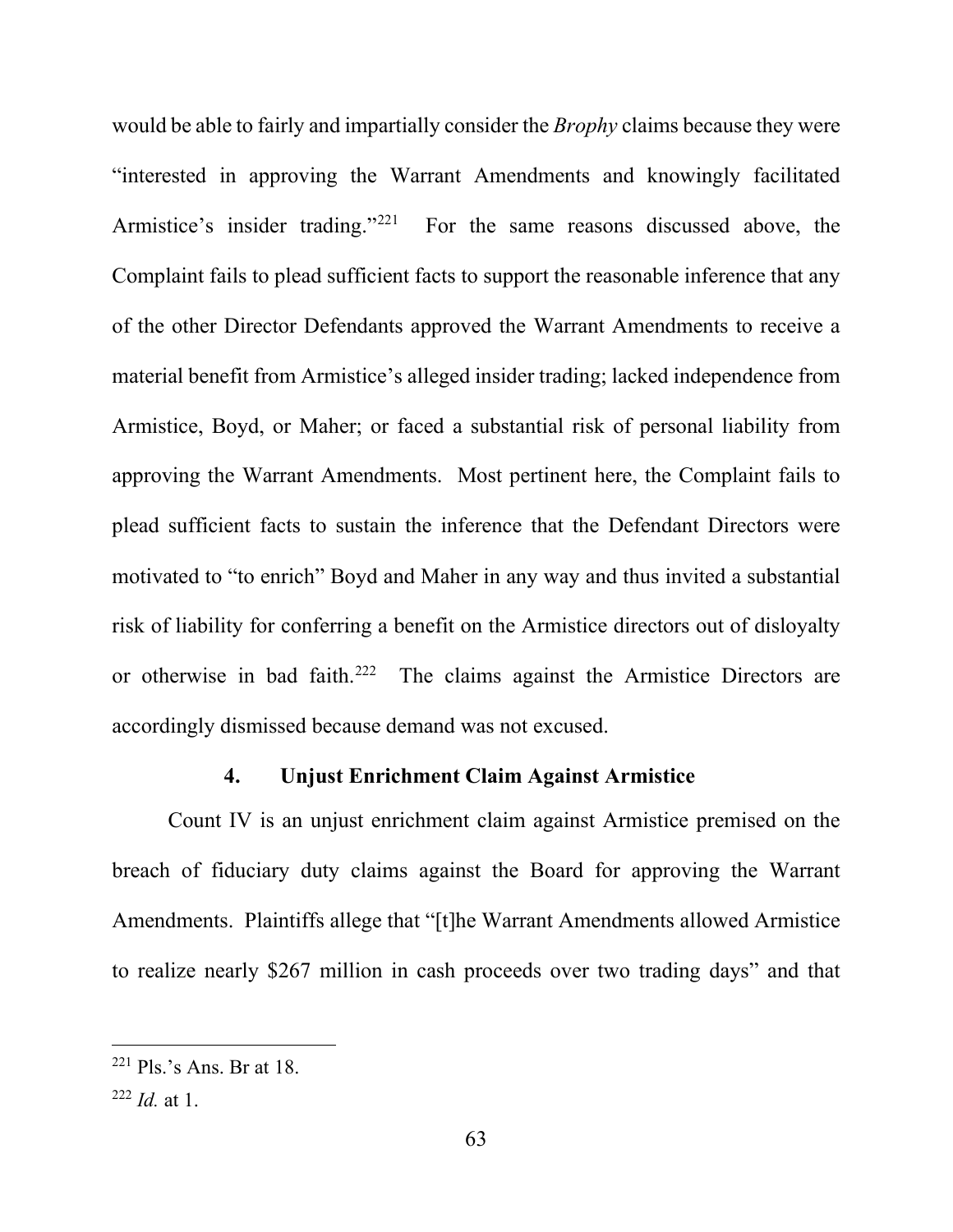"[t]hese benefits were derived from improper means."223 As the predicate claim alleging breach of fiduciary duty has been dismissed for failure to make a demand, the claim alleging unjust enrichment must be dismissed as well. *See Seinfeld v. Slager*, 2012 WL 2501105, at \*16 (Del. Ch. Jun. 29, 2012) (dismissing "claims [that] are derivative of the claims that I have already dismissed above"); *Friedman*, 2014 WL 3519188, at \*13 (dismissing unjust enrichment claim that was derivative of fiduciary duty claim subject to dismissal for failure to plead demand futility).

# **5. Breach of Fiduciary Duty Claims or, in the alternative, Aiding and Abetting Claims Against Armistice**

Count V is a breach of fiduciary duty claim against Armistice. To state a claim for breach of fiduciary duty, a plaintiff must first allege that the defendant "actually owed a fiduciary duty." *Triton Const. Co. v. E. Shore Elec. Servs., Inc.*, 2009 WL 1387115, at \*9 (Del. Ch. May 18, 2009), *aff'd*, 988 A.2d 938 (Del. 2010). This claim fails because, as discussed above, Armistice did not owe a fiduciary duty to Vaxart or its stockholders. *See Ivanhoe P'rs v. Newmont Min. Corp.*, 535 A.2d 1334, 1344 (Del. 1987) ("Under Delaware law a shareholder owes a fiduciary duty only if it owns a majority interest in or exercises control over the business affairs of the corporation.").

<sup>223</sup> Compl. ¶ 184.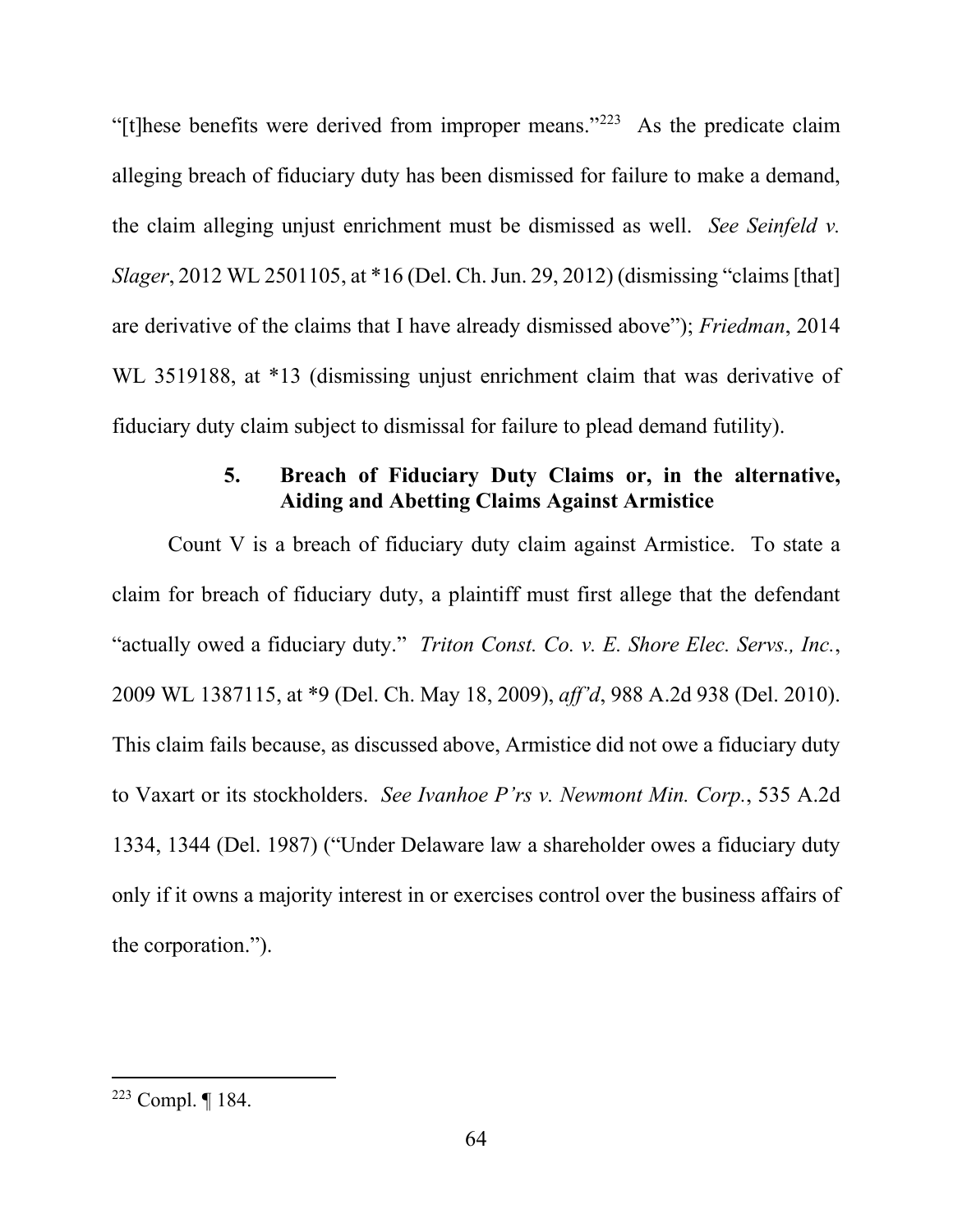Plaintiffs argue that, in the alternative, Armistice is liable for aiding and abetting the Director Defendants' breaches of fiduciary duties in approving the Warrant Amendments. To state a claim for aiding and abetting, a plaintiff must allege: "(1) the existence of a fiduciary relationship, (2) the fiduciary breached its duty, (3) a defendant, who is not a fiduciary, knowingly participated in a breach, and (4) damages to the plaintiff resulted from the concerted action of the fiduciary and the non-fiduciary." *Gotham P'rs., L.P. v. Hallwood Realty P'rs, L.P.*, 817 A.2d 160, 172 (Del. 2002) (quoting *Fitzgerald v. Cantor*, 1999 WL 182573, at \*1 (Del. Ch. Mar. 25, 1999)). "Knowing participation in a board's fiduciary breach requires that the third party act with the knowledge that the conduct advocated or assisted constitutes such a breach." *Malpiede*, 780 A.2d at 1097. The participation requirement can be satisfied by adequately pleading that the third party "participated in the board's decisions, conspired with [the] board, or otherwise caused the board to make the decisions at issue." *Id.* at 1098. It is a "long-standing rule that arm'slength bargaining is privileged and does not, absent actual collusion and facilitation of fiduciary wrongdoing, constitute aiding and abetting." *Morgan v. Cash*, 2010 WL 2803746, at \*8 (Del. Ch. July 16, 2010). Likewise, "conclusory allegations that a third party received 'too good of a deal,' without more, will also be insufficient to state a claim for aiding and abetting the breach of fiduciary duties. *In re Saba Software, Inc. S'holder Litig.*, 2017 WL 1201108, at \*24 (Del. Ch. Mar. 31, 2017).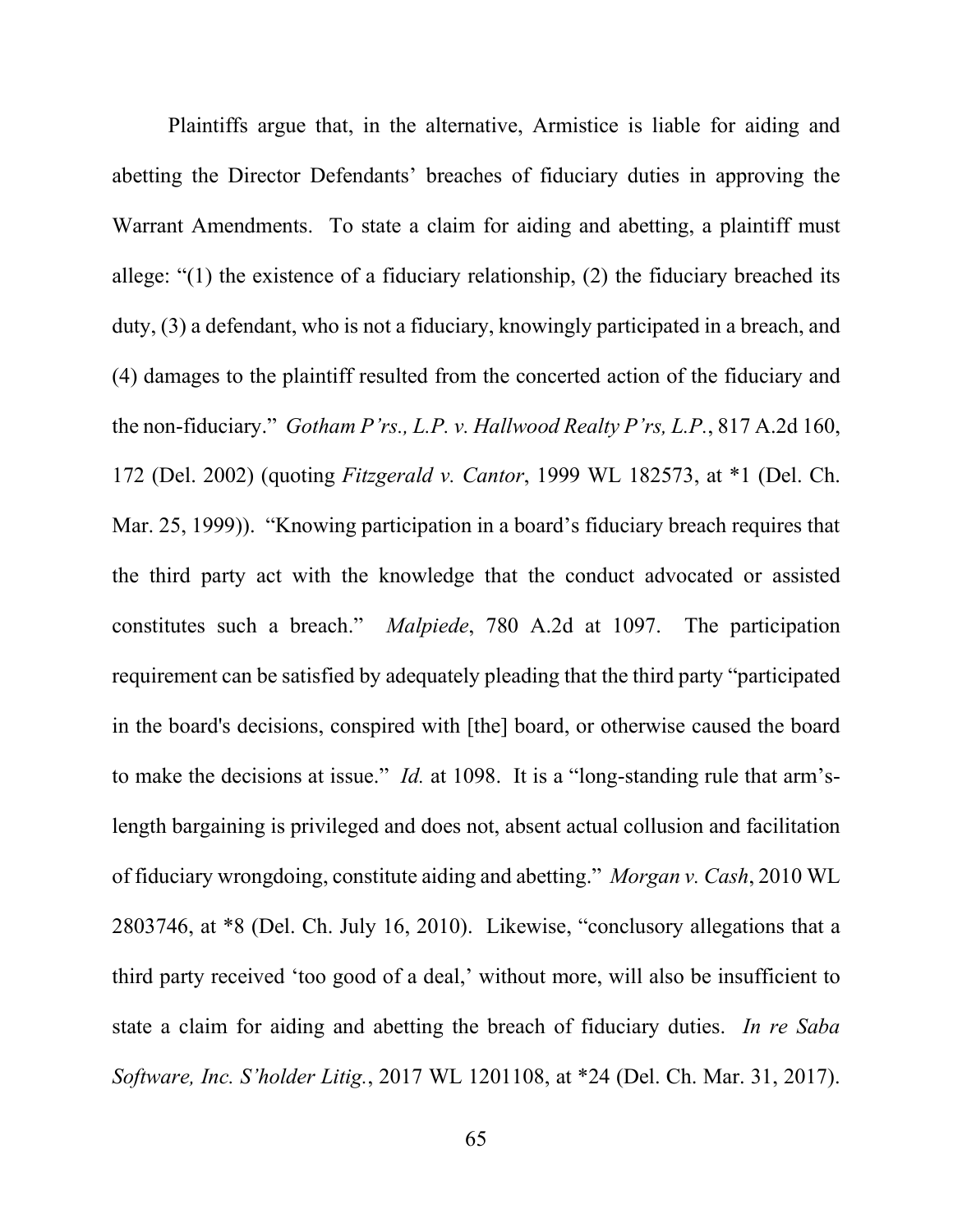A third party can, however, participate in a fiduciary breach by (i) "facilitating or inducing a breach of the duty of care"; (ii) "misleading the fiduciary with false or materially misleading information"; or (iii) "withholding information in a manner that misleads the fiduciary on a material point." *Firefighters' Pension Sys. of City of Kansas City, Missouri Tr. v. Presidio, Inc.*, 251 A.3d 212, 275 (Del. Ch. 2021).

"Prior decisions of this court have validated the unsurprising proposition that an aiding and abetting claim premised on a derivative cause of action is necessarily derivative itself." *Sheldon v. Pinto Tech. Ventures, L.P.*, 2019 WL 336985, at \*13 (Del. Ch. Jan. 25, 2019), *aff'd*, 220 A.3d 245 (Del. 2019) (quoting *Feldman v. Cutaia*, 956 A.2d 644, 662 (Del. Ch. 2007), *aff'd*, 951 A.2d 727 (Del. 2008). *See, e.g.*, *In re First Interstate Bancorp Consol. S'holder Litig.*, 729 A.2d 851, 864 (Del. Ch. 1998) ("If, as [the court has] found to be the case, the claims of primary liability against the defendant directors belong to the corporation and could only be maintained by [the plaintiff] in a derivative capacity, that finding logically applies with equal force to the alleged claims of secondary liability against [an alleged aider and abettor].").

Here, the breach of fiduciary duty claims related to the Director Defendant's approval of the Warrant Amendments were derivative; the aiding and abetting claim is derivative as well. Plaintiffs here have alleged an aiding and abetting claim against Armistice alone. As employees of Armistice, Boyd and Maher have a disabling